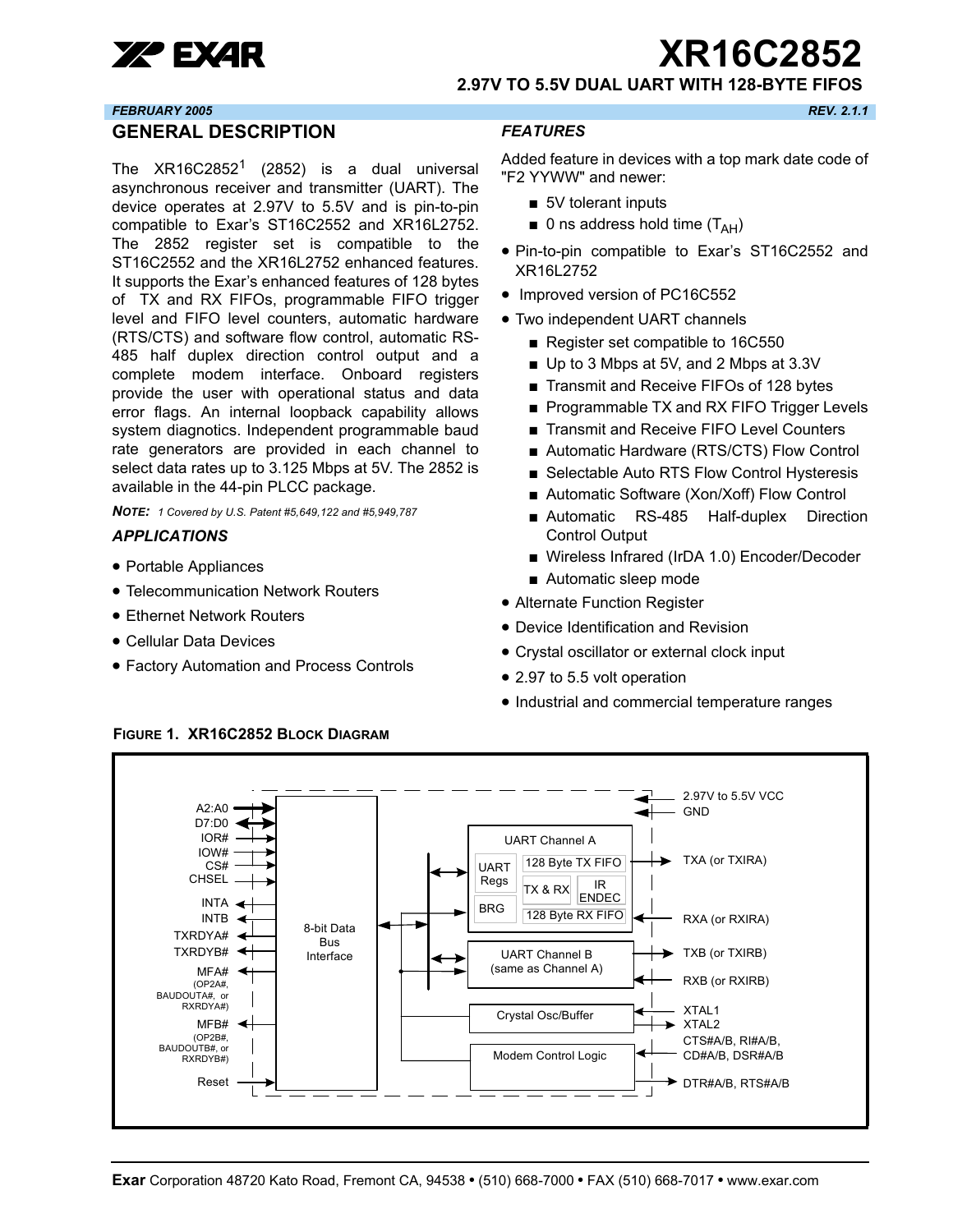



#### <span id="page-1-0"></span>**FIGURE 2. PIN OUT ASSIGNMENT**



## <span id="page-1-1"></span>*ORDERING INFORMATION*

| <b>PART NUMBER</b> | <b>PACKAGE</b> | <b>OPERATING TEMPERATURE RANGE</b>   | <b>DEVICE STATUS</b> |
|--------------------|----------------|--------------------------------------|----------------------|
| XR16C2852CJ        | 44-PLCC        | $0^{\circ}$ C to +70 $^{\circ}$ C    | Active               |
| XR16C2852IJ        | 44-PLCC        | -40 $^{\circ}$ C to +85 $^{\circ}$ C | Active               |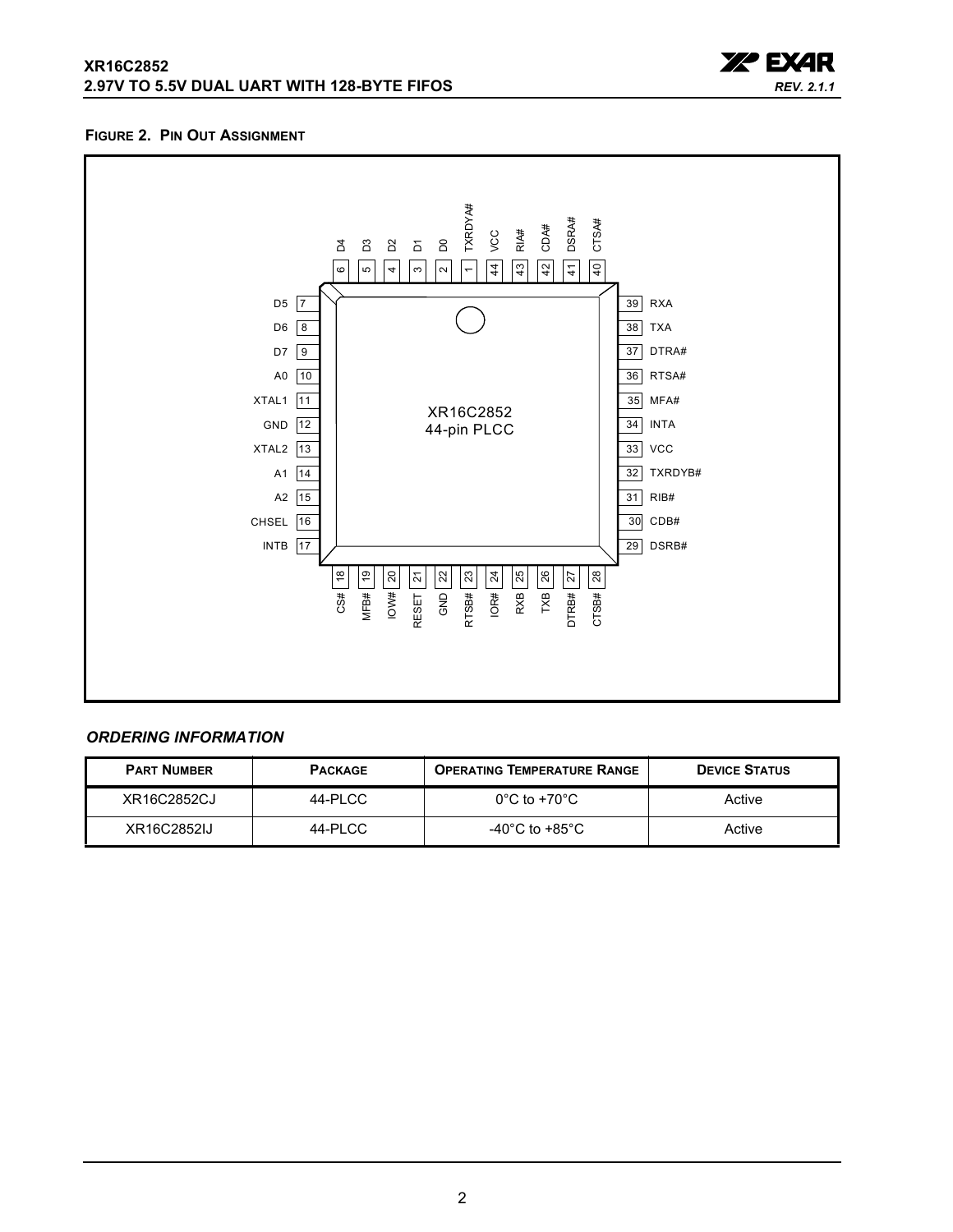

## <span id="page-2-0"></span>**PIN DESCRIPTIONS**

## **Pin Description**

| <b>NAME</b>               | 44-PLCC<br>PIN#                      | <b>TYPE</b>  | <b>DESCRIPTION</b>                                                                                                                                                                                                                                                                                                                                                                                                                                                                                                                                          |
|---------------------------|--------------------------------------|--------------|-------------------------------------------------------------------------------------------------------------------------------------------------------------------------------------------------------------------------------------------------------------------------------------------------------------------------------------------------------------------------------------------------------------------------------------------------------------------------------------------------------------------------------------------------------------|
| <b>DATA BUS INTERFACE</b> |                                      |              |                                                                                                                                                                                                                                                                                                                                                                                                                                                                                                                                                             |
| A <sub>2</sub>            | 15                                   | $\mathbf{I}$ | Address data lines [2:0]. These 3 address lines select one of the internal registers in                                                                                                                                                                                                                                                                                                                                                                                                                                                                     |
| A <sub>1</sub>            | 14                                   |              | UART channel A/B during a data bus transaction.                                                                                                                                                                                                                                                                                                                                                                                                                                                                                                             |
| A <sub>0</sub>            | 10                                   |              |                                                                                                                                                                                                                                                                                                                                                                                                                                                                                                                                                             |
| D7                        | 9                                    | I/O          | Data bus lines [7:0] (bidirectional).                                                                                                                                                                                                                                                                                                                                                                                                                                                                                                                       |
| D <sub>6</sub>            | 8                                    |              |                                                                                                                                                                                                                                                                                                                                                                                                                                                                                                                                                             |
| D <sub>5</sub>            | 7                                    |              |                                                                                                                                                                                                                                                                                                                                                                                                                                                                                                                                                             |
| D <sub>4</sub>            | 6                                    |              |                                                                                                                                                                                                                                                                                                                                                                                                                                                                                                                                                             |
| D <sub>3</sub>            | 5                                    |              |                                                                                                                                                                                                                                                                                                                                                                                                                                                                                                                                                             |
| D <sub>2</sub>            | 4                                    |              |                                                                                                                                                                                                                                                                                                                                                                                                                                                                                                                                                             |
| D <sub>1</sub>            | 3                                    |              |                                                                                                                                                                                                                                                                                                                                                                                                                                                                                                                                                             |
| D <sub>0</sub>            | $\overline{2}$                       |              |                                                                                                                                                                                                                                                                                                                                                                                                                                                                                                                                                             |
| IOR#                      | 24                                   | $\mathsf{L}$ | Input/Output Read Strobe (active low). The falling edge instigates an internal read                                                                                                                                                                                                                                                                                                                                                                                                                                                                         |
|                           |                                      |              | cycle and retrieves the data byte from an internal register pointed to by the address<br>lines [A2:A0]. The data byte is placed on the data bus to allow the host processor to<br>read it on the rising edge.                                                                                                                                                                                                                                                                                                                                               |
| IOW#                      | 20                                   | $\mathsf{L}$ | Input/Output Write Strobe (active low). The falling edge instigates an internal write<br>cycle and the rising edge transfers the data byte on the data bus to an internal regis-<br>ter pointed by the address lines.                                                                                                                                                                                                                                                                                                                                       |
| CS#                       | 18                                   | $\mathsf{I}$ | UART chip select (active low). This function selects channel A or B in accordance<br>with the logical state of the CHSEL pin. This allows data to be transferred between the<br>user CPU and the 2852.                                                                                                                                                                                                                                                                                                                                                      |
| <b>CHSEL</b>              | 16                                   | $\mathbf{I}$ | Channel Select - UART channel A or B is selected by the logical state of this pin when<br>the CS# pin is LOW. A LOW on the CHSEL selects the UART channel B while a HIGH<br>selects UART channel A. Normally, CHSEL could just be an address line from the<br>user CPU such as A4. Bit-0 of the Alternate Function Register (AFR) can temporarily<br>override CHSEL function, allowing the user to write to both channel register simulta-<br>neously with one write cycle when CS# is LOW. It is especially useful during the ini-<br>tialization routine. |
| <b>INTA</b>               | 34                                   | O            | UART channel A Interrupt output (active high). A logic high indicates channel A is<br>requesting for service. For more details, see Figures 20 25.                                                                                                                                                                                                                                                                                                                                                                                                          |
| <b>INTB</b>               | 17                                   | O            | UART channel B Interrupt output (active high). A logic high indicates channel B is<br>requesting for service. For more details, see Figures 20 25.                                                                                                                                                                                                                                                                                                                                                                                                          |
| TXRDYA#                   | 1                                    | O            | UART channel A Transmitter Ready (active low). The output provides the TX<br>FIFO/THR status for transmit channel A. See Table 2 on page 9. If this output is<br>not used, leave it unconnected.                                                                                                                                                                                                                                                                                                                                                            |
| TXRDYB#                   | 32                                   | O            | UART channel B Transmitter Ready (active low). The output provides the TX FIFO/<br>THR status for transmit channel B. See Table 2 on page 9. If this output is not<br>used, leave it unconnected.                                                                                                                                                                                                                                                                                                                                                           |
|                           | <b>MODEM OR SERIAL I/O INTERFACE</b> |              |                                                                                                                                                                                                                                                                                                                                                                                                                                                                                                                                                             |
| <b>TXA</b>                | 38                                   | O            | UART channel A Transmit Data or infrared encoder data. Standard transmit and<br>receive interface is enabled when $MCR[6] = 0$ . In this mode, the TX signal will be<br>HIGH during reset or idle (no data). Infrared IrDA transmit and receive interface is<br>enabled when $MCR[6] = 1$ . In the Infrared mode, the inactive state (no data) for the<br>Infrared encoder/decoder interface is a logic 0. If this output is not used, leave it<br>unconnected.                                                                                             |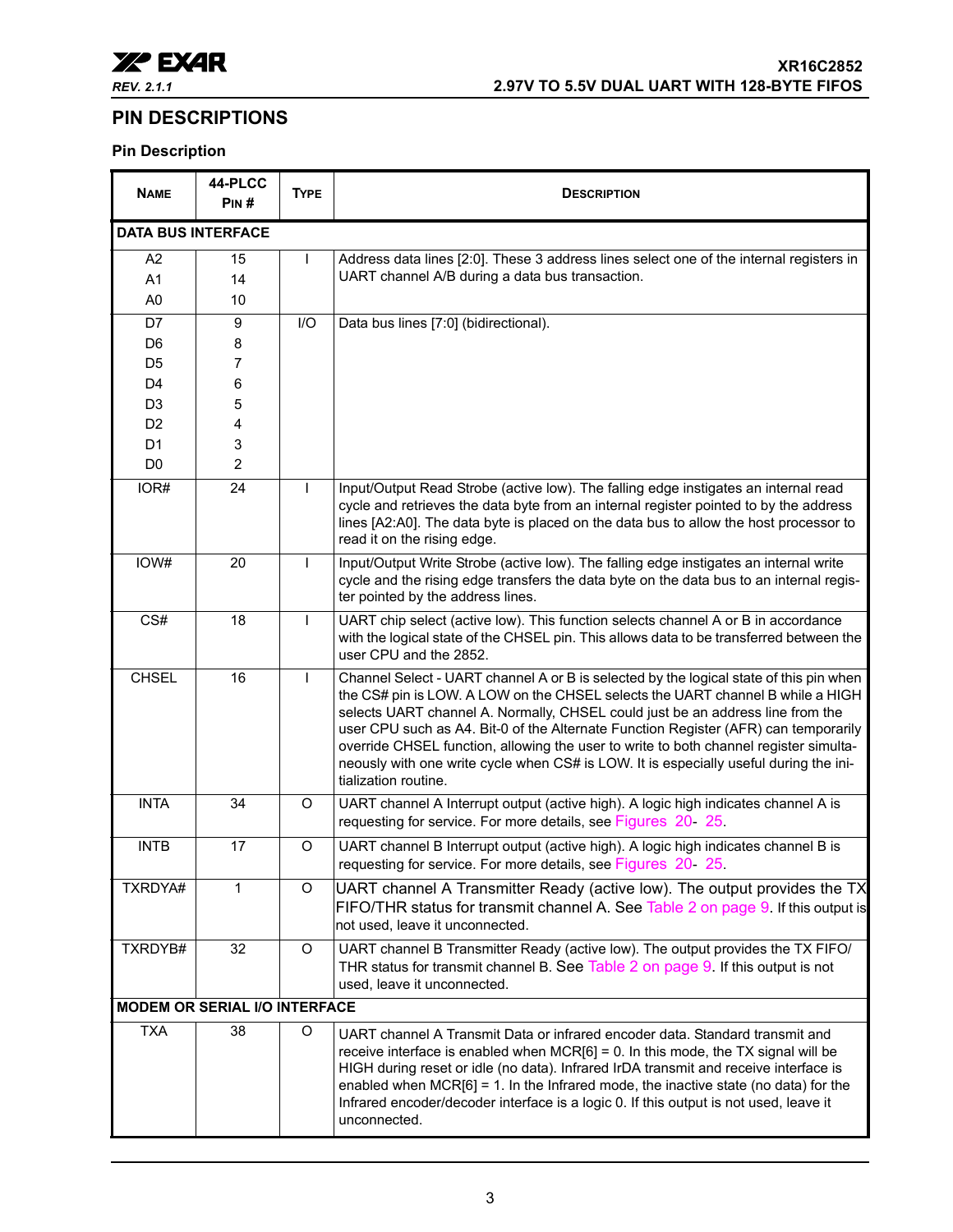## **XR16C2852 2.97V TO 5.5V DUAL UART WITH 128-BYTE FIFOS**



## **Pin Description**

| <b>NAME</b> | 44-PLCC<br>PIN# | <b>TYPE</b>  | <b>DESCRIPTION</b>                                                                                                                                                                                                                                                                                                                                                                                                                                          |
|-------------|-----------------|--------------|-------------------------------------------------------------------------------------------------------------------------------------------------------------------------------------------------------------------------------------------------------------------------------------------------------------------------------------------------------------------------------------------------------------------------------------------------------------|
| <b>RXA</b>  | 39              | $\mathbf{I}$ | UART channel A Receive Data or infrared receive data. Normal receive data input<br>must idleHIGH. The infrared receiver pulses typically idles LOW but can be inverted<br>by software control prior going in to the decoder, see MCR[6] and FCTR[2]. If this pin<br>is not used, tie it to VCC or pull it high via a 100k ohm resistor.                                                                                                                     |
| RTSA#       | 36              | $\circ$      | UART channel A Request-to-Send (active low) or general purpose output. This output<br>must be asserted (LOW) prior to using auto RTS flow control, see EFR[6], MCR[1],<br>FCTR[1:0], EMSR[5:4] and IER[6]. For auto RS485 half-duplex direction control, see<br>FCTR[3]. If this output is not used, leave it unconnected.                                                                                                                                  |
| CTSA#       | 40              | $\mathbf{I}$ | UART channel A Clear-to-Send (active low) or general purpose input. It can be used<br>for auto CTS flow control, see EFR[7], and IER[7]. This input should be connected to<br>VCC when not used.                                                                                                                                                                                                                                                            |
| DTRA#       | 37              | $\circ$      | UART channel A Data-Terminal-Ready (active low) or general purpose output. If this<br>output is not used, leave it unconnected.                                                                                                                                                                                                                                                                                                                             |
| DSRA#       | 41              | $\mathbf{I}$ | UART channel A Data-Set-Ready (active low) or general purpose input. This input<br>should be connected to VCC when not used.                                                                                                                                                                                                                                                                                                                                |
| CDA#        | 42              | $\mathsf{I}$ | UART channel A Carrier-Detect (active low) or general purpose input. This input<br>should be connected to VCC when not used.                                                                                                                                                                                                                                                                                                                                |
| RIA#        | 43              | $\mathsf{I}$ | UART channel A Ring-Indicator (active low) or general purpose input. This input<br>should be connected to VCC when not used.                                                                                                                                                                                                                                                                                                                                |
| MFA#        | 35              | $\circ$      | Multi-Function Output Channel A. This output pin can function as the OP2A#, BAUD-<br>OUTA#, or RXRDYA# pin. One of these output signal functions can be selected by<br>the user programmable bits 1-2 of the Alternate Function Register (AFR). These sig-<br>nal functions are described as follows:                                                                                                                                                       |
|             |                 |              | 1) OP2A# - When OP2A# (active low) is selected, the MF# pin is LOW when MCR bit-<br>3 is set to a logic 1 (see MCR bit-3). MCR bit-3 defaults to a logic 0 condition after a<br>reset or power-up.                                                                                                                                                                                                                                                          |
|             |                 |              | 2) BAUDOUTA# - When BAUDOUTA# function is selected, the 16X Baud rate clock<br>output is available at this pin.                                                                                                                                                                                                                                                                                                                                             |
|             |                 |              | 3) RXRDYA# - RXRDYA# (active low) is intended for monitoring DMA data transfers.<br>See Table 2 on page 9 for more details.                                                                                                                                                                                                                                                                                                                                 |
|             |                 |              | If this output is not used, leave it unconnected.                                                                                                                                                                                                                                                                                                                                                                                                           |
| <b>TXB</b>  | 26              | O            | UART channel B Transmit Data or infrared encoder data. Standard transmit and<br>receive interface is enabled when $MCR[6] = 0$ . In this mode, the TX signal will be<br>HIGH during reset or idle (no data). Infrared IrDA transmit and receive interface is<br>enabled when $MCR[6] = 1$ . In the Infrared mode, the inactive state (no data) for the<br>Infrared encoder/decoder interface is LOW. If this output is not used, leave it uncon-<br>nected. |
| <b>RXB</b>  | 25              | $\mathbf{I}$ | UART channel B Receive Data or infrared receive data. Normal receive data input<br>must idle HIGH. The infrared receiver pulses typically idles LOW but can be inverted<br>by software control prior going in to the decoder, see MCR[6] and FCTR[2]. If this pin<br>is not used, tie it to VCC or pull it high via a 100k ohm resistor.                                                                                                                    |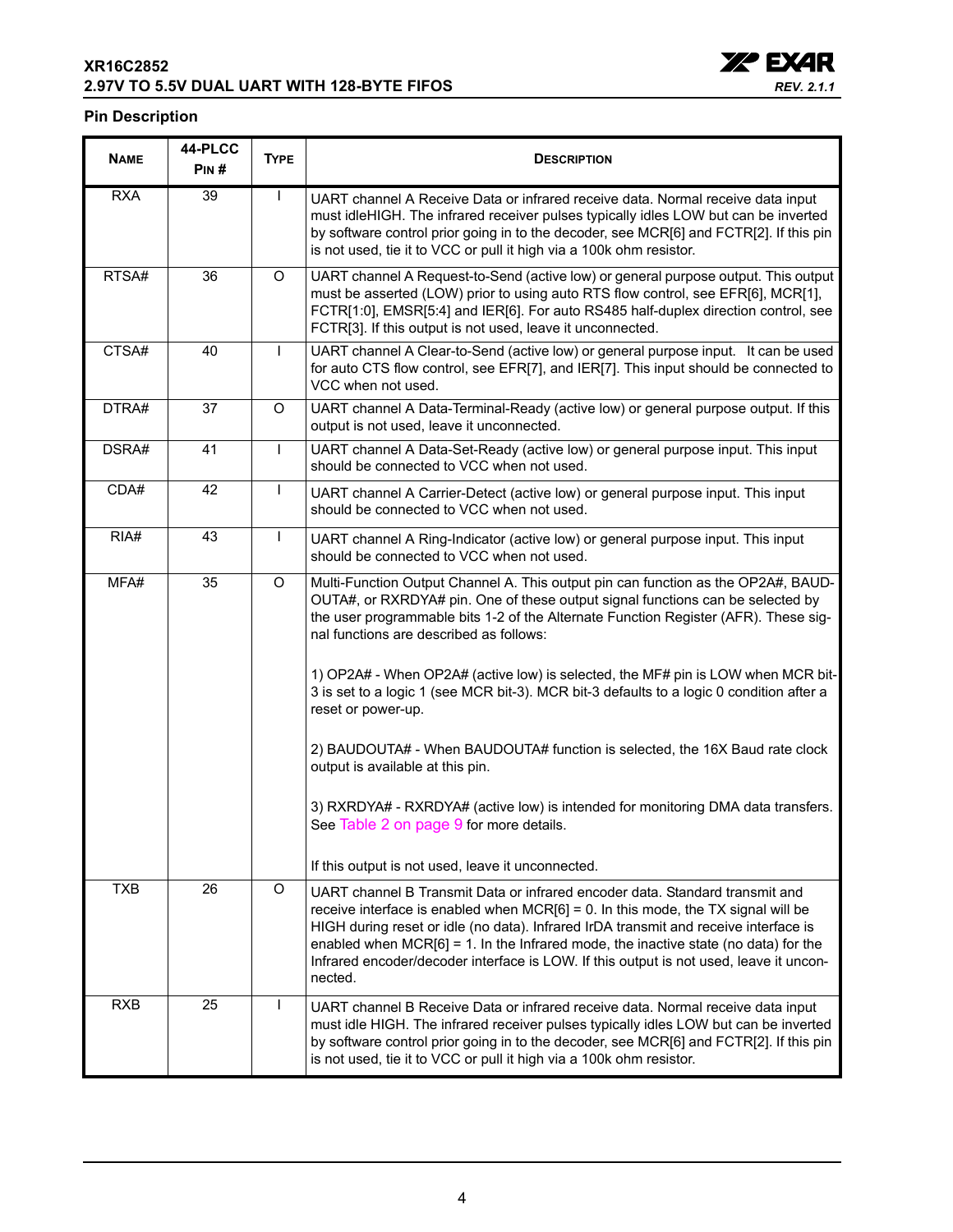

### **Pin Description**

| <b>NAME</b>              | 44-PLCC<br>PIN# | <b>TYPE</b>  | <b>DESCRIPTION</b>                                                                                                                                                                                                                                                                                                                                                                                                                                                                                          |
|--------------------------|-----------------|--------------|-------------------------------------------------------------------------------------------------------------------------------------------------------------------------------------------------------------------------------------------------------------------------------------------------------------------------------------------------------------------------------------------------------------------------------------------------------------------------------------------------------------|
| RTSB#                    | $\overline{23}$ | O            | UART channel B Request-to-Send (active low) or general purpose output. This port<br>must be asserted prior to using auto RTS flow control, see EFR[6], MCR[1],<br>FCTR[1:0], EMSR[5:4] and IER[6]. For auto RS485 half-duplex direction control, see<br>FCTR[3]. If this output is not used, leave it unconnected.                                                                                                                                                                                          |
| CTSB#                    | 28              | $\mathbf{I}$ | UART channel B Clear-to-Send (active low) or general purpose input. It can be used<br>for auto CTS flow control, see EFR[7], and IER[7]. This input should be connected to<br>VCC when not used.                                                                                                                                                                                                                                                                                                            |
| DTRB#                    | 27              | O            | UART channel B Data-Terminal-Ready (active low) or general purpose output. If this<br>output is not used, leave it unconnected.                                                                                                                                                                                                                                                                                                                                                                             |
| DSRB#                    | 29              | $\mathbf{I}$ | UART channel B Data-Set-Ready (active low) or general purpose input. This input<br>should be connected to VCC when not used.                                                                                                                                                                                                                                                                                                                                                                                |
| CDB#                     | 30              | $\mathsf{I}$ | UART channel B Carrier-Detect (active low) or general purpose input. This input<br>should be connected to VCC when not used.                                                                                                                                                                                                                                                                                                                                                                                |
| RIB#                     | 31              | $\mathbf{I}$ | UART channel B Ring-Indicator (active low) or general purpose input. This input<br>should be connected to VCC when not used.                                                                                                                                                                                                                                                                                                                                                                                |
| MFB#                     | 19              | O            | Multi-Function Output Channel B. This output pin can function as the OP2B#, BAUD-<br>OUTB#, or RXRDYB# pin. One of these output signal functions can be selected by<br>the user programmable bits 1-2 of the Alternate Function Register (AFR). These sig-<br>nal functions are described as follows:<br>1) OP2B# - When OP2B# (active low) is selected, the MF# pin is LOW when MCR bit-<br>3 is set to a logic 1 (see MCR bit-3). MCR bit-3 defaults to a logic 0 condition after a<br>reset or power-up. |
|                          |                 |              | 2) BAUDOUTB# - When BAUDOUTB# function is selected, the 16X Baud rate clock<br>output is available at this pin.                                                                                                                                                                                                                                                                                                                                                                                             |
|                          |                 |              | 3) RXRDYB# - RXRDYB# (active low) is intended for monitoring DMA data transfers.<br>See Table 2 on page 9 for more details.                                                                                                                                                                                                                                                                                                                                                                                 |
|                          |                 |              | If this output is not used, leave it unconnected.                                                                                                                                                                                                                                                                                                                                                                                                                                                           |
| <b>ANCILLARY SIGNALS</b> |                 |              |                                                                                                                                                                                                                                                                                                                                                                                                                                                                                                             |
| XTAL1                    | 11              | $\mathbf{I}$ | Crystal or external clock input.                                                                                                                                                                                                                                                                                                                                                                                                                                                                            |
| XTAL <sub>2</sub>        | 13              | O            | Crystal or buffered clock output.                                                                                                                                                                                                                                                                                                                                                                                                                                                                           |
| <b>RESET</b>             | 21              | $\mathsf{I}$ | Reset (active high) - A longer than 40 ns HIGH pulse on this pin will reset the internal<br>registers and all outputs. The UART transmitter output will be held HIGH, the receiver<br>input will be ignored and outputs are reset during reset period (see Table 16 on<br>page 38).                                                                                                                                                                                                                         |
| <b>VCC</b>               | 44, 33          | Pwr          | 2.97V to 5.5V power supply. All inputs are 5V tolerant for devices with top mark date<br>code of "F2 YYWW" and newer.                                                                                                                                                                                                                                                                                                                                                                                       |
| <b>GND</b>               | 22, 12          | Pwr          | Power supply common, ground.                                                                                                                                                                                                                                                                                                                                                                                                                                                                                |

*NOTE: Pin type: I=Input, O=Output, I/O= Input/output, OD=Output Open Drain.*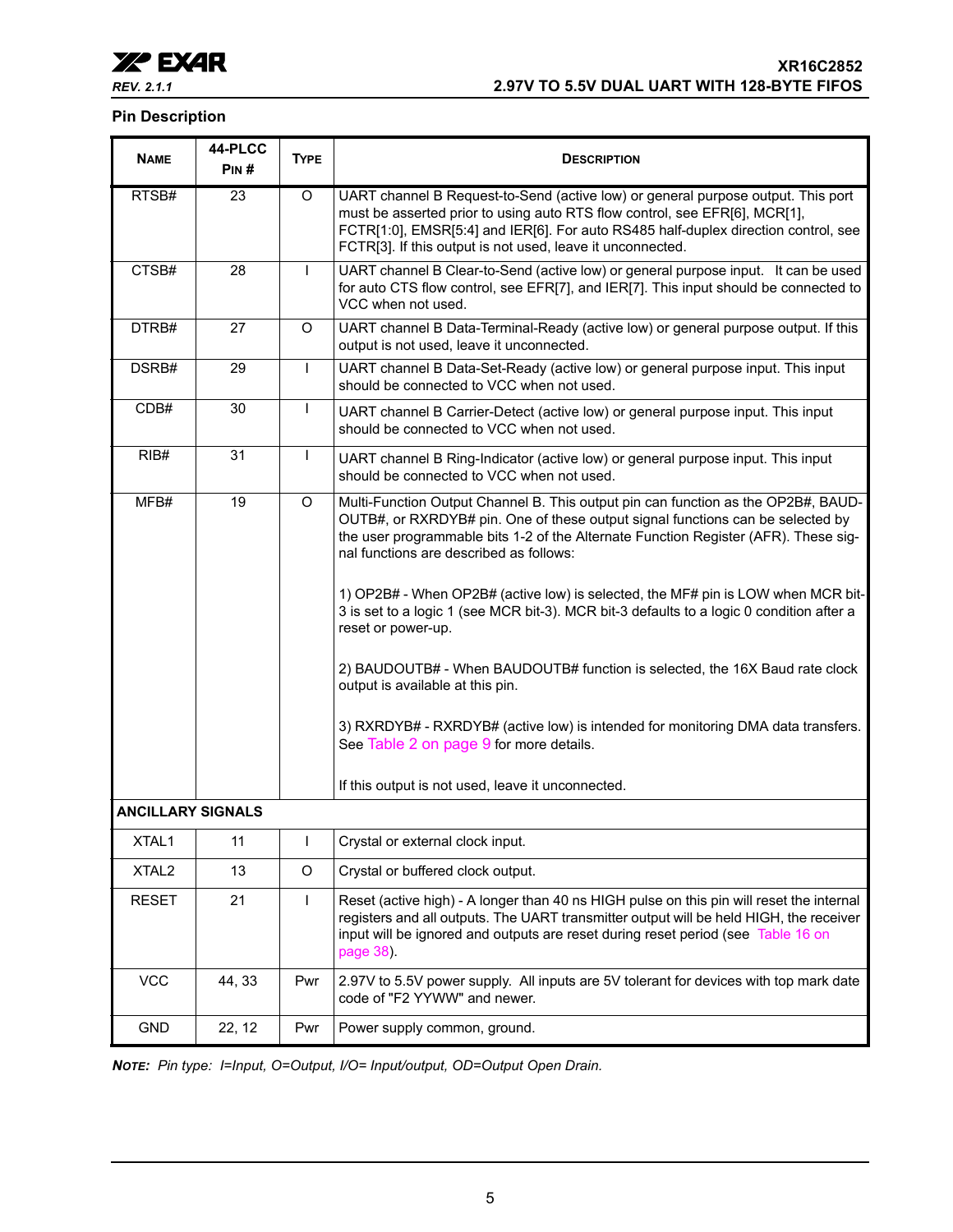#### **XR16C2852 2.97V TO 5.5V DUAL UART WITH 128-BYTE FIFOS**



#### <span id="page-5-0"></span>**1.0 PRODUCT DESCRIPTION**

The XR16C2852 (2852) integrates the functions of 2 enhanced 16C550 Universal Asynchrounous Receiver and Transmitter (UART). Each UART is independently controlled having its own set of device configuration registers. The configuration registers set is 16550 UART compatible for control, status and data transfer. Additionally, each UART channel has 128-bytes of transmit and receive FIFOs, automatic RTS/CTS hardware flow control with hysteresis control, automatic Xon/Xoff and special character software flow control, programmable transmit and receive FIFO trigger levels, FIFO level counters, infrared encoder and decoder (IrDA ver 1.0), programmable baud rate generator with a prescaler of divide by 1 or 4, and data rate up to 3.125 Mbps. The XR16C2852 is a 5V and 3.3V device. The 2852 is fabricated with an advanced CMOS process.

#### **Enhanced Features**

The 2852 DUART provides a solution that supports 128 bytes of transmit and receive FIFO memory, instead of 64 bytes provided in the XR16L2752 and 16 bytes in the ST16C2552. The 2852 is designed to work with high performance data communication systems, that require fast data processing time. Increased performance is realized in the 2852 by the larger transmit and receive FIFOs, FIFO trigger level control, FIFO level counters and automatic flow control mechanism. This allows the external processor to handle more networking tasks within a given time. For example, the ST16C2552 with a 16 byte FIFO, unloads 16 bytes of receive data in 1.53 ms (This example uses a character length of 11 bits, including start/stop bits at 115.2Kbps). This means the external CPU will have to service the receive FIFO at 1.53 ms intervals. However with the 128 byte FIFO in the 2852, the data buffer will not require unloading/loading for 12.2 ms. This increases the service interval giving the external CPU additional time for other applications and reducing the overall UART interrupt servicing time. In addition, the programmable FIFO level trigger interrupt and automatic hardware/software flow control is uniquely provided for maximum data throughput performance especially when operating in a multi-channel system. The combination of the above greatly reduces the CPU's bandwidth requirement, increases performance, and reduces power consumption.

The 2852 supports a half-duplex output direction control signaling pin, RTS# A/B, to enable and disable the external RS-485 transceiver operation. It automatically switches the logic state of the output pin to the receive state after the last stop-bit of the last character has been shifted out of the transmitter. After receiving, the logic state of the output pin switches back to the transmit state when a data byte is loaded in the transmitter. The auto RS-485 direction control pin is not activated after reset. To activate the direction control function, user has to set FCTR Bit-3 to "1". This pin is normally high for receive state, low for transmit state.

#### **Data Rate**

The 2852 is capable of operation up to 3.125 Mbps at 5V with 16X internal sampling clock rate. The device can operate with an external 24 MHz crystal on pins XTAL1 and XTAL2, or external clock source of up to 50 MHz on XTAL1 pin. With a typical crystal of 14.7456 MHz and through a software option, the user can set the prescaler bit for data rates of up to 921.6 Kbps.

The rich feature set of the 2852 is available through the internal registers. Automatic hardware/software flow control, selectable transmit and receive FIFO trigger levels, selectable TX and RX baud rates, infrared encoder/decoder interface, modem interface controls, and a sleep mode are all standard features.

Following a power on reset or an external reset, the 2852 is software compatible with previous generation of UARTs, 16C2552 and 16L2752.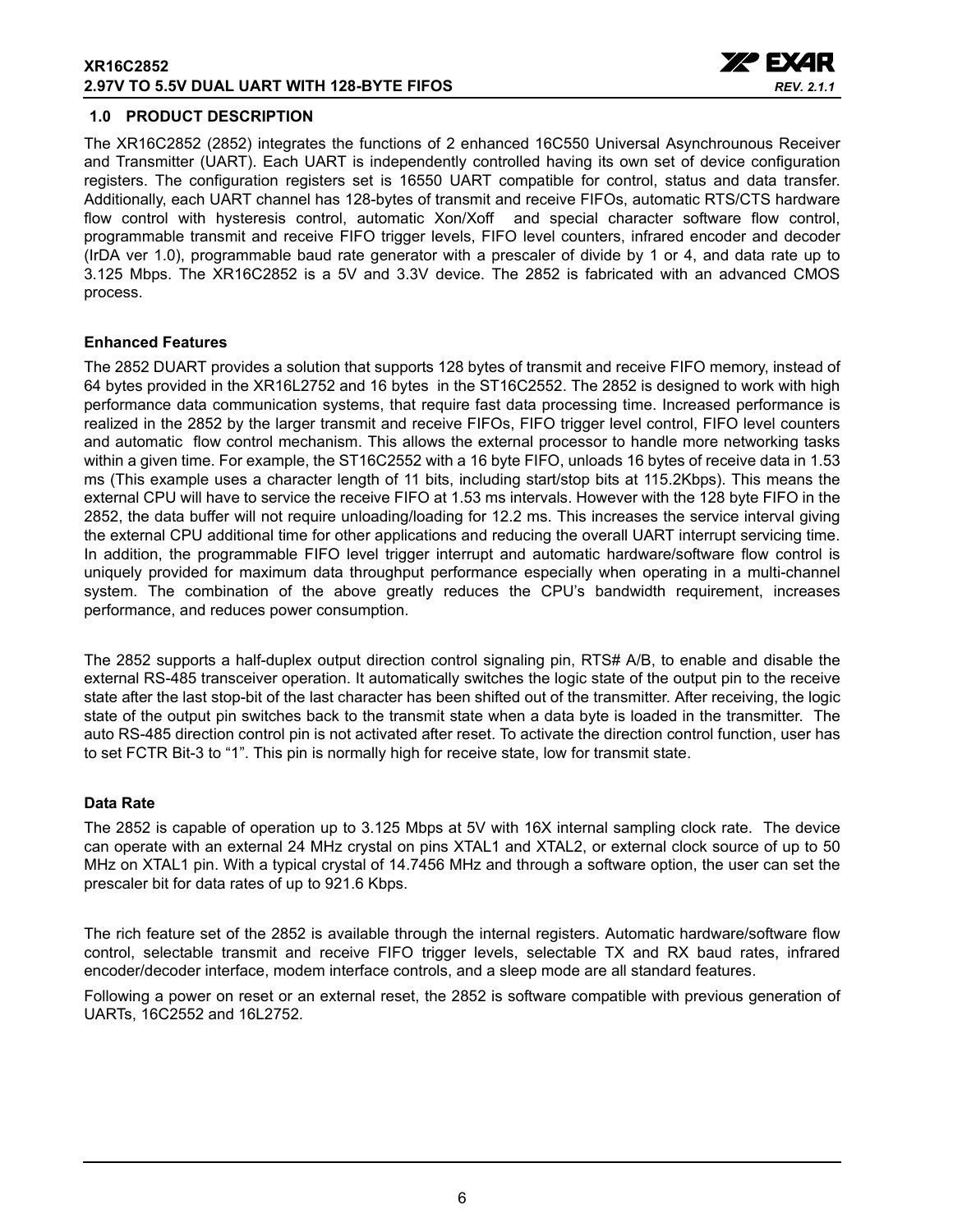

## <span id="page-6-1"></span>**2.0 FUNCTIONAL DESCRIPTIONS**

## <span id="page-6-2"></span>**2.1 CPU Interface**

The CPU interface is 8 data bits wide with 3 address lines and control signals to execute data bus read and write transactions. The 2852 data interface supports the Intel compatible types of CPUs and it is compatible to the industry standard 16C550 UART. No clock (oscillator nor external clock) is required to operate a data bus transaction. Each bus cycle is asynchronous using CHSEL, CS#, IOR# and IOW# signals. Both UART channels share the same data bus for host operations. The data bus interconnections are shown in [Figure](#page-6-0) 3.



<span id="page-6-0"></span>**FIGURE 3. XR16C2852 DATA BUS INTERCONNECTIONS**

## <span id="page-6-3"></span>**2.2 Device Reset**

The RESET input resets the internal registers and the serial interface outputs in both channels to their default state (see Table [16 on page](#page-37-0) 38). An active high pulse of longer than 40 ns duration will be required to activate the reset function in the device.

## <span id="page-6-4"></span>**2.3 Device Identification and Revision**

The XR16C2852 provides a Device Identification code and a Device Revision code to distinguish the part from other devices and revisions. To read the identification code from the part, it is required to set the baud rate generator registers DLL and DLM both to 0x00. Now reading the content of the DLM will provide 0x12 for the XR16C2852 and reading the content of DLL will provide the revision of the part; for example, a reading of 0x01 means revision A.

## <span id="page-6-5"></span>**2.4 Channel A and B Selection**

The UART provides the user with the capability to bi-directionally transfer information between an external CPU and an external serial communication device. A logic 0 on chip select pin (CS#) allows the user to select the UART and then using the channel select (CHSEL) pin, the user can select channel A or B to configure, send transmit data and/or unload receive data to/from the UART. Individual channel select functions are shown in [Table](#page-7-0) 1.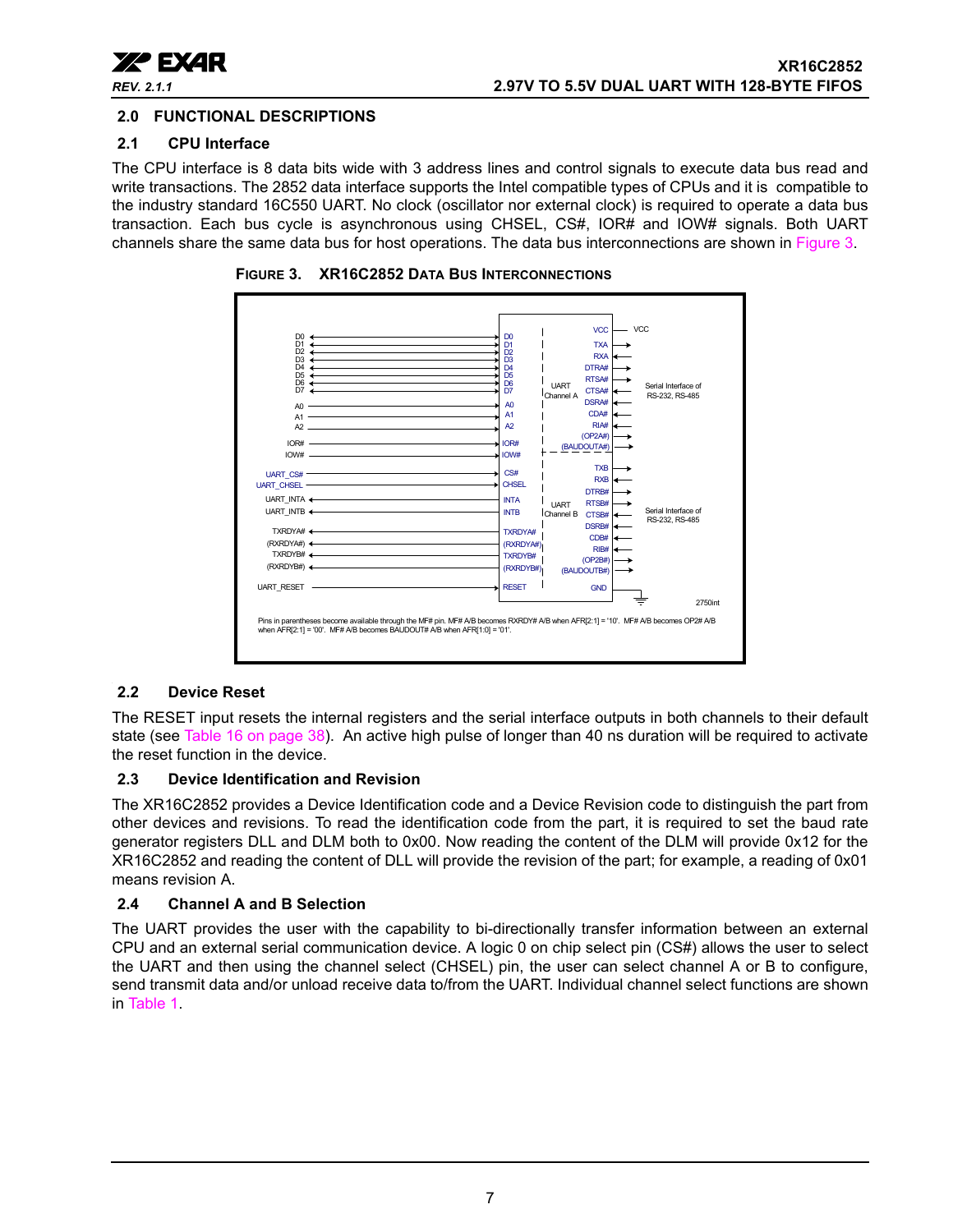

| CS# | <b>CHSEL</b> | <b>FUNCTION</b>    |
|-----|--------------|--------------------|
|     |              | UART de-selected   |
|     |              | Channel A selected |
|     |              | Channel B selected |

#### **TABLE 1: CHANNEL A AND B SELECT**

#### <span id="page-7-1"></span><span id="page-7-0"></span>**2.5 Channel A and B Internal Registers**

Each UART channel in the 2852 has a set of enhanced registers for control, monitoring and data loading and unloading. The configuration register set is compatible to those already available in the standard single 16C550 and dual ST16C2550. These registers function as data holding registers (THR/RHR), interrupt status and control registers (ISR/IER), a FIFO control register (FCR), receive line status and control registers (LSR/ LCR), modem status and control registers (MSR/MCR), programmable data rate (clock) divisor registers (DLL/ DLM), and a user accessible scratchpad register (SPR).

Beyond the general 16C2550 features and capabilities, the 2852 offers enhanced feature registers (AFR, EMSR, FLVL, EFR, Xon/Xoff 1, Xon/Xoff 2, FCTR, TRG, FC) that provide automatic RTS and CTS hardware flow control, Xon/Xoff software flow control, automatic RS-485 half-duplex direction output enable/disable, FIFO trigger level control, FIFO level counters, and simultaneous writes to both channels. All the register functions are discussed in full detail later in ["Section 3.0, UART INTERNAL REGISTERS" on page](#page-20-0) 21.

#### <span id="page-7-2"></span>**2.6 Simultaneous Write to Channel A and B**

During a write mode cycle, the setting of Alternate Function Register (AFR) bit-0 to a logic 1 will override the CHSEL selection and allows a simultaneous write to both UART channel sections. This functional capability allow the registers in both UART channels to be modified concurrently, saving individual channel initialization time. Caution should be considered, however, when using this capability. Any in-process serial data transfer may be disrupted by changing an active channel's mode.

## <span id="page-7-3"></span>**2.7 DMA Mode**

The device does not support direct memory access. The DMA Mode (a legacy term) in this document doesn't mean "direct memory access" but refers to data block transfer operation. The DMA mode affects the state of the RXRDY# A/B (MF# A/B becomes RXRDY# A/B output when AFR[2:1] = '10') and TXRDY# A/B output pins. The transmit and receive FIFO trigger levels provide additional flexibility to the user for block mode operation. The LSR bits 5-6 provide an indication when the transmitter is empty or has an empty location(s) for more data. The user can optionally operate the transmit and receive FIFO in the DMA mode (FCR bit-3=1). When the transmit and receive FIFO are enabled and the DMA mode is disabled (FCR bit-3 = 0), the 2852 is placed in single-character mode for data transmit or receive operation. When DMA mode is enabled (FCR bit-3 = 1), the user takes advantage of block mode operation by loading or unloading the FIFO in a block sequence determined by the programmed trigger level. In this mode, the 2852 sets the TXRDY# pin when the transmit FIFO becomes full, and sets the RXRDY# pin when the receive FIFO becomes empty. The following table shows their behavior. Also see Figures [20](#page-43-0) through [25.](#page-45-0)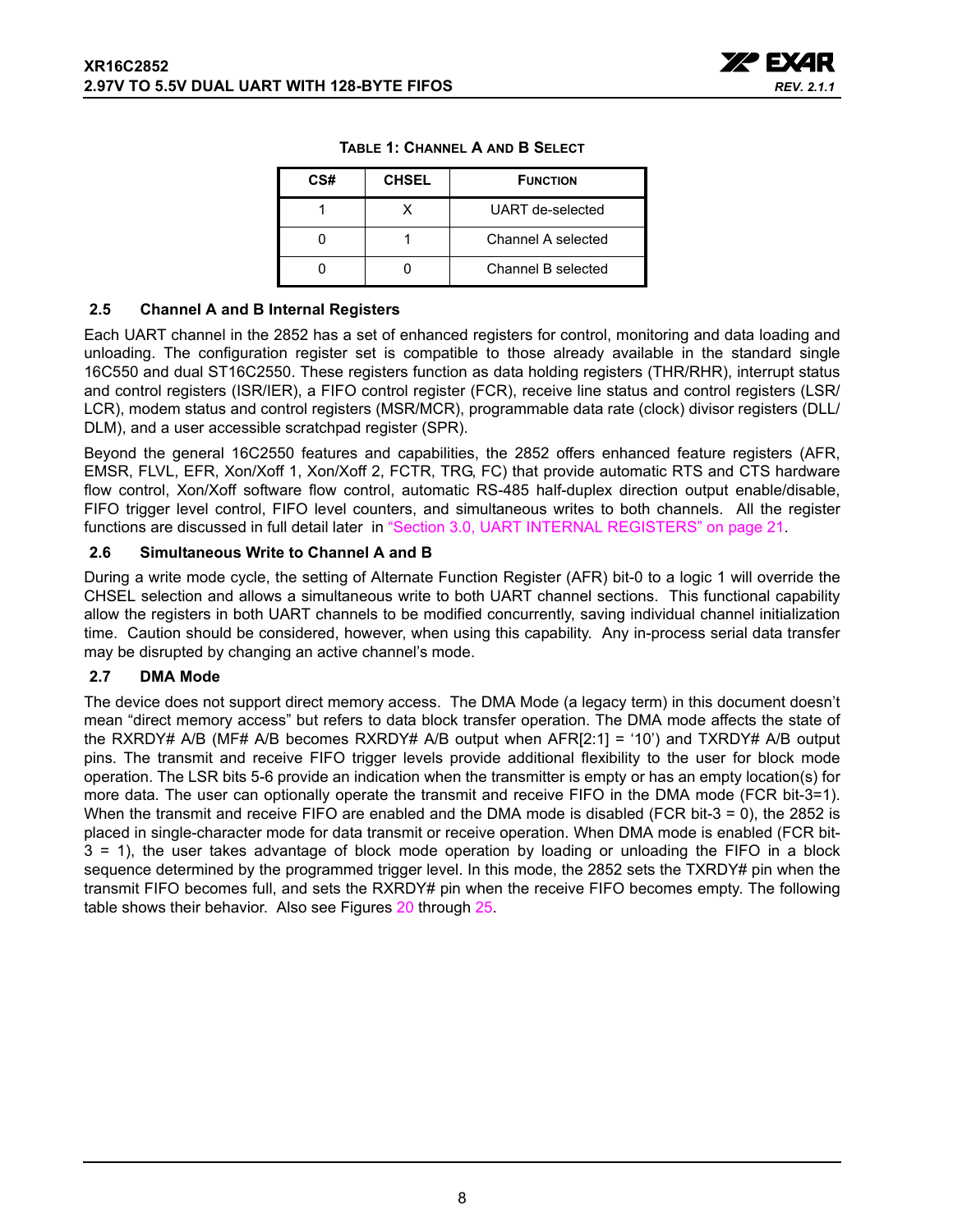

#### **TABLE 2: TXRDY# AND RXRDY# OUTPUTS IN FIFO AND DMA MODE**

<span id="page-8-0"></span>

| <b>PINS</b> | FCR $BIT-0=0$<br>(FIFO DISABLED)                         | FCR BIT-0=1 (FIFO ENABLED)                             |                                                                                                                                |  |
|-------------|----------------------------------------------------------|--------------------------------------------------------|--------------------------------------------------------------------------------------------------------------------------------|--|
|             |                                                          | FCR BIT- $3 = 0$<br>(DMA MODE DISABLED)                | FCR BIT- $3 = 1$<br>(DMA MODE ENABLED)                                                                                         |  |
| RXRDY# A/B  | $LOW = 1 byte$<br>$HIGH = no data$                       | LOW = at least 1 byte in FIFO<br>$HIGH = FIFO$ empty   | HIGH to LOW transition when FIFO reaches the<br>trigger level, or timeout occurs.<br>LOW to HIGH transition when FIFO empties. |  |
| TXRDY# A/B  | $LOW = THE empty$ $\vert LOW = FIFO \text{ empty} \vert$ | $HIGH = byte$ in THR $ HIGH = at least 1 byte$ in FIFO | LOW = FIFO has at least 1 empty location<br>$HIGH = FIFO$ is full                                                              |  |

#### <span id="page-8-3"></span>**2.8 INTA and INTB Ouputs**

The INTA and INTB interrupt output changes according to the operating mode and enahnced features setup. [Table](#page-8-1) 3 [and](#page-8-2) 4 summarize the operating behavior for the transmitter and receiver. Also see Figures [20](#page-43-0) through [25.](#page-45-0)

<span id="page-8-1"></span>

|                   | Auto RS485<br>Mode | FCR BIT- $0 = 0$<br>(FIFO DISABLED)             | FCR BIT- $0 = 1$<br>(FIFO ENABLED)                                                     |
|-------------------|--------------------|-------------------------------------------------|----------------------------------------------------------------------------------------|
| <b>INTA/B Pin</b> | NO.                | LOW = a byte in THR<br>$HIGH = THR$ empty       | LOW = FIFO above trigger level<br>HIGH = FIFO below trigger level or FIFO empty        |
| <b>INTA/B Pin</b> | YES.               | LOW = a byte in THR<br>HIGH = transmitter empty | LOW = FIFO above trigger level<br>HIGH = FIFO below trigger level or transmitter empty |

#### **TABLE 3: INTA AND INTB PINS OPERATION FOR TRANSMITTER**

#### **TABLE 4: INTA AND INTB PIN OPERATION FOR RECEIVER**

<span id="page-8-2"></span>

| FCR BIT- $0 = 0$<br>(FIFO DISABLED)               | FCR BIT- $0 = 1$<br>(FIFO ENABLED)                                |
|---------------------------------------------------|-------------------------------------------------------------------|
| $INTA/B P$ in $ILOW = no data$<br>$HIGH = 1 byte$ | LOW = FIFO below trigger level<br>HIGH = FIFO above trigger level |

## <span id="page-8-4"></span>**2.9 Crystal Oscillator or External Clock Input**

The 2852 includes an on-chip oscillator (XTAL1 and XTAL2) to produce a clock for both UART sections in the device. The CPU data bus does not require this clock for bus operation. The crystal oscillator provides a system clock to the Baud Rate Generators (BRG) section found in each of the UART. XTAL1 is the input to the oscillator or external clock buffer input with XTAL2 pin being the output. For programming details, see "Programmable Baud Rate Generator."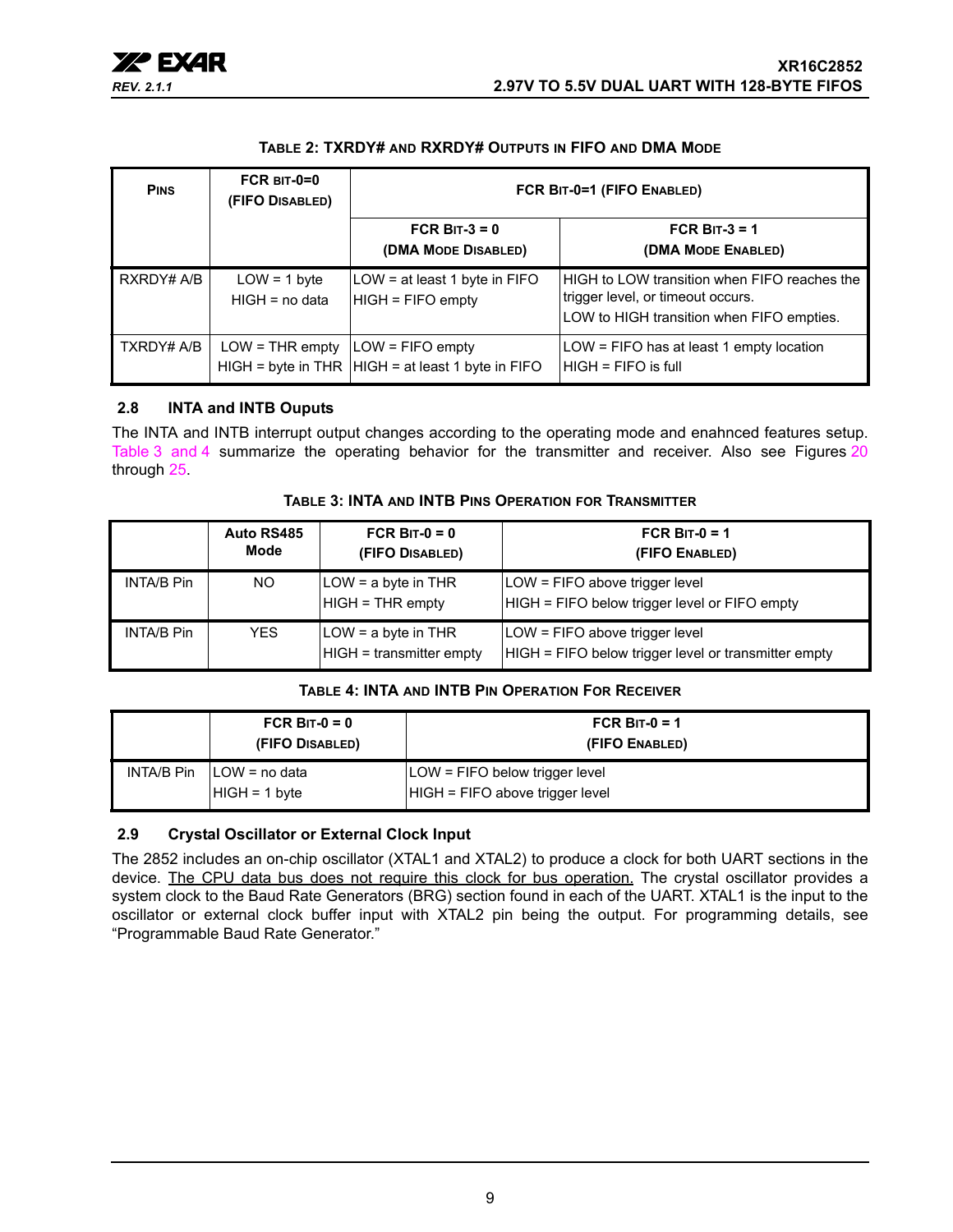

#### <span id="page-9-0"></span>**FIGURE 4. TYPICAL OSCILLATOR CONNECTIONS**



The on-chip oscillator is designed to use an industry standard microprocessor crystal (parallel resonant, fundamental frequency with 10-22 pF capacitance load, ESR of 20-120 ohms and 100ppm frequency tolerance) connected externally between the XTAL1 and XTAL2 pins (see [Figure](#page-9-0) 4). Alternatively, an external clock can be connected to the XTAL1 pin to clock the internal baud rate generator for standard or custom rates. Typical oscillator connections are shown in [Figure](#page-9-0) 4. For further reading on oscillator circuit please see application note DAN108 on EXAR's web site.

#### <span id="page-9-2"></span>**2.10 Programmable Baud Rate Generator**

A single Baud Rate Generator (BRG) is provided for the transmitter and receiver, allowing independent TX/RX channel control. The programmable Baud Rate Generator is capable of operating with a crystal frequency of up to 24 MHz. However, with an external clock input on XTAL1 pin and a 2K ohms pull-up resistor on XTAL2 pin (as shown in [Figure](#page-9-1) 5) it can extend its operation up to 50 MHz (3.125 Mbps serial data rate) at room temperature and 5.0V.

#### <span id="page-9-1"></span>**FIGURE 5. EXTERNAL CLOCK CONNECTION FOR EXTENDED DATA RATE**



Each UART also has their own prescaler along with the BRG. The prescaler is controlled by a software bit in the MCR register. The MCR register bit-7 sets the prescaler to divide the input crystal or external clock by 1 or 4. The clock output of the prescaler goes to the BRG. The BRG further divides this clock by a programmable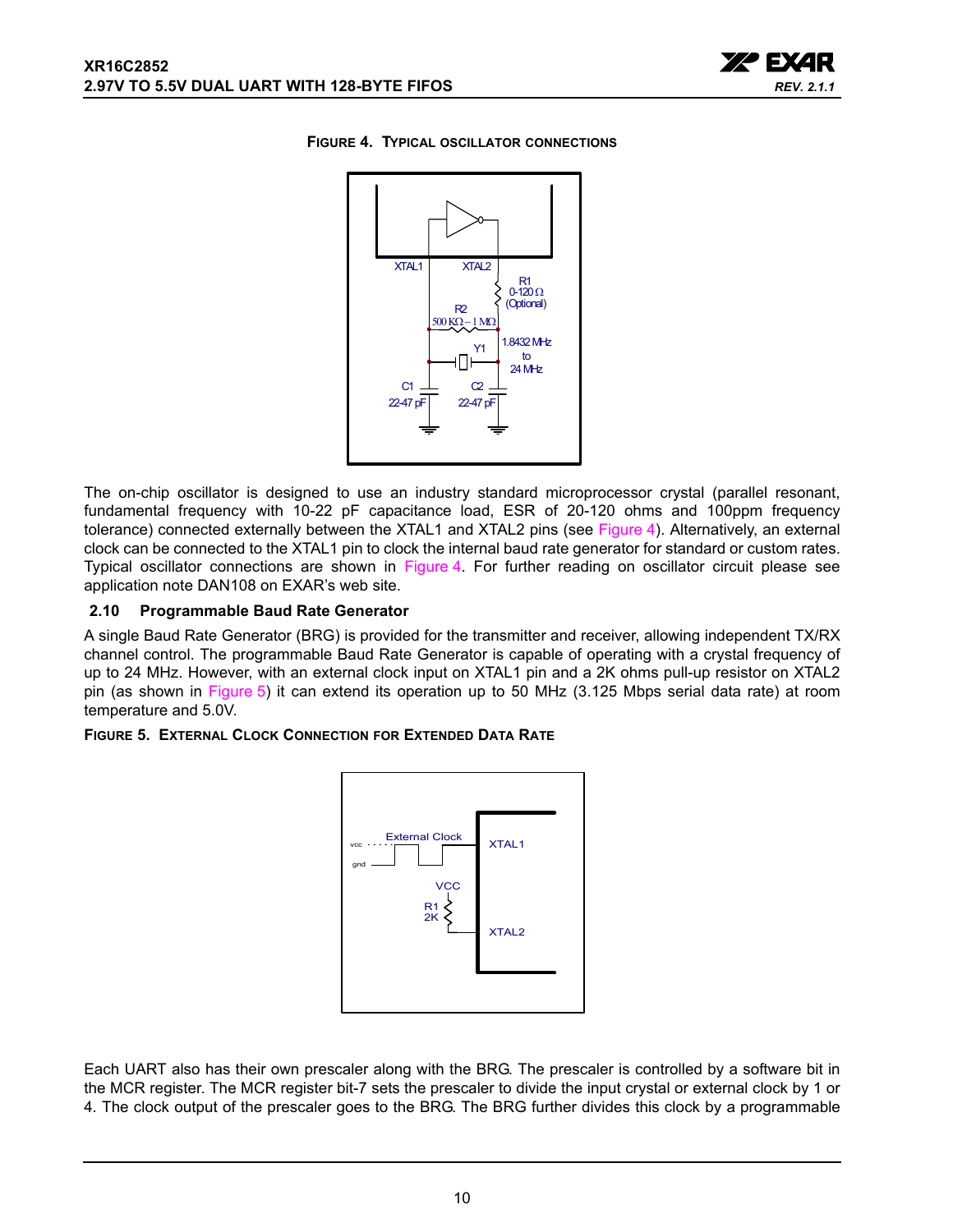

divisor between 1 and (2<sup>16</sup> -1) to obtain a 16X sampling rate clock of the serial data rate. The sampling rate clock is used by the transmitter for data bit shifting and receiver for data sampling.



<span id="page-10-2"></span>**FIGURE 6. BAUD RATE GENERATOR AND PRESCALER**

Programming the Baud Rate Generator Registers DLM and DLL provides the capability of selecting the operating data rate. [Table](#page-10-0) 5 shows the standard data rates available with a 14.7456 MHz crystal or external clock at 16X sampling rate clock rate. When using a non-standard data rate crystal or external clock, the divisor value can be calculated for DLL/DLM with the following equation.

divisor (decimal) = (XTAL1 clock frequency / prescaler) / (serial data rate x 16)

<span id="page-10-0"></span>

| <b>OUTPUT Data Rate</b><br>$MCR$ Bit-7=1 | <b>OUTPUT Data Rate</b><br>$MCR$ Bit-7=0<br>(DEFAULT) | DIVISOR FOR 16x<br>Clock (Decimal) | <b>DIVISOR FOR 16X</b><br>Clock (HEX) | <b>DLM</b><br><b>PROGRAM</b><br><b>VALUE (HEX)</b> | <b>DLL</b><br><b>PROGRAM</b><br>VALUE (HEX) | <b>DATA RATE</b><br>ERROR (%) |
|------------------------------------------|-------------------------------------------------------|------------------------------------|---------------------------------------|----------------------------------------------------|---------------------------------------------|-------------------------------|
| 100                                      | 400                                                   | 2304                               | 900                                   | 09                                                 | 00                                          | $\mathbf{0}$                  |
| 600                                      | 2400                                                  | 384                                | 180                                   | 01                                                 | 80                                          | $\mathbf{0}$                  |
| 1200                                     | 4800                                                  | 192                                | C <sub>0</sub>                        | 00                                                 | C <sub>0</sub>                              | $\mathbf{0}$                  |
| 2400                                     | 9600                                                  | 96                                 | 60                                    | 00                                                 | 60                                          | $\mathbf{0}$                  |
| 4800                                     | 19.2k                                                 | 48                                 | 30                                    | 00                                                 | 30                                          | $\mathbf{0}$                  |
| 9600                                     | 38.4k                                                 | 24                                 | 18                                    | 00                                                 | 18                                          | $\mathbf{0}$                  |
| 19.2k                                    | 76.8k                                                 | 12                                 | $_{0C}$                               | 00                                                 | 0C                                          | $\mathbf{0}$                  |
| 38.4k                                    | 153.6k                                                | 6                                  | 06                                    | 00                                                 | 06                                          | $\mathbf{0}$                  |
| 57.6k                                    | 230.4k                                                | 4                                  | 04                                    | 00                                                 | 04                                          | $\mathbf{0}$                  |
| 115.2k                                   | 460.8k                                                | $\overline{2}$                     | 02                                    | 00                                                 | 02                                          | $\Omega$                      |
| 230.4k                                   | 921.6k                                                |                                    | 01                                    | 00                                                 | 01                                          | $\mathbf{0}$                  |

**TABLE 5: TYPICAL DATA RATES WITH A 14.7456 MHZ CRYSTAL OR EXTERNAL CLOCK**

## <span id="page-10-1"></span>**2.11 Transmitter**

The transmitter section comprises of an 8-bit Transmit Shift Register (TSR) and 128 bytes of FIFO which includes a byte-wide Transmit Holding Register (THR). TSR shifts out every data bit with the 16X internal clock. A bit time is 16 clock periods. The transmitter sends the start-bit followed by the number of data bits, inserts the proper parity-bit if enabled, and adds the stop-bit(s). The status of the FIFO and TSR are reported in the Line Status Register (LSR bit-5 and bit-6).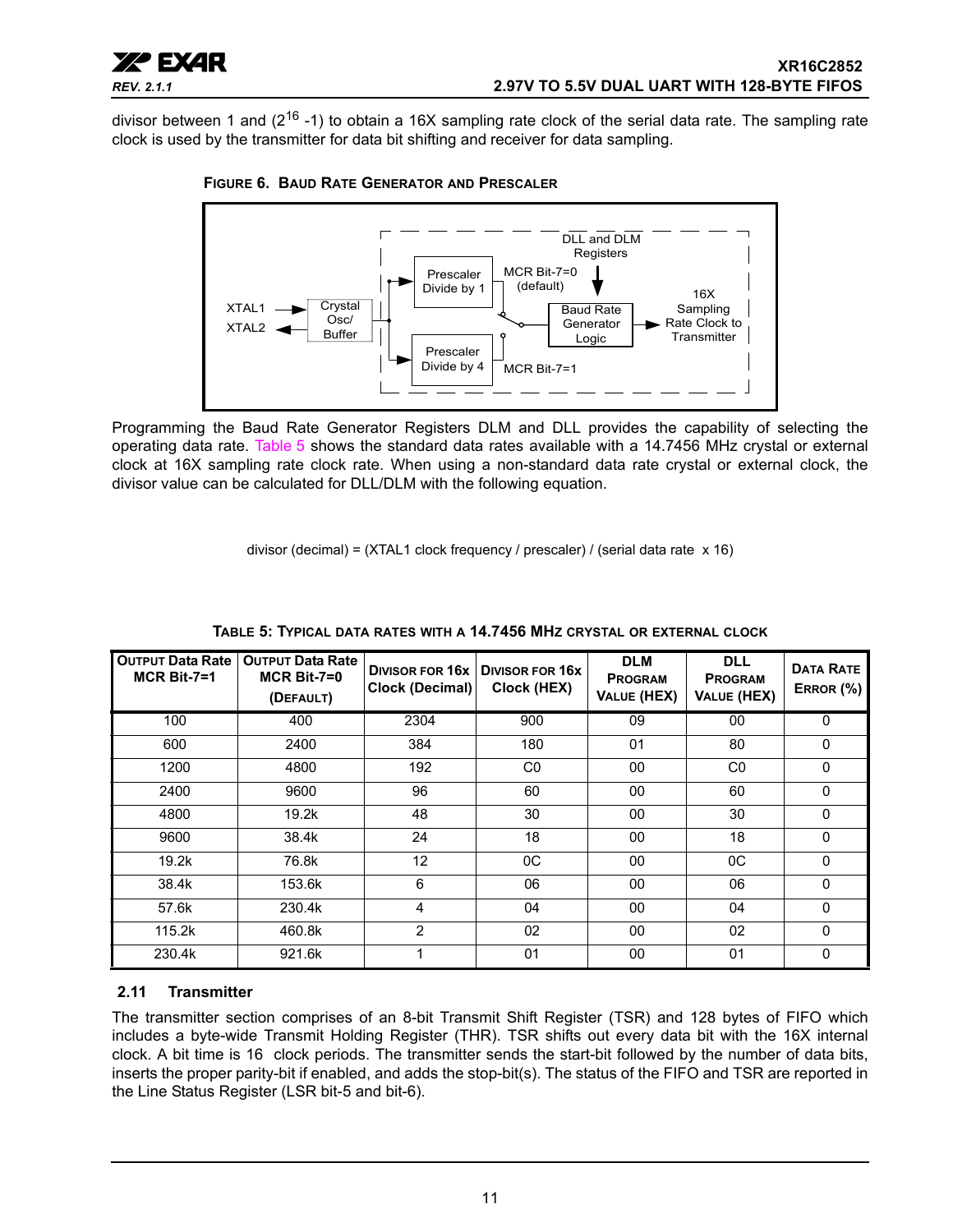#### **XR16C2852 2.97V TO 5.5V DUAL UART WITH 128-BYTE FIFOS**



## <span id="page-11-0"></span>**2.11.1 Transmit Holding Register (THR) - Write Only**

The transmit holding register is an 8-bit register providing a data interface to the host processor. The host writes transmit data byte to the THR to be converted into a serial data stream including start-bit, data bits, parity-bit and stop-bit(s). The least-significant-bit (Bit-0) becomes first data bit to go out. The THR is the input register to the transmit FIFO of 128 bytes when FIFO operation is enabled by FCR bit-0. Every time a write operation is made to the THR, the FIFO data pointer is automatically bumped to the next sequential data location.

## <span id="page-11-1"></span>**2.11.2 Transmitter Operation in non-FIFO Mode**

The host loads transmit data to THR one character at a time. The THR empty flag (LSR bit-5) is set when the data byte is transferred to TSR. THR flag can generate a transmit empty interrupt (ISR bit-1) when it is enabled by IER bit-1. The TSR flag (LSR bit-6) is set when TSR becomes completely empty.

<span id="page-11-2"></span>



## <span id="page-11-3"></span>**2.11.3 Transmitter Operation in FIFO Mode**

The host may fill the transmit FIFO with up to 128 bytes of transmit data. The THR empty flag (LSR bit-5) is set whenever the FIFO is empty. The THR empty flag can generate a transmit empty interrupt (ISR bit-1) when the amount of data in the FIFO falls below its programmed trigger level. The transmit empty interrupt is enabled by IER bit-1. The TSR flag (LSR bit-6) is set when TSR/FIFO becomes empty.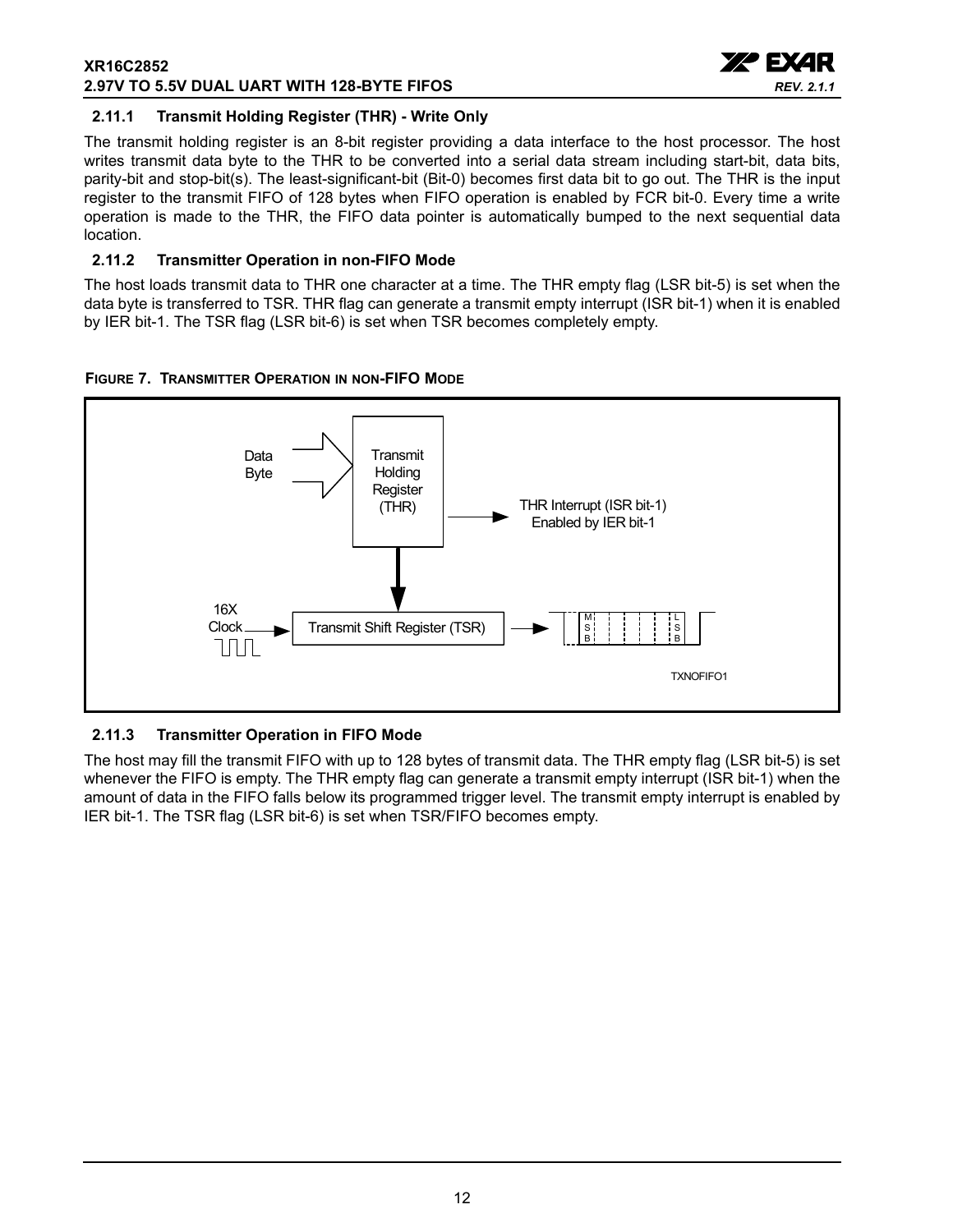



#### <span id="page-12-1"></span>**FIGURE 8. TRANSMITTER OPERATION IN FIFO AND FLOW CONTROL MODE**

## <span id="page-12-0"></span>**2.12 Receiver**

The receiver section contains an 8-bit Receive Shift Register (RSR) and 128 bytes of FIFO which includes a byte-wide Receive Holding Register (RHR). The RSR uses the 16X for timing. It verifies and validates every bit on the incoming character in the middle of each data bit. On the falling edge of a start or false start bit, an internal receiver counter starts counting at the 16X. After 8 clocks the start bit period should be at the center of the start bit. At this time the start bit is sampled and if it is still a logic 0 it is validated. Evaluating the start bit in this manner prevents the receiver from assembling a false character. The rest of the data bits and stop bits are sampled and validated in this same manner to prevent false framing. If there were any error(s), they are reported in the LSR register bits 2-4. Upon unloading the receive data byte from RHR, the receive FIFO pointer is bumped and the error tags are immediately updated to reflect the status of the data byte in RHR register. RHR can generate a receive data ready interrupt upon receiving a character or delay until it reaches the FIFO trigger level. Furthermore, data delivery to the host is guaranteed by a receive data ready time-out interrupt when data is not received for 4 word lengths as defined by LCR[1:0] plus 12 bits time. This is equivalent to 3.7-4.6 character times. The RHR interrupt is enabled by IER bit-0.

## <span id="page-12-2"></span>**2.12.1 Receive Holding Register (RHR) - Read-Only**

The Receive Holding Register is an 8-bit register that holds a receive data byte from the Receive Shift Register. It provides the receive data interface to the host processor. The RHR register is part of the receive FIFO of 128 bytes by 11-bits wide, the 3 extra bits are for the 3 error tags to be reported in LSR register. When the FIFO is enabled by FCR bit-0, the RHR contains the first data character received by the FIFO. After the RHR is read, the next character byte is loaded into the RHR and the errors associated with the current data byte are immediately updated in the LSR bits 2-4.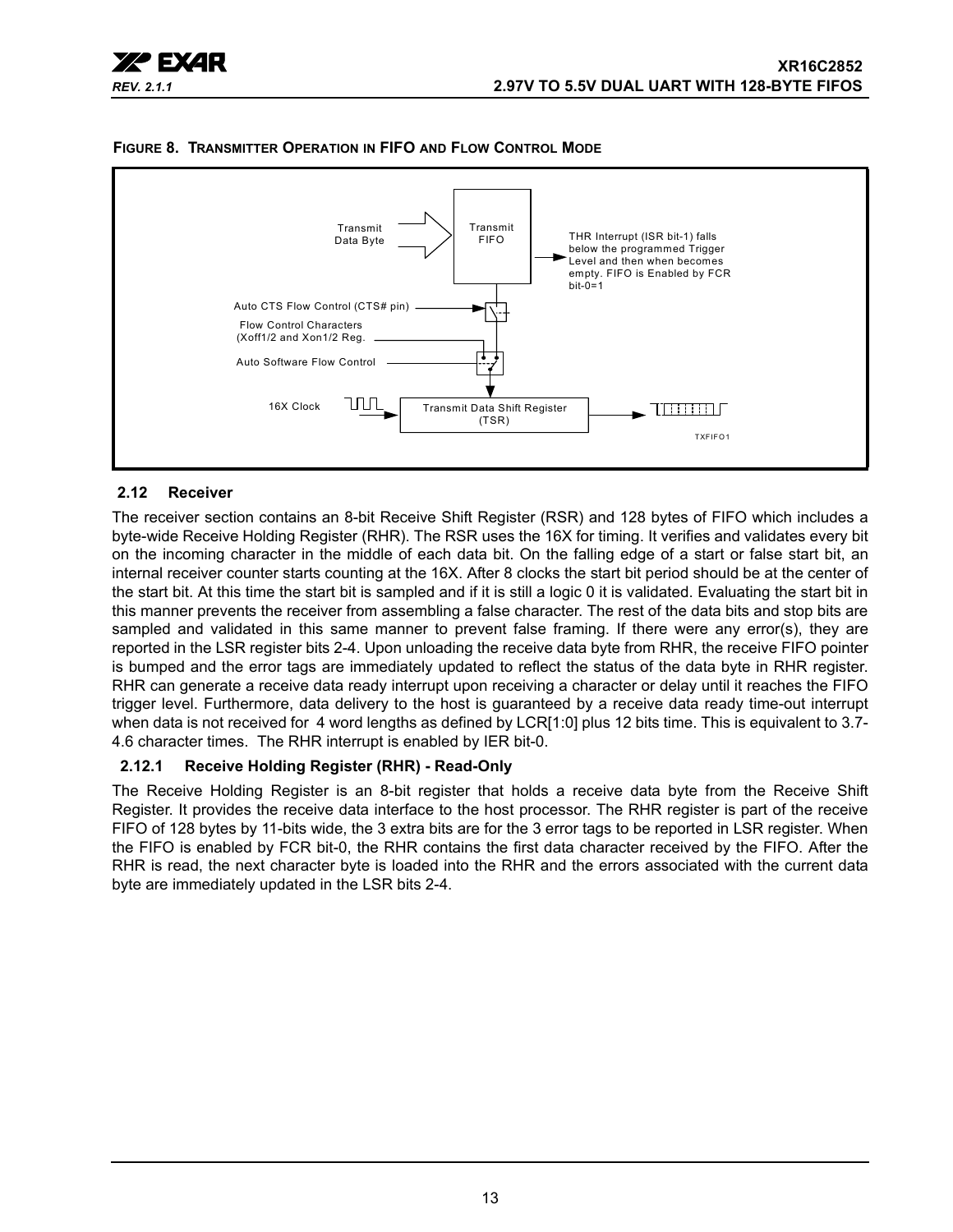

#### <span id="page-13-1"></span>**FIGURE 9. RECEIVER OPERATION IN NON-FIFO MODE**



<span id="page-13-0"></span>**FIGURE 10. RECEIVER OPERATION IN FIFO AND AUTO RTS FLOW CONTROL MODE**



*NOTE: Table-B selected as Trigger Table for [Figure](#page-13-0) 10 (Table [10 on page](#page-26-0) 27).*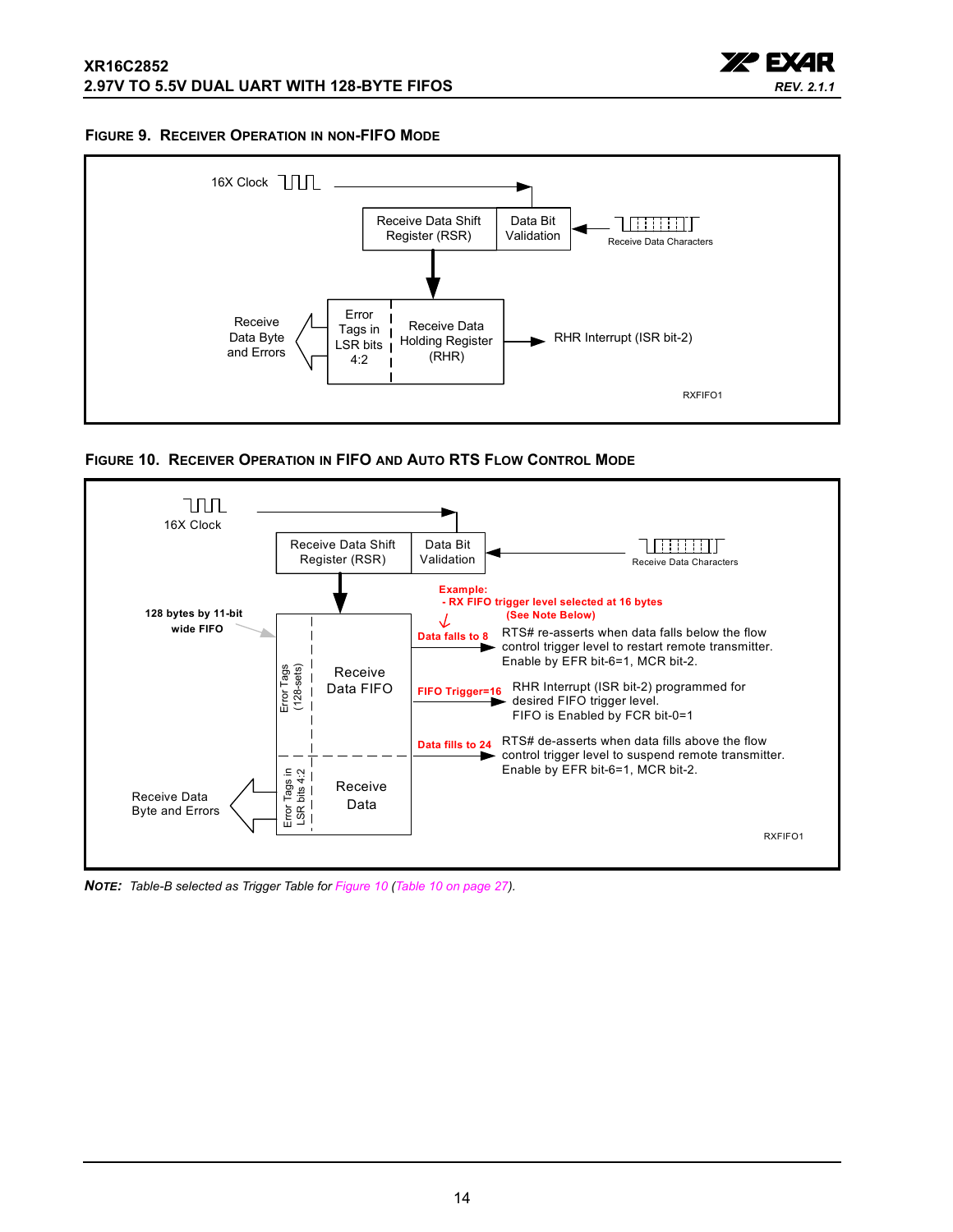

#### <span id="page-14-0"></span>**2.13 Auto RTS (Hardware) Flow Control**

Automatic RTS hardware flow control is used to prevent data overrun to the local receiver FIFO. The RTS# output is used to request remote unit to suspend/resume data transmission. The auto RTS flow control features is enabled to fit specific application requirement (see [Figure](#page-15-0) 11):

- Enable auto RTS flow control using EFR bit-6.
- The auto RTS function must be started by asserting RTS output pin (MCR bit-1 to logic 1 after it is enabled).

With the Auto RTS function enabled, the RTS# output pin will not be de-asserted (logic 1) when the receive FIFO reaches the programmed trigger level, but will be de-asserted when the FIFO reaches the next trigger level ([See Table](#page-26-0) 10). The RTS# output pin will be asserted again after the FIFO is unloaded to the next trigger level below the programmed trigger level. However, even under these conditions, the 2852 will continue to accept data until the receive FIFO is full if the remote UART transmitter continues to send data.

• Enable RTS interrupt through IER bit-6 (after setting EFR bit-4). The UART issues an interrupt when the RTS# pin is de-asserted (LOW) during Auto RTS flow control mode: ISR bit-5 will be set to logic 1.

#### <span id="page-14-1"></span>**2.14 Auto RTS Hysteresis**

The 2852 has a new feature that provides flow control trigger hysteresis while maintaining compatibility with the XR16C850, ST16C650A and ST16C550 family of UARTs. With the Auto RTS function enabled, an interrupt is generated when the receive FIFO reaches the programmed RX trigger level. The RTS# pin will not be forced HIGH (RTS off) until the receive FIFO reaches the upper limit of the hysteresis level. The RTS# pin will return LOW after the RX FIFO is unloaded to the lower limit of the hysteresis level. Under the above described conditions, the 2852 will continue to accept data until the receive FIFO gets full. The Auto RTS function is initiated when the RTS# output pin is asserted LOW (RTS On). [Table](#page-33-0) 13 shows the complete details for the Auto RTS# Hysteresis levels. Please note that this table is for programmable trigger levels only (Table D). The hysteresis values for Tables A-C are the next higher and next lower trigger levels in the corresponding table.

#### <span id="page-14-2"></span>**2.15 Auto CTS Flow Control**

Automatic CTS flow control is used to prevent data overrun to the remote receiver FIFO. The CTS# input is monitored to suspend/restart the local transmitter. The auto CTS flow control feature is selected to fit specific application requirement (see [Figure](#page-15-0) 11):

• Enable auto CTS flow control using EFR bit-7.

With the Auto CTS function enabled, the UART will suspend transmission as soon as the stop bit of the character in the Transmit Shift Register has been shifted out. Transmission is resumed after the CTS# input is re-asserted (logic 0), indicating more data may be sent.

• Enable CTS interrupt through IER bit-7 (after setting EFR bit-4). The UART issues an interrupt when the CTS# pin is de-asserted (logic 1) during Auto CTS flow control mode: ISR bit-5 will be set to 1.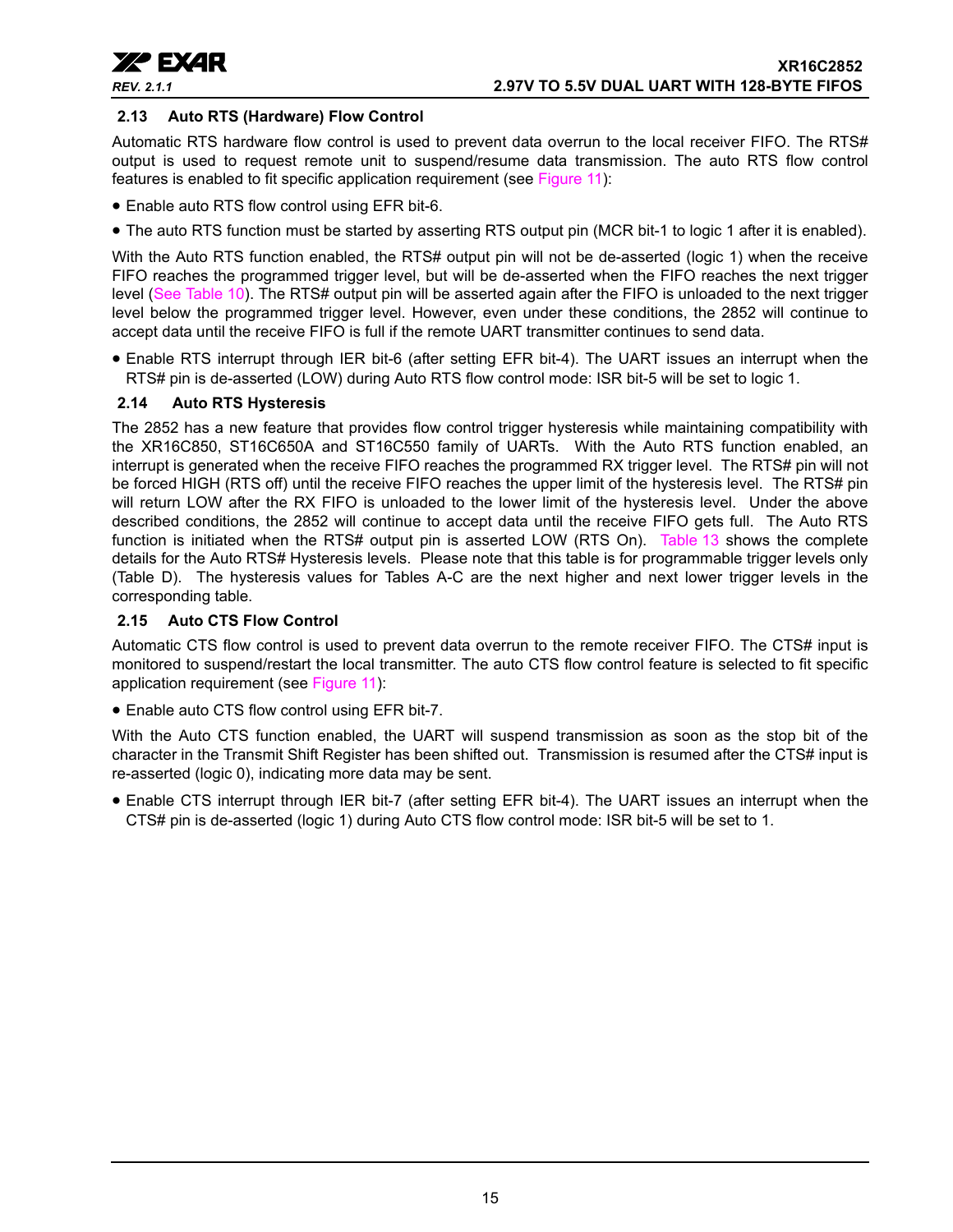

<span id="page-15-0"></span>



*next receive FIFO trigger (12). This same event applies to the reverse direction when UARTA sends data to UARTB with RTSB# and CTSA# controlling the data flow.*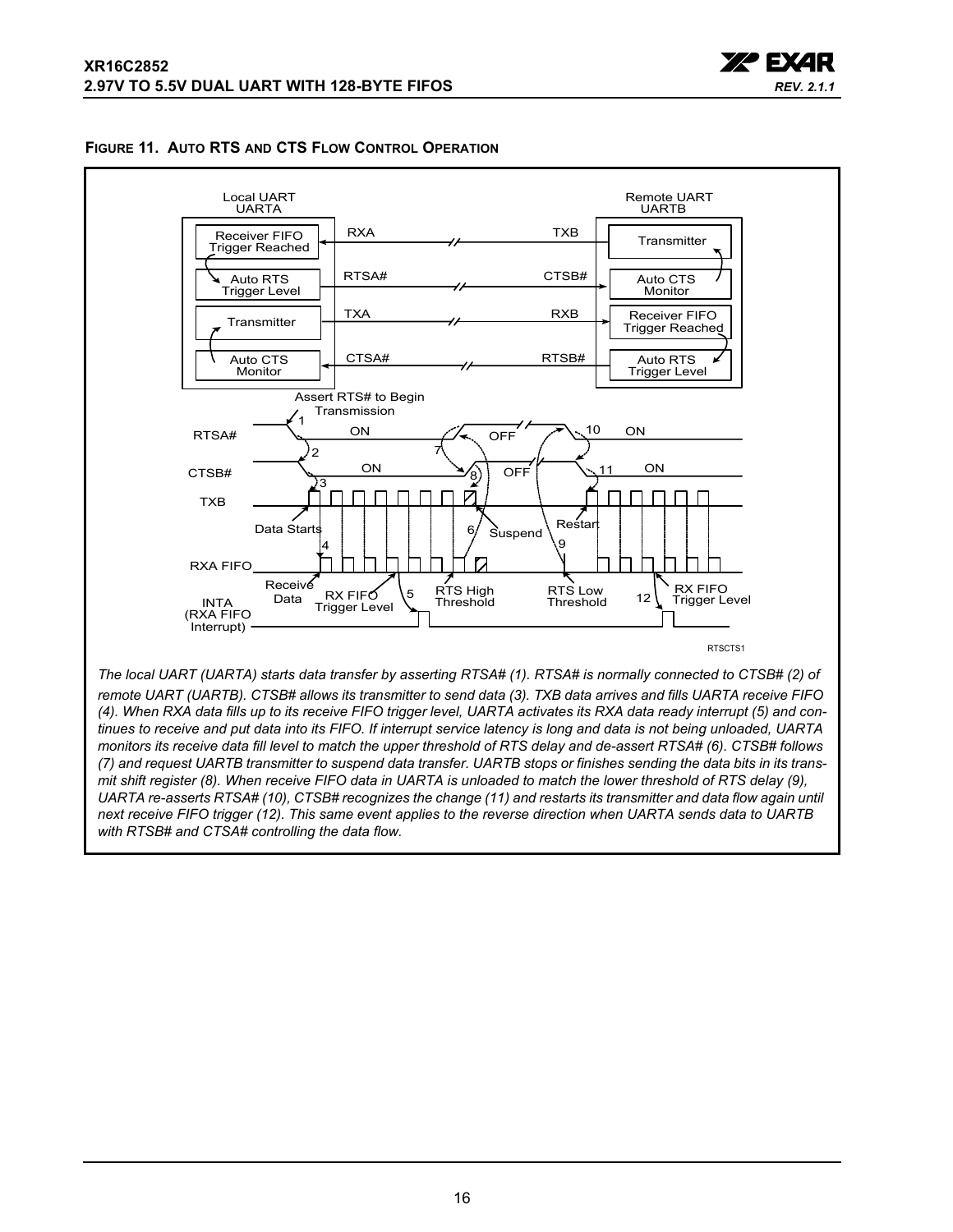

## <span id="page-16-1"></span>**2.16 Auto Xon/Xoff (Software) Flow Control**

When software flow control is enabled ([See Table](#page-35-0) 15), the 2852 compares one or two sequential receive data characters with the programmed Xon or Xoff-1,2 character value(s). If receive character(s) (RX) match the programmed values, the 2852 will halt transmission (TX) as soon as the current character has completed transmission. When a match occurs, the Xoff (if enabled via IER bit-5) flag will be set and the interrupt output pin will be activated. Following a suspension due to a match of the Xoff character, the 2852 will monitor the receive data stream for a match to the Xon-1,2 character. If a match is found, the 2852 will resume operation and clear the flags (ISR bit-4).

Reset initially sets the contents of the Xon/Xoff 8-bit flow control registers to a logic 0. Following reset the user can write any Xon/Xoff value desired for software flow control. Different conditions can be set to detect Xon/ Xoff characters ([See Table](#page-35-0) 15) and suspend/resume transmissions. When double 8-bit Xon/Xoff characters are selected, the 2852 compares two consecutive receive characters with two software flow control 8-bit values (Xon1, Xon2, Xoff1, Xoff2) and controls TX transmissions accordingly. Under the above described flow control mechanisms, flow control characters are not placed (stacked) in the user accessible RX data buffer or FIFO.

In the event that the receive buffer is overfilling and flow control needs to be executed, the 2852 automatically sends an Xoff message (when enabled) via the serial TX output to the remote modem. The 2852 sends the Xoff-1,2 characters two character times (= time taken to send two characters at the programmed baud rate) after the receive FIFO crosses the programmed trigger level (for all trigger tables A-D). To clear this condition, the 2852 will transmit the programmed Xon-1,2 characters as soon as receive FIFO is less than one trigger level below the programmed trigger level (for Trigger Tables A, B, and C) or when receive FIFO is less than the trigger level minus the hysteresis value (for Trigger Table D). This hysteresis value is the same as the Auto RTS Hysteresis value in [Table](#page-26-0) 13. Table 6 below explains this when Trigger Table-B (See Table 10) is selected.

<span id="page-16-0"></span>

| <b>RX TRIGGER LEVEL</b> | <b>INT PIN ACTIVATION</b> | <b>XOFF CHARACTER(S) SENT</b><br>(CHARACTERS IN RX FIFO) | <b>XON CHARACTER(S) SENT</b><br>(CHARACTERS IN RX FIFO) |
|-------------------------|---------------------------|----------------------------------------------------------|---------------------------------------------------------|
|                         |                           | 8*                                                       |                                                         |
| 16                      | 16                        | 16*                                                      |                                                         |
| 24                      | 24                        | $24*$                                                    | 16                                                      |
| 28                      | 28                        | $28*$                                                    |                                                         |

**TABLE 6: AUTO XON/XOFF (SOFTWARE) FLOW CONTROL**

\* *After the trigger level is reached, an xoff character is sent after a short span of time (= time required to send 2 characters); for example, after 2.083ms has elapsed for 9600 baud and 10-bit word length setting.*

## <span id="page-16-2"></span>**2.17 Special Character Detect**

A special character detect feature is provided to detect an 8-bit character when bit-5 is set in the Enhanced Feature Register (EFR). When this character (Xoff2) is detected, it will be placed in the FIFO along with normal incoming RX data.

The 2852 compares each incoming receive character with Xoff-2 data. If a match exists, the received data will be transferred to FIFO and ISR bit-4 will be set to indicate detection of special character. Although the Internal Register Table shows Xon, Xoff Registers with eight bits of character information, the actual number of bits is dependent on the programmed word length. Line Control Register (LCR) bits 0-1 defines the number of character bits, i.e., either 5 bits, 6 bits, 7 bits, or 8 bits. The word length selected by LCR bits 0-1 also determines the number of bits that will be used for the special character comparison. Bit-0 in the Xon, Xoff Registers corresponds with the LSB bit for the receive character.

## <span id="page-16-3"></span>**2.18 Auto RS485 Half-duplex Control**

The auto RS485 half-duplex direction control changes the behavior of the transmitter when enabled by FCTR bit-3. It de-asserts RTS# output (HIGH) following the last stop bit of the last character that has been transmitted. This helps in turning around the transceiver to receive the remote station's response. When the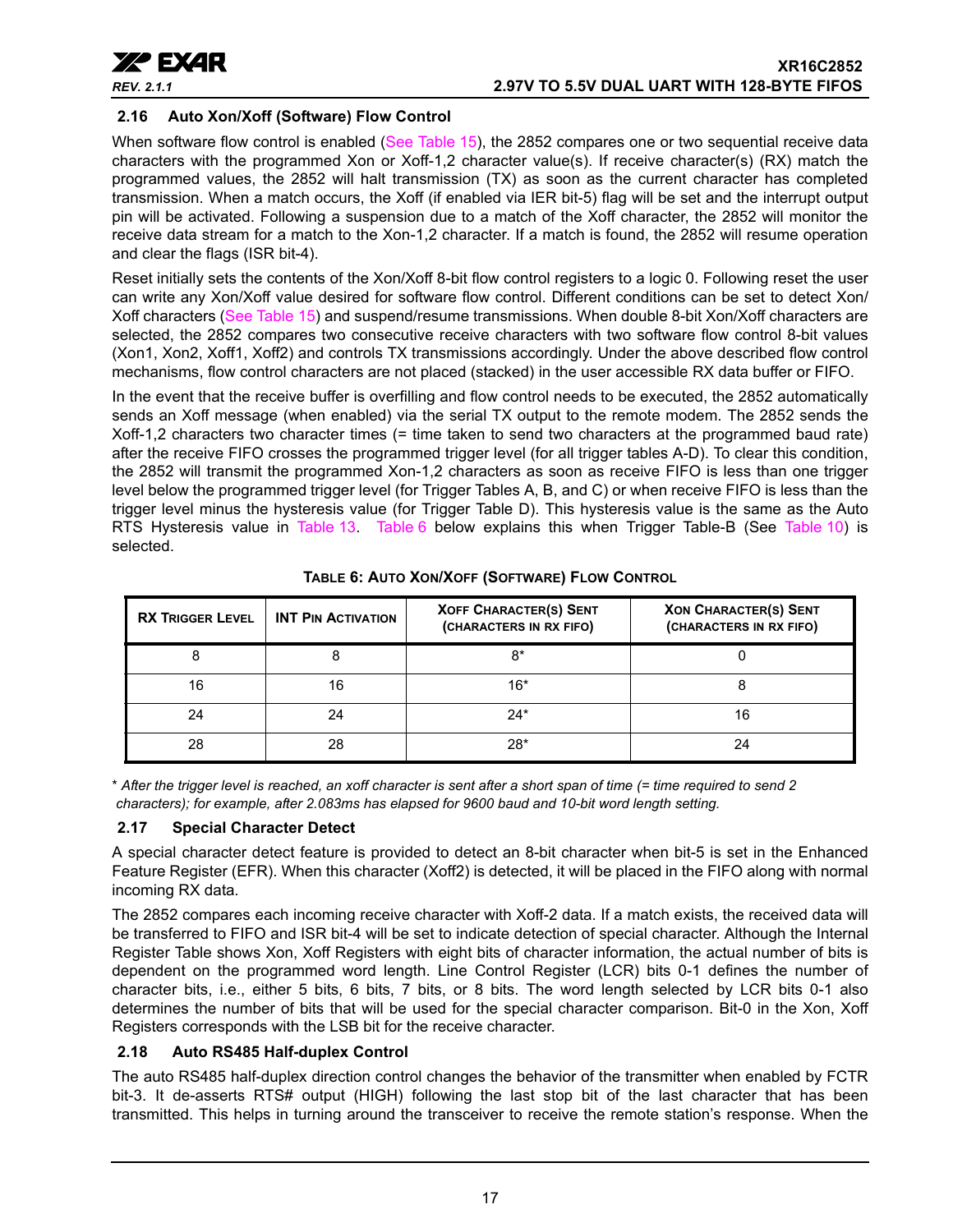## **XR16C2852 2.97V TO 5.5V DUAL UART WITH 128-BYTE FIFOS**



host is ready to transmit next polling data packet again, it only has to load data bytes to the transmit FIFO. The transmitter automatically re-asserts RTS# output (LOW) prior sending the data.

### <span id="page-17-1"></span>**2.19 Infrared Mode**

The 2852 UART includes the infrared encoder and decoder compatible to the IrDA (Infrared Data Association) version 1.0. The IrDA 1.0 standard that stipulates the infrared encoder sends out a 3/16 of a bit wide HIGHpulse for each "0" bit in the transmit data stream. This signal encoding reduces the on-time of the infrared LED, hence reduces the power consumption. See [Figure](#page-17-0) 12 below.

The infrared encoder and decoder are enabled by setting MCR register bit-6 to a '1'. When the infrared feature is enabled, the transmit data output, TX, idles at logic zero level. Likewise, the RX input assumes an idle level of logic zero from a reset and power up, see [Figure](#page-17-0) 12.

Typically, the wireless infrared decoder receives the input pulse from the infrared sensing diode on the RX pin. Each time it senses a light pulse, it returns a logic 1 to the data bit stream. However, this is not true with some infrared modules on the market which indicate a logic 0 by a light pulse. So the 2852 has a provision to invert the input polarity to accomodate this. In this case user can enable FCTR bit-2 to invert the input signal.



<span id="page-17-0"></span>**FIGURE 12. INFRARED TRANSMIT DATA ENCODING AND RECEIVE DATA DECODING**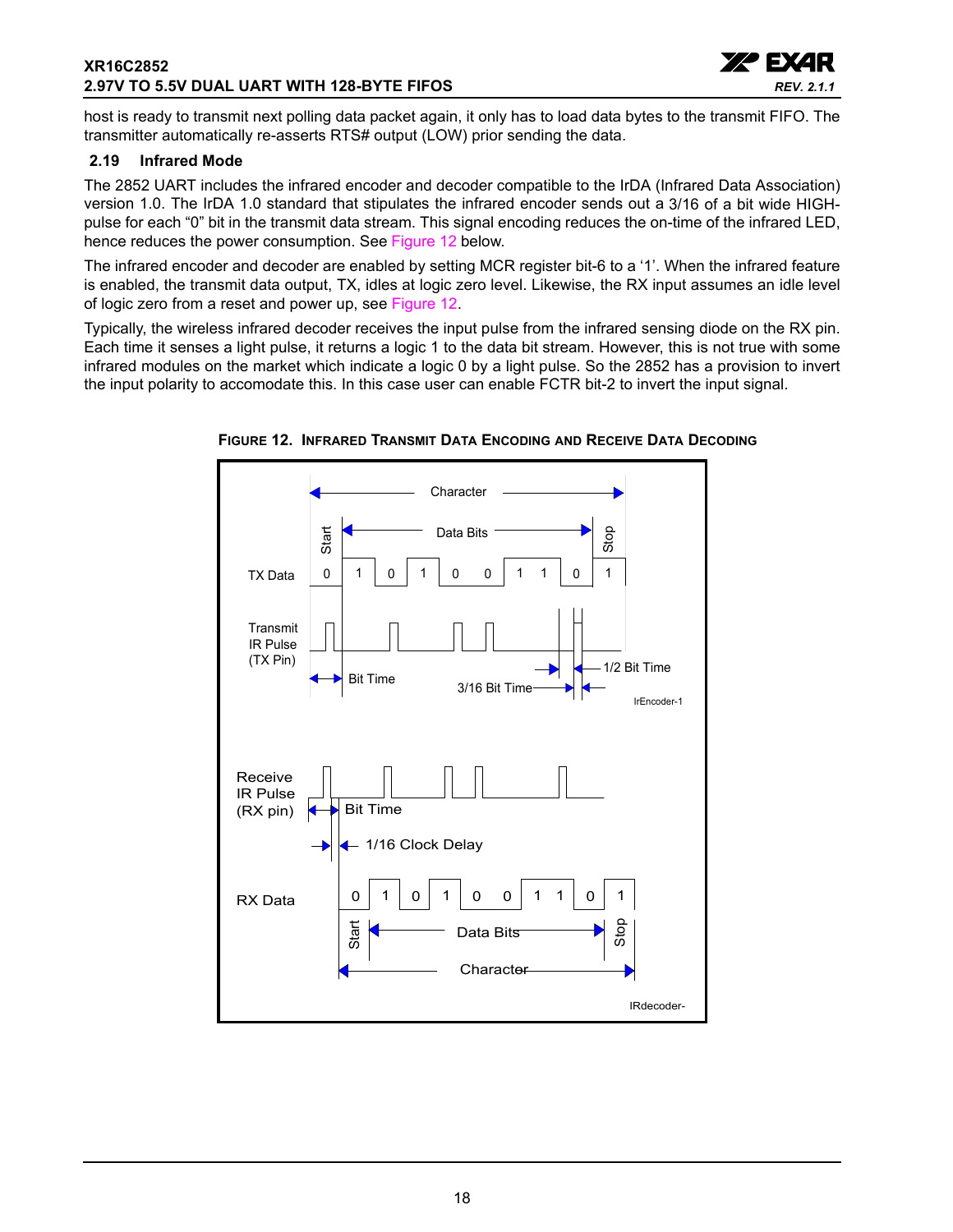

## <span id="page-18-0"></span>**2.20 Sleep Mode with Auto Wake-Up**

The 2852 supports low voltage system designs, hence, a sleep mode is included to reduce its power consumption when the chip is not actively used.

All of these conditions must be satisfied for the 2852 to enter sleep mode:

- $\blacksquare$  no interrupts pending for both channels of the 2852 (ISR bit-0 = 1)
- sleep mode of both channels are enabled (IER bit-4 = 1)
- $\blacksquare$  modem inputs are not toggling (MSR bits 0-3 = 0)
- RX input pin of both channels are idling at a logic 1

The 2852 stops its crystal oscillator to conserve power in the sleep mode. User can check the XTAL2 pin for no clock output as an indication that the device has entered the sleep mode.

The 2852 resumes normal operation by any of the following:

- a receive data start bit transition (HIGH to LOW)
- a data byte is loaded to the transmitter, THR or FIFO
- a change of logic state on any of the modem or general purpose serial inputs: CTS#, DSR#, CD#, RI#

If the 2852 is awakened by any one of the above conditions, it will return to the sleep mode automatically after all interrupting conditions have been serviced and cleared. If the 2852 is awakened by the modem inputs, a read to the MSR is required to reset the modem inputs. In any case, the sleep mode will not be entered while an interrupt is pending from channel A or B. The 2852 will stay in the sleep mode of operation until it is disabled by setting IER bit-4 to a logic 0.

If the address lines, data bus lines, IOW#, IOR#, CHSEL, CS#, and modem input lines remain steady when the 2852 is in sleep mode, the maximum current will be in the microamp range as specified in the DC Electrical Characteristics on [page](#page-38-0) 39. If the input lines are floating or are toggling while the 2852 is in sleep mode, the current can be up to 100 times more. If any of those signals are toggling or floating, then an external buffer would be required to keep the address, data and control lines steady to achieve the low current.

A word of caution: owing to the starting up delay of the crystal oscillator after waking up from sleep mode, the first few receive characters may be lost. The number of characters lost during the restart also depends on your operating data rate. More characters are lost when operating at higher data rate. Also, it is important to keep RX A/B inputs idling HIGH or "marking" condition during sleep mode to avoid receiving a "break" condition upon the restart. This may occur when the external interface transceivers (RS-232, RS-485 or another type) are also put to sleep mode and cannot maintain the "marking" condition. To avoid this, the designer can use a 47k-100k ohm pull-up resistor on the RXA and RXB pins.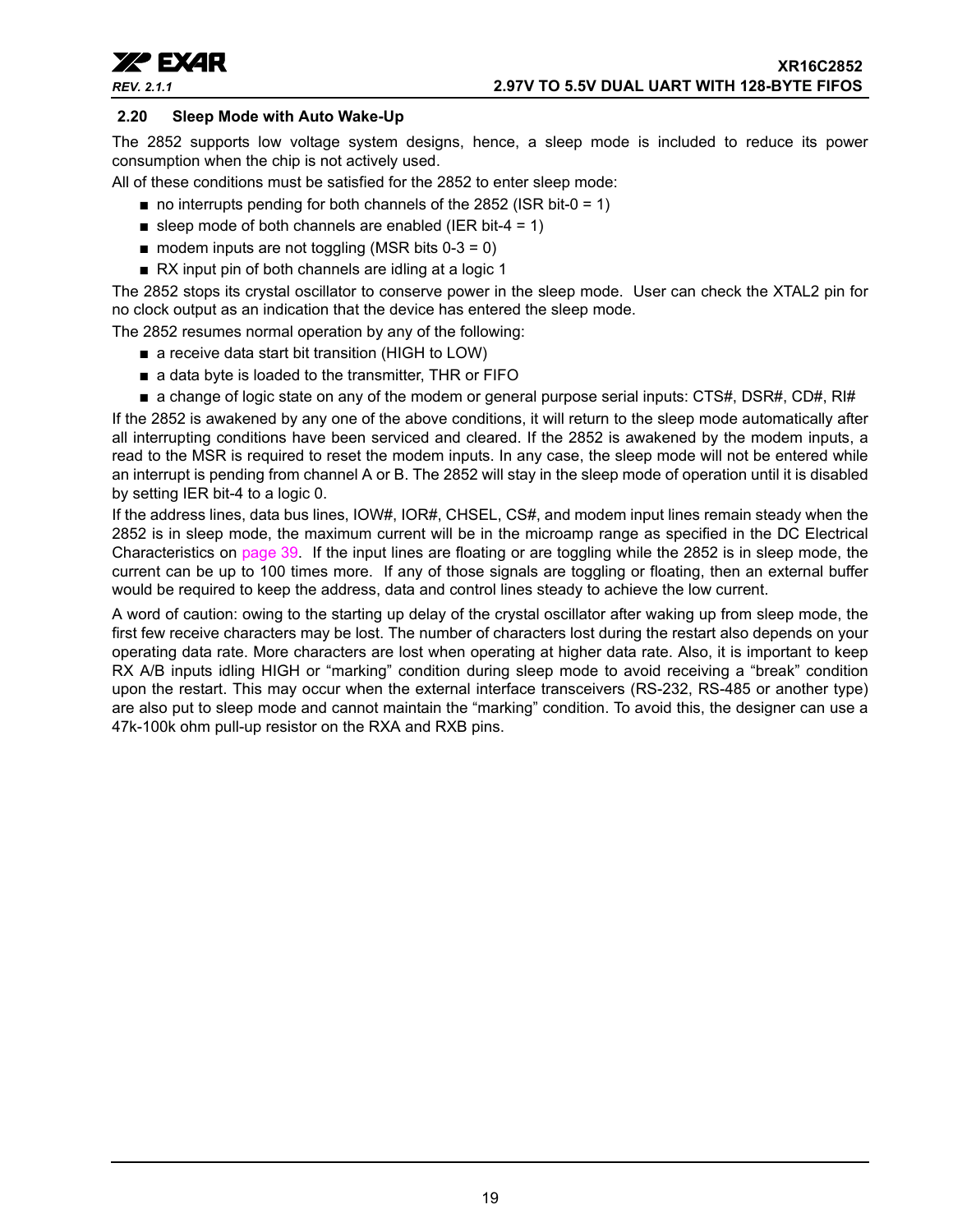## **XR16C2852 2.97V TO 5.5V DUAL UART WITH 128-BYTE FIFOS**



#### <span id="page-19-1"></span>**2.21 Internal Loopback**

The 2852 UART provides an internal loopback capability for system diagnostic purposes. The internal loopback mode is enabled by setting MCR register bit-4 to logic 1. All regular UART functions operate normally. [Figure](#page-19-0) 13 shows how the modem port signals are re-configured. Transmit data from the transmit shift register output is internally routed to the receive shift register input allowing the system to receive the same data that it was sending. The TX pin is held HIGH or mark condition while RTS# and DTR# are de-asserted, and CTS#, DSR# CD# and RI# inputs are ignored. Caution: the RX input must be held HIGH during loopback test else upon exiting the loopback test the UART may detect and report a false "break" signal.

<span id="page-19-0"></span>

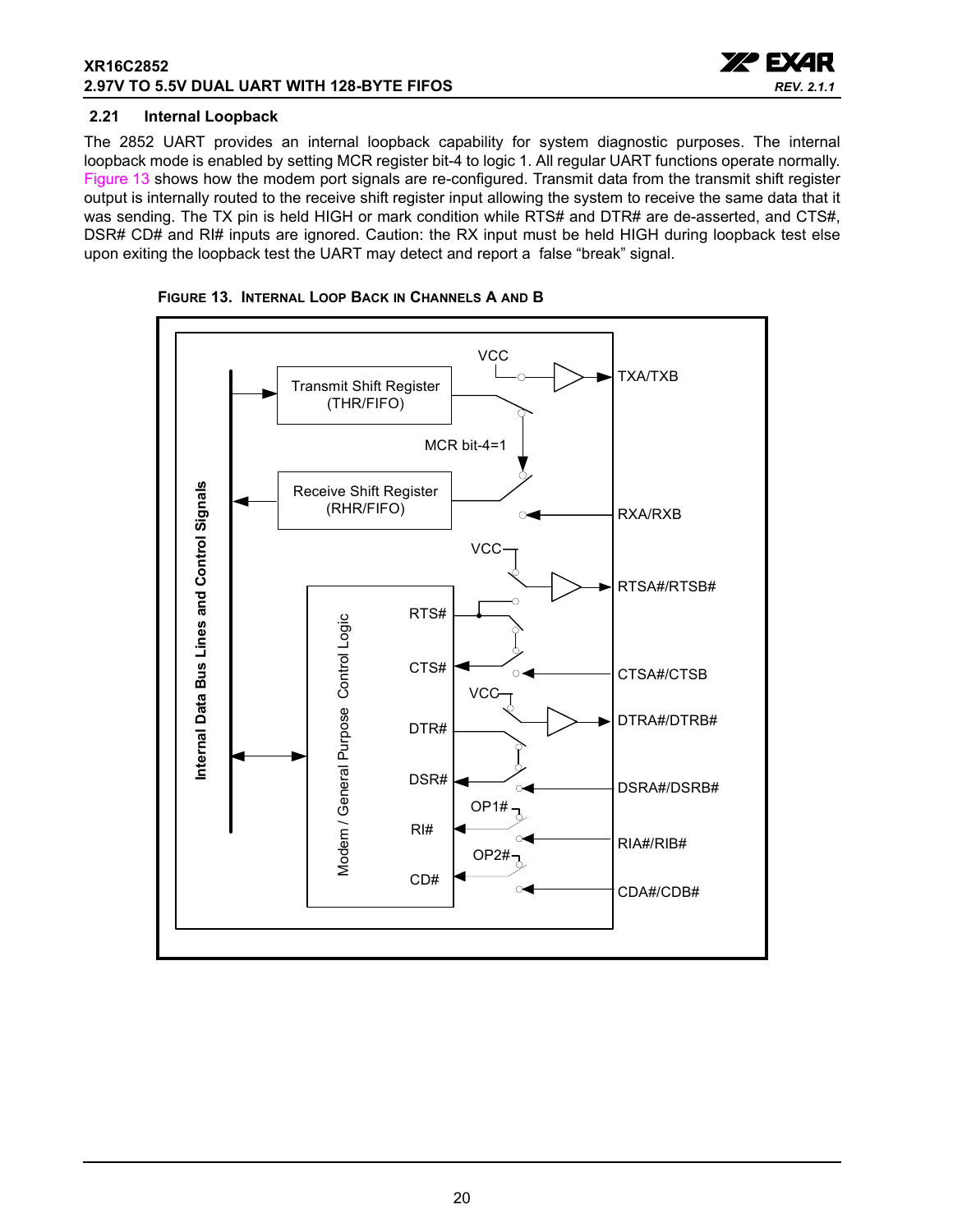

## <span id="page-20-0"></span>**3.0 UART INTERNAL REGISTERS**

Each of the UART channel in the 2852 has its own set of configuration registers selected by address lines A0, A1 and A2 with CS# and CHSEL selecting the channel. The complete register set is shown in [Table](#page-20-1) 7 and [Table](#page-21-0) 8.

<span id="page-20-1"></span>

| <b>A2, A1, A0 ADDRESSES</b>    | <b>REGISTER</b>                                                                   |                         | <b>COMMENTS</b>                 |
|--------------------------------|-----------------------------------------------------------------------------------|-------------------------|---------------------------------|
|                                |                                                                                   |                         |                                 |
| $0\quad 0$<br>$\mathbf{0}$     | RHR - Receive Holding Register<br>THR - Transmit Holding Register                 | Read-only<br>Write-only | $LCR[7] = 0$                    |
| $0\quad 0\quad 0$              | DLL - Div Latch Low Byte                                                          | Read/Write              |                                 |
| 0 <sub>1</sub><br>0            | DLM - Div Latch High Byte                                                         | Read/Write              | $LCR[7] = 1$<br>$LCR \neq 0xBF$ |
| 0<br>$1\quad0$                 | AFR - Alternate Function Register                                                 | Read/Write              |                                 |
| $0\quad 0$<br>0                | <b>DREV - Device Revision Code</b>                                                | Read-only               | $DLL$ , $DLM = 0x00$            |
| 0 <sub>1</sub><br>0            | DVID - Device Identification Code                                                 | Read-only               | $LCR[7] = 1$<br>$LCR \neq 0xBF$ |
| 0 <sub>1</sub><br>$\mathbf 0$  | IER - Interrupt Enable Register                                                   | Read/Write              |                                 |
| 0<br>$1\quad0$                 | ISR - Interrupt Status Register<br>FCR - FIFO Control Register                    | Read-only<br>Write-only | $LCR[7] = 0$                    |
| $1\quad1$<br>0                 | <b>LCR - Line Control Register</b>                                                | Read/Write              |                                 |
| $0\quad 0$<br>1                | MCR - Modem Control Register                                                      | Read/Write              |                                 |
| $\mathbf{1}$<br>0 <sub>1</sub> | LSR - Line Status Register<br>Reserved                                            | Read-only<br>Write-only | $LCR[7] = 0$                    |
| $\mathbf{1}$<br>$1\quad0$      | MSR - Modem Status Register<br>Reserved                                           | Read-only<br>Write-only |                                 |
| $1 \quad 1 \quad 1$            | SPR - Scratch Pad Register                                                        | Read/Write              | $LCR[7] = 0$<br>$FCTR[6] = 0$   |
| $1 \quad 1$<br>$\mathbf 1$     | FLVL - TX/RX FIFO Level Counter Register                                          | Read-only               | $LCR[7] = 0$                    |
| $\mathbf{1}$<br>1 <sub>1</sub> | EMSR - Enhanced Mode Select Register                                              | Write-only              | $FCTR[6] = 1$                   |
|                                | <b>ENHANCED REGISTERS</b>                                                         |                         |                                 |
| $0\quad 0$<br>0                | TRG - TX/RX FIFO Trigger Level Register<br>FC - TX/RX FIFO Level Counter Register | Write-only<br>Read-only |                                 |
| 0 <sub>1</sub><br>0            | FCTR - Feature Control Reg                                                        | Read/Write              |                                 |
| $1\quad$ 0<br>0                | EFR - Enhanced Function Reg                                                       | Read/Write              |                                 |
| $0\quad 0$<br>$\mathbf{1}$     | Xon-1 - Xoff Character 1                                                          | Read/Write              | $LCR = 0xBF$                    |
| 0 <sub>1</sub><br>1            | Xon-2 - Xoff Character 2                                                          | Read/Write              |                                 |
| $1\quad0$<br>$\mathbf{1}$      | Xoff-1 - Xon Character 1                                                          | Read/Write              |                                 |
| 1 <sub>1</sub><br>1            | Xoff-2 - Xon Character 2                                                          | Read/Write              |                                 |

## **TABLE 7: UART CHANNEL A AND B UART INTERNAL REGISTERS**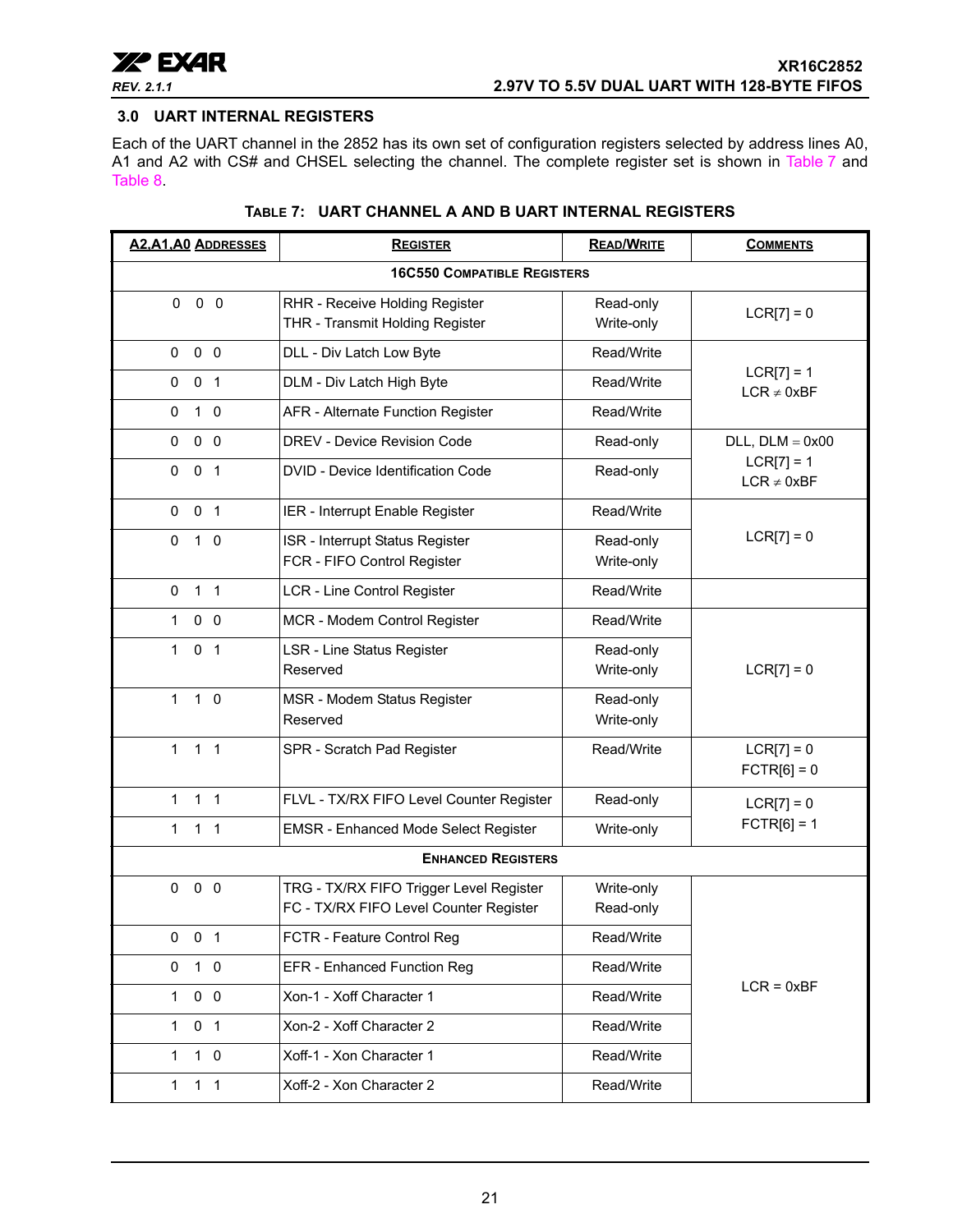<span id="page-21-0"></span>.



| <b>ADDRESS</b><br>A2-A0            | <b>REG</b><br><b>NAME</b> | READ/<br><b>WRITE</b> | <b>BIT-7</b>                       | <b>BIT-6</b>                 | <b>BIT-5</b>                         | $BIT-4$                               | <b>BIT-3</b>                          | <b>BIT-2</b>                      | <b>BIT-1</b>                  | <b>BIT-0</b>                  | <b>COMMENT</b>                       |
|------------------------------------|---------------------------|-----------------------|------------------------------------|------------------------------|--------------------------------------|---------------------------------------|---------------------------------------|-----------------------------------|-------------------------------|-------------------------------|--------------------------------------|
| <b>16C550 Compatible Registers</b> |                           |                       |                                    |                              |                                      |                                       |                                       |                                   |                               |                               |                                      |
| 000                                | <b>RHR</b>                | <b>RD</b>             | Bit-7                              | Bit-6                        | Bit-5                                | Bit-4                                 | Bit-3                                 | Bit-2                             | Bit-1                         | Bit-0                         |                                      |
| 000                                | <b>THR</b>                | <b>WR</b>             | Bit-7                              | Bit-6                        | Bit-5                                | Bit-4                                 | Bit-3                                 | Bit-2                             | Bit-1                         | Bit-0                         |                                      |
| 001                                | <b>IER</b>                | RD/WR                 | 0/                                 | $0/$                         | $0/$                                 | $0/$                                  | Modem<br>Stat. Int.                   | <b>RXLine</b><br>Stat.            | <b>TX</b><br>Empty            | <b>RX</b><br>Data             |                                      |
|                                    |                           |                       | CTS Int.<br>Enable                 | RTS Int.<br>Enable           | Xoff Int.<br>Enable                  | Sleep<br>Mode<br>Enable               | Enable                                | Int.<br>Enable                    | Int<br>Enable                 | Int.<br>Enable                |                                      |
| 010                                | <b>ISR</b>                | <b>RD</b>             | <b>FIFOs</b><br>Enabled            | <b>FIFOs</b><br>Enabled      | 0/<br><b>INT</b><br>Source<br>Bit-5  | $0/$<br><b>INT</b><br>Source<br>Bit-4 | <b>INT</b><br>Source<br>Bit-3         | <b>INT</b><br>Source<br>Bit-2     | <b>INT</b><br>Source<br>Bit-1 | <b>INT</b><br>Source<br>Bit-0 | $LCR[7] = 0$                         |
| 010                                | <b>FCR</b>                | <b>WR</b>             | <b>RXFIFO</b><br>Trigger           | <b>RXFIFO</b><br>Trigger     | $0/$<br><b>TXFIFO</b><br>Trigger     | 0/<br><b>TXFIFO</b><br>Trigger        | <b>DMA</b><br>Mode<br>Enable          | <b>TX</b><br><b>FIFO</b><br>Reset | RX<br><b>FIFO</b><br>Reset    | <b>FIFOs</b><br>Enable        |                                      |
| 011                                | <b>LCR</b>                | RD/WR                 | Divisor<br>Enable                  | Set TX<br><b>Break</b>       | Set Par-<br>ity                      | Even<br>Parity                        | Parity<br>Enable                      | Stop<br><b>Bits</b>               | Word<br>Length<br>Bit-1       | Word<br>Length<br>Bit-0       |                                      |
| 100                                | <b>MCR</b>                | RD/WR                 | 0/<br><b>BRG</b><br>Pres-<br>caler | 0/<br>IR Mode<br>ENable      | $0/$<br><b>XonAny</b>                | Internal<br>Lopback<br>Enable         | OP <sub>2#</sub><br>Output<br>Control | Rsvd<br>(OP1#)                    | RTS#<br>Output<br>Control     | DTR#<br>Output<br>Control     |                                      |
| $101$                              | <b>LSR</b>                | <b>RD</b>             | <b>RXFIFO</b><br>Global<br>Error   | THR &<br><b>TSR</b><br>Empty | <b>THR</b><br>Empty                  | RX<br><b>Break</b>                    | RX Fram-<br>ing Error                 | RX<br>Parity<br>Error             | RX<br>Over-<br>run<br>Error   | RX<br>Data<br>Ready           | $LCR[7] = 0$                         |
| $110$                              | <b>MSR</b>                | RD                    | CD#<br>Input                       | RI#<br>Input                 | DSR#<br>Input                        | CTS#<br>Input                         | Delta<br>CD#                          | Delta<br>RI#                      | Delta<br>DSR#                 | Delta<br>CTS#                 |                                      |
| 111                                | <b>SPR</b>                | RD/WR                 | Bit-7                              | Bit-6                        | Bit-5                                | Bit-4                                 | Bit-3                                 | Bit-2                             | Bit-1                         | Bit-0                         | $LCR[7] = 0$<br>FCTR bit-<br>$6 = 0$ |
| 111                                | <b>EMSR</b>               | <b>WR</b>             | Rsvd                               | Rsvd                         | Auto<br><b>RTS</b><br>Hyst.<br>bit-3 | Auto<br><b>RTS</b><br>Hyst.<br>bit-2  | Rsvd                                  | Rsvd                              | Rx/Tx<br><b>FIFO</b><br>Count | Rx/Tx<br><b>FIFO</b><br>Count | $LCR[7] = 0$<br>FCTR bit-<br>$6 = 1$ |
| 111                                | <b>FLVL</b>               | <b>RD</b>             | Bit-7                              | Bit-6                        | Bit-5                                | Bit-4                                 | Bit-3                                 | Bit-2                             | Bit-1                         | Bit-0                         |                                      |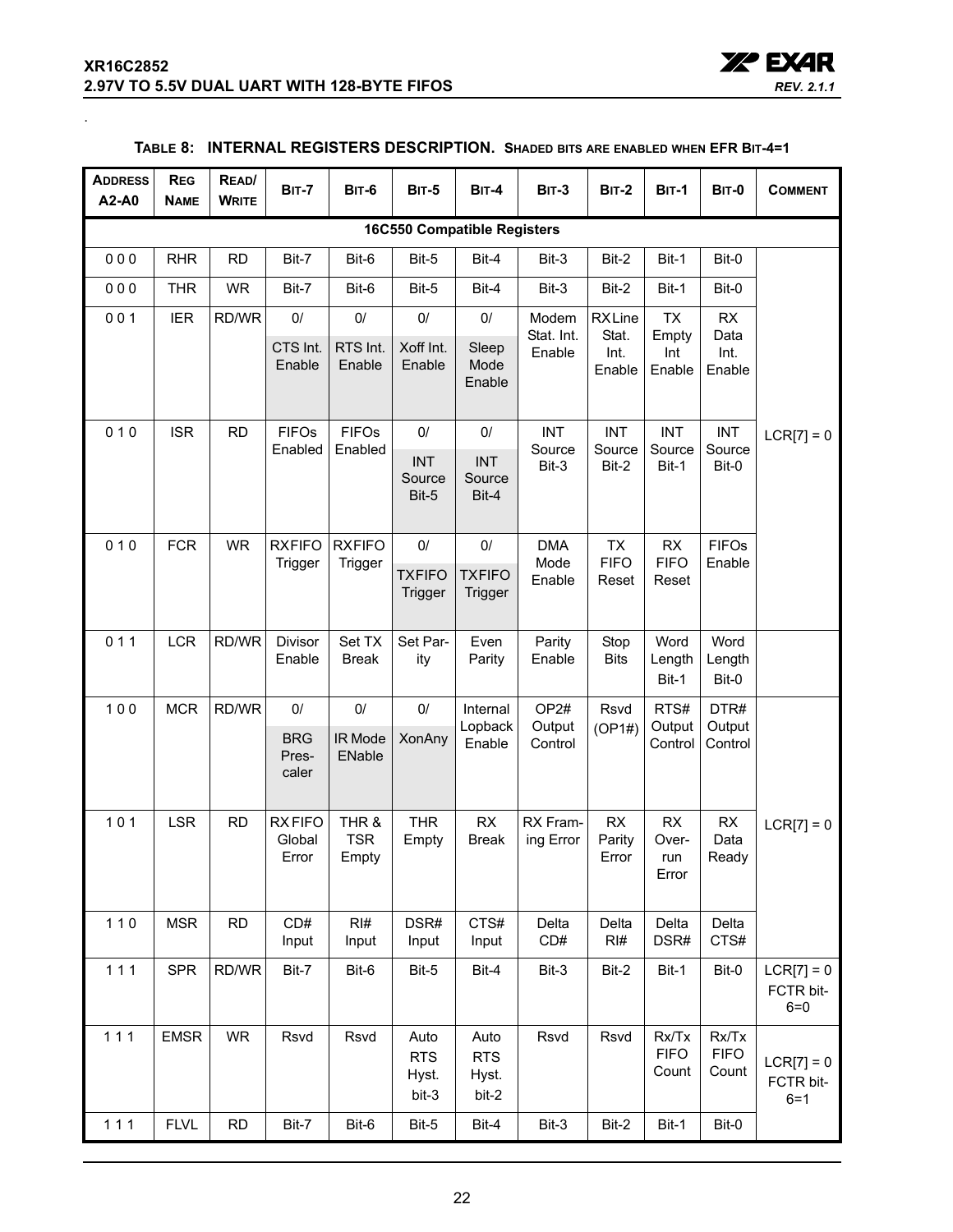## **XX<sup>\*</sup> EXAR**<br>REV. 2.1.1 **XR16C2852**<br>2.97V TO 5.5V DUAL UART WITH 128-BYTE FIFOS *REV. 2.1.1* **2.97V TO 5.5V DUAL UART WITH 128-BYTE FIFOS**

#### **TABLE 8: INTERNAL REGISTERS DESCRIPTION. SHADED BITS ARE ENABLED WHEN EFR BIT-4=1**

| <b>ADDRESS</b><br>A2-A0            | <b>REG</b><br><b>NAME</b> | READ/<br><b>WRITE</b> | <b>BIT-7</b>                 | <b>BIT-6</b>                 | <b>BIT-5</b>              | BIT-4                                                       | <b>BIT-3</b>                                 | <b>BIT-2</b>                           | <b>BIT-1</b>                                  | <b>BIT-0</b>                           | <b>COMMENT</b>                  |
|------------------------------------|---------------------------|-----------------------|------------------------------|------------------------------|---------------------------|-------------------------------------------------------------|----------------------------------------------|----------------------------------------|-----------------------------------------------|----------------------------------------|---------------------------------|
| <b>Baud Rate Generator Divisor</b> |                           |                       |                              |                              |                           |                                                             |                                              |                                        |                                               |                                        |                                 |
| 000                                | <b>DLL</b>                | RD/WR                 | Bit-7                        | Bit-6                        | Bit-5                     | Bit-4                                                       | Bit-3                                        | Bit-2                                  | Bit-1                                         | Bit-0                                  |                                 |
| 001                                | <b>DLM</b>                | RD/WR                 | Bit-7                        | Bit-6                        | Bit-5                     | Bit-4                                                       | Bit-3                                        | Bit-2                                  | Bit-1                                         | Bit-0                                  | $LCR[7] = 1$<br>$LCR \neq 0xBF$ |
| 010                                | <b>AFR</b>                | RD/WR                 | Rsvd                         | Rsvd                         | Rsvd                      | Rsvd                                                        | Rsvd                                         | RXRDY#<br>Select                       | Baudout#<br>Select                            | Concur-<br>rent Write                  |                                 |
| 000                                | <b>DREV</b>               | <b>RD</b>             | Bit-7                        | Bit-6                        | Bit-5                     | Bit-4                                                       | Bit-3                                        | Bit-2                                  | Bit-1                                         | Bit-0                                  | $LCR[7] = 1$<br>$LCR \neq 0xBF$ |
| 001                                | <b>DVID</b>               | <b>RD</b>             | 0                            | $\pmb{0}$                    | $\pmb{0}$                 | 1                                                           | $\pmb{0}$                                    | $\mathbf 0$                            | 1                                             | $\mathbf 0$                            | $DLL=0x00$<br>$DLM=0x00$        |
| <b>Enhanced Registers</b>          |                           |                       |                              |                              |                           |                                                             |                                              |                                        |                                               |                                        |                                 |
| 000                                | <b>TRG</b>                | <b>WR</b>             | Bit-7                        | Bit-6                        | Bit-5                     | Bit-4                                                       | Bit-3                                        | Bit-2                                  | Bit-1                                         | Bit-0                                  |                                 |
| 000                                | FC                        | <b>RD</b>             | Bit-7                        | Bit-6                        | Bit-5                     | Bit-4                                                       | Bit-3                                        | Bit-2                                  | Bit-1                                         | Bit-0                                  |                                 |
| 001                                | <b>FCTR</b>               | RD/WR                 | <b>RX/TX</b><br>Mode         | <b>SCPAD</b><br>Swap         | Trig<br>Table<br>Bit-1    | Trig<br>Table<br>Bit-0                                      | Auto<br><b>RS485</b><br>Direction<br>Control | RX IR<br>Input<br>Inv.                 | Auto<br><b>RTS</b><br><b>Hyst</b><br>Bit-1    | Auto<br><b>RTS</b><br>Hyst<br>Bit-0    |                                 |
| 010                                | <b>EFR</b>                | RD/WR                 | Auto<br><b>CTS</b><br>Enable | Auto<br><b>RTS</b><br>Enable | Special<br>Char<br>Select | Enable<br>IER [7:4],<br>ISR [5:4],<br>FCR[5:4],<br>MCR[7:5] | Soft-<br>ware<br>Flow<br>Cntl<br>Bit-3       | Soft-<br>ware<br>Flow<br>Cntl<br>Bit-2 | Soft-<br>ware<br><b>Flow</b><br>Cntl<br>Bit-1 | Soft-<br>ware<br>Flow<br>Cntl<br>Bit-0 | LCR=0xBF                        |
| 100                                | XON1                      | RD/WR                 | Bit-7                        | Bit-6                        | Bit-5                     | Bit-4                                                       | Bit-3                                        | Bit-2                                  | Bit-1                                         | Bit-0                                  |                                 |
| 101                                | XON <sub>2</sub>          | RD/WR                 | Bit-7                        | Bit-6                        | Bit-5                     | Bit-4                                                       | Bit-3                                        | Bit-2                                  | Bit-1                                         | Bit-0                                  |                                 |
| $110$                              | XOFF1                     | RD/WR                 | Bit-7                        | Bit-6                        | Bit-5                     | Bit-4                                                       | Bit-3                                        | Bit-2                                  | Bit-1                                         | Bit-0                                  |                                 |
| 111                                | XOFF <sub>2</sub>         | RD/WR                 | Bit-7                        | Bit-6                        | Bit-5                     | Bit-4                                                       | Bit-3                                        | Bit-2                                  | Bit-1                                         | Bit-0                                  |                                 |

## <span id="page-22-0"></span>**4.0 INTERNAL REGISTER DESCRIPTIONS**

## <span id="page-22-1"></span>**4.1 Receive Holding Register (RHR) - Read- Only**

[See "Receiver" on page](#page-12-0) 13.

## <span id="page-22-2"></span>**4.2 Transmit Holding Register (THR) - Write-Only**

## [See "Transmitter" on page](#page-10-1) 11.

## <span id="page-22-3"></span>**4.3 Interrupt Enable Register (IER) - Read/Write**

The Interrupt Enable Register (IER) masks the interrupts from receive data ready, transmit empty, line status and modem status registers. These interrupts are reported in the Interrupt Status Register (ISR).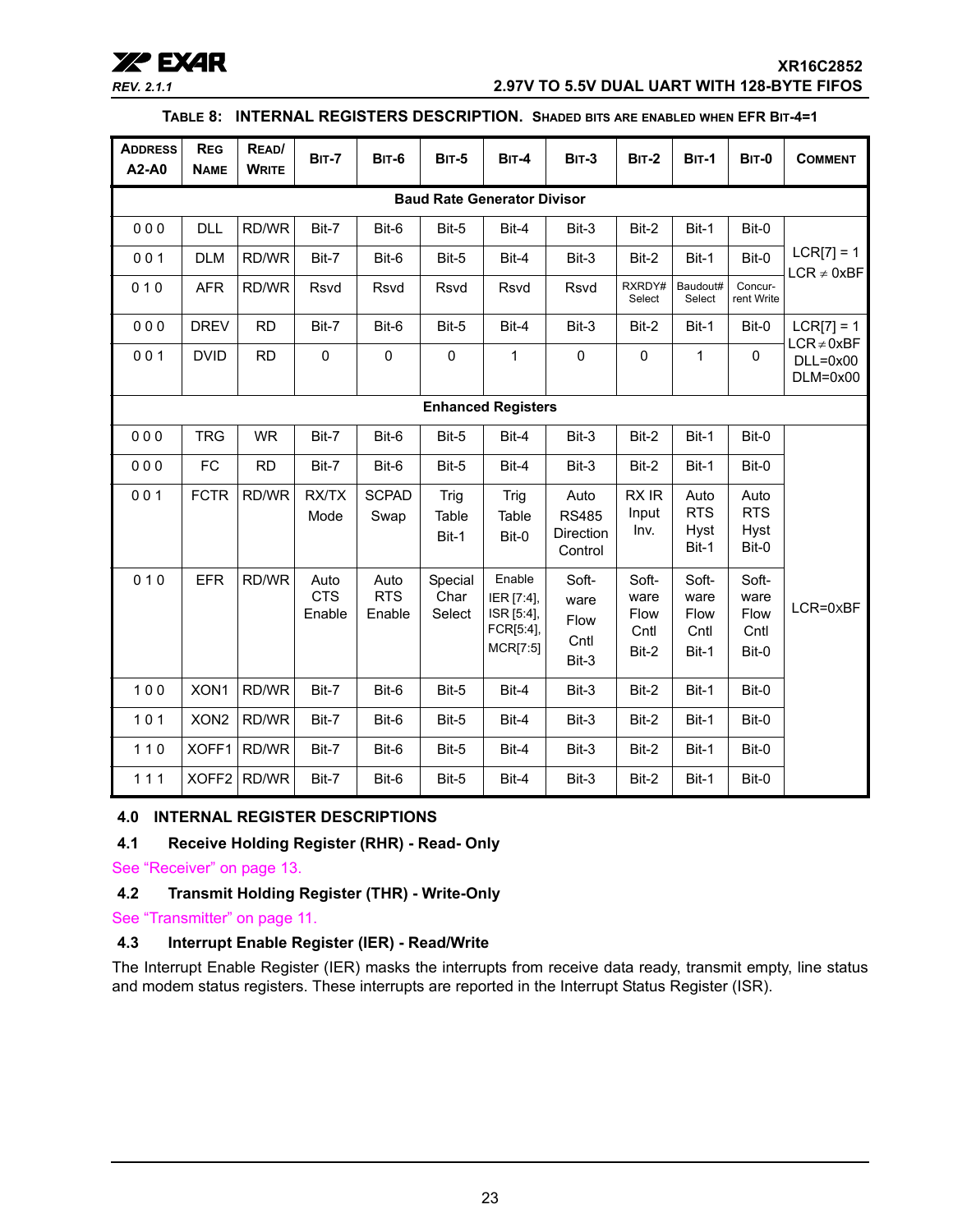

## <span id="page-23-0"></span>**4.3.1 IER versus Receive FIFO Interrupt Mode Operation**

When the receive FIFO (FCR BIT-0 = 1) and receive interrupts (IER BIT-0 = 1) are enabled, the RHR interrupts (see ISR bits 2 and 3) status will reflect the following:

- **A.** The receive data available interrupts are issued to the host when the FIFO has reached the programmed trigger level. It will be cleared when the FIFO drops below the programmed trigger level.
- **B.** FIFO level will be reflected in the ISR register when the FIFO trigger level is reached. Both the ISR register status bit and the interrupt will be cleared when the FIFO drops below the trigger level.
- **C.** The receive data ready bit (LSR BIT-0) is set as soon as a character is transferred from the shift register to the receive FIFO. It is reset when the FIFO is empty.

## <span id="page-23-1"></span>**4.3.2 IER versus Receive/Transmit FIFO Polled Mode Operation**

When FCR BIT-0 equals a logic 1 for FIFO enable; resetting IER bits 0-3 enables the XR16C2852 in the FIFO polled mode of operation. Since the receiver and transmitter have separate bits in the LSR either or both can be used in the polled mode by selecting respective transmit or receive control bit(s).

- **A.** LSR BIT-0 indicates there is data in RHR or RX FIFO.
- **B.** LSR BIT-1 indicates an overrun error has occurred and that data in the FIFO may not be valid.
- **C.** LSR BIT 2-4 provides the type of receive data errors encountered for the data byte in RHR, if any.
- **D.** LSR BIT-5 indicates THR is empty.
- **E.** LSR BIT-6 indicates when both the transmit FIFO and TSR are empty.
- **F.** LSR BIT-7 indicates a data error in at least one character in the RX FIFO.

#### **IER[0]: RHR Interrupt Enable**

The receive data ready interrupt will be issued when RHR has a data character in the non-FIFO mode or when the receive FIFO has reached the programmed trigger level in the FIFO mode.

- Logic 0 = Disable the receive data ready interrupt (default).
- Logic 1 = Enable the receiver data ready interrupt.

#### **IER[1]: THR Interrupt Enable**

This bit enables the Transmit Ready interrupt which is issued whenever the THR becomes empty in the non-FIFO mode or when data in the FIFO falls below the programmed trigger level in the FIFO mode. If the THR is empty when this bit is enabled, an interrupt will be generated.

- Logic 0 = Disable Transmit Ready interrupt (default).
- Logic 1 = Enable Transmit Ready interrupt.

## **IER[2]: Receive Line Status Interrupt Enable**

If any of the LSR register bits 1, 2, 3 or 4 is a logic 1, it will generate an interrupt to inform the host controller about the error status of the current data byte in FIFO. LSR bits 1-4 generate an interrupt immediately when the character has been received.

- Logic 0 = Disable the receiver line status interrupt (default).
- Logic 1 = Enable the receiver line status interrupt.

#### **IER[3]: Modem Status Interrupt Enable**

- Logic 0 = Disable the modem status register interrupt (default).
- Logic 1 = Enable the modem status register interrupt.

## **IER[4]: Sleep Mode Enable (requires EFR bit-4 = 1)**

- Logic 0 = Disable Sleep Mode (default).
- Logic 1 = Enable Sleep Mode. See Sleep Mode section for further details.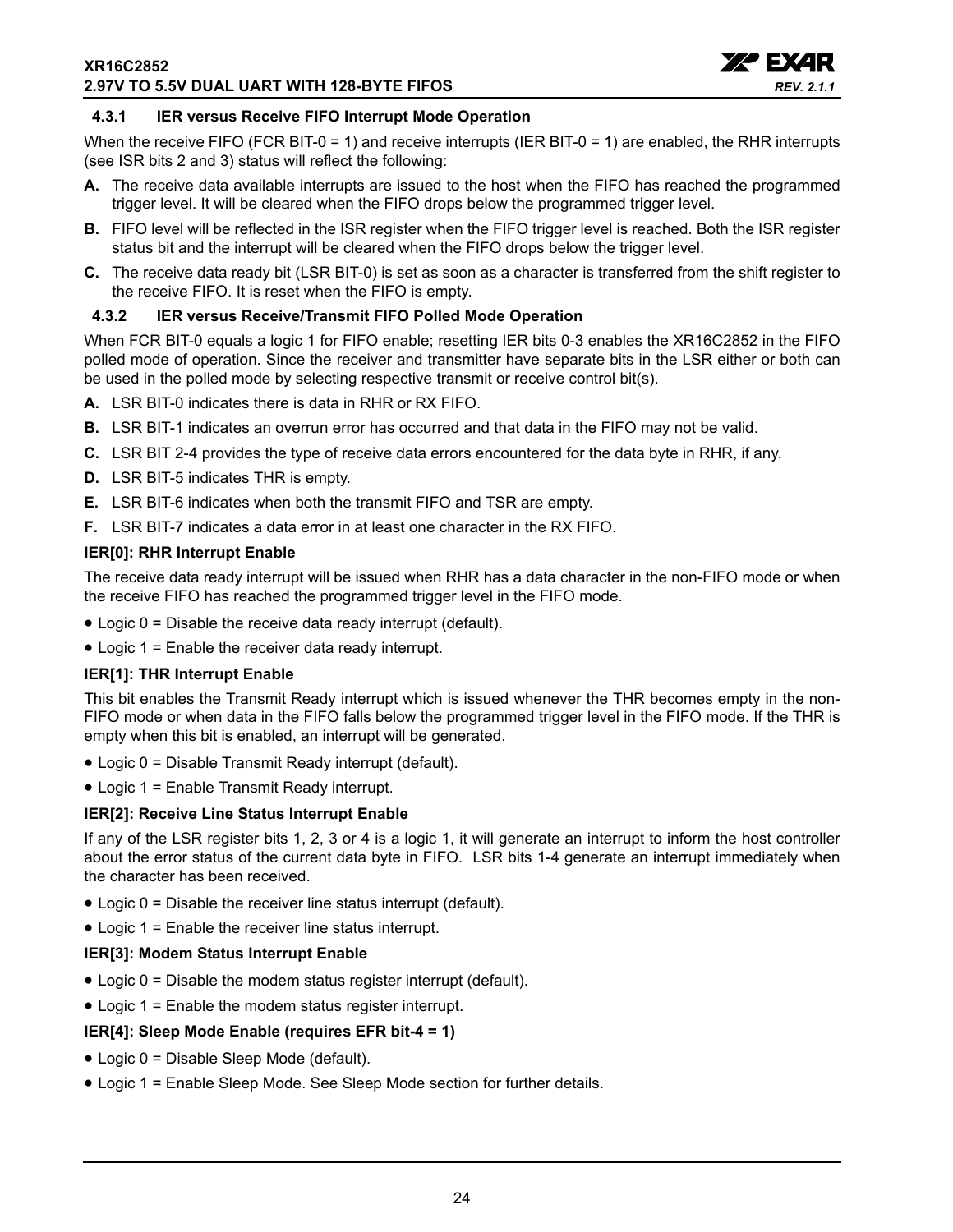

## **IER[5]: Xoff Interrupt Enable (requires EFR bit-4=1)**

- Logic 0 = Disable the software flow control, receive Xoff interrupt (default).
- Logic 1 = Enable the software flow control, receive Xoff interrupt. See Software Flow Control section for details.

## **IER[6]: RTS# Output Interrupt Enable (requires EFR bit-4=1)**

- Logic 0 = Disable the RTS# interrupt (default).
- Logic 1 = Enable the RTS# interrupt. The UART issues an interrupt when the RTS# pin makes a transition from LOW to HIGH.

## **IER[7]: CTS# Input Interrupt Enable (requires EFR bit-4=1)**

- Logic 0 = Disable the CTS# interrupt (default).
- Logic 1 = Enable the CTS# interrupt. The UART issues an interrupt when CTS# pin makes a transition from LOW to HIGH.

## <span id="page-24-2"></span>**4.4 Interrupt Status Register (ISR) - Read-Only**

The UART provides multiple levels of prioritized interrupts to minimize external software interaction. The Interrupt Status Register (ISR) provides the user with six interrupt status bits. Performing a read cycle on the ISR will give the user the current highest pending interrupt level to be serviced, others are queued up to be serviced next. No other interrupts are acknowledged until the pending interrupt is serviced. The Interrupt Source Table, [Table](#page-25-0) 9, shows the data values (bit 0-5) for the interrupt priority levels and the interrupt sources associated with each of these interrupt levels.

## <span id="page-24-0"></span>**4.4.1 Interrupt Generation:**

- LSR is by any of the LSR bits 1, 2, 3 and 4.
- RXRDY is by RX trigger level.
- RXRDY Time-out is by a 4-char plus 12 bits delay timer.
- TXRDY is by TX trigger level or TX FIFO empty (or transmitter empty in auto RS-485 control).
- MSR is by any of the MSR bits 0, 1, 2 and 3.
- Receive Xoff/Special character is by detection of a Xoff or Special character.
- CTS# is when its transmitter toggles the input pin (from low to high) during auto CTS flow control enabled by EFR bit-7.
- RTS# is when its receiver toggles the output pin (from low to high) during auto RTS flow control enabled by EFR bit-6.

## <span id="page-24-1"></span>**4.4.2 Interrupt Clearing:**

- LSR interrupt is cleared by a read to the LSR register (but flags and tags not cleared until character(s) that generated the interrupt(s) has been emptied or cleared from FIFO).
- RXRDY interrupt is cleared by reading data until FIFO falls below the trigger level.
- RXRDY Time-out interrupt is cleared by reading RHR.
- TXRDY interrupt is cleared by a read to the ISR register or writing to THR.
- MSR interrupt is cleared by a read to the MSR register.
- Xoff interrupt is cleared by a read to ISR or when Xon character(s) is received.
- Special character interrupt is cleared by a read to ISR or after the next character is received.
- RTS# and CTS# flow control interrupts are cleared by a read to the MSR register.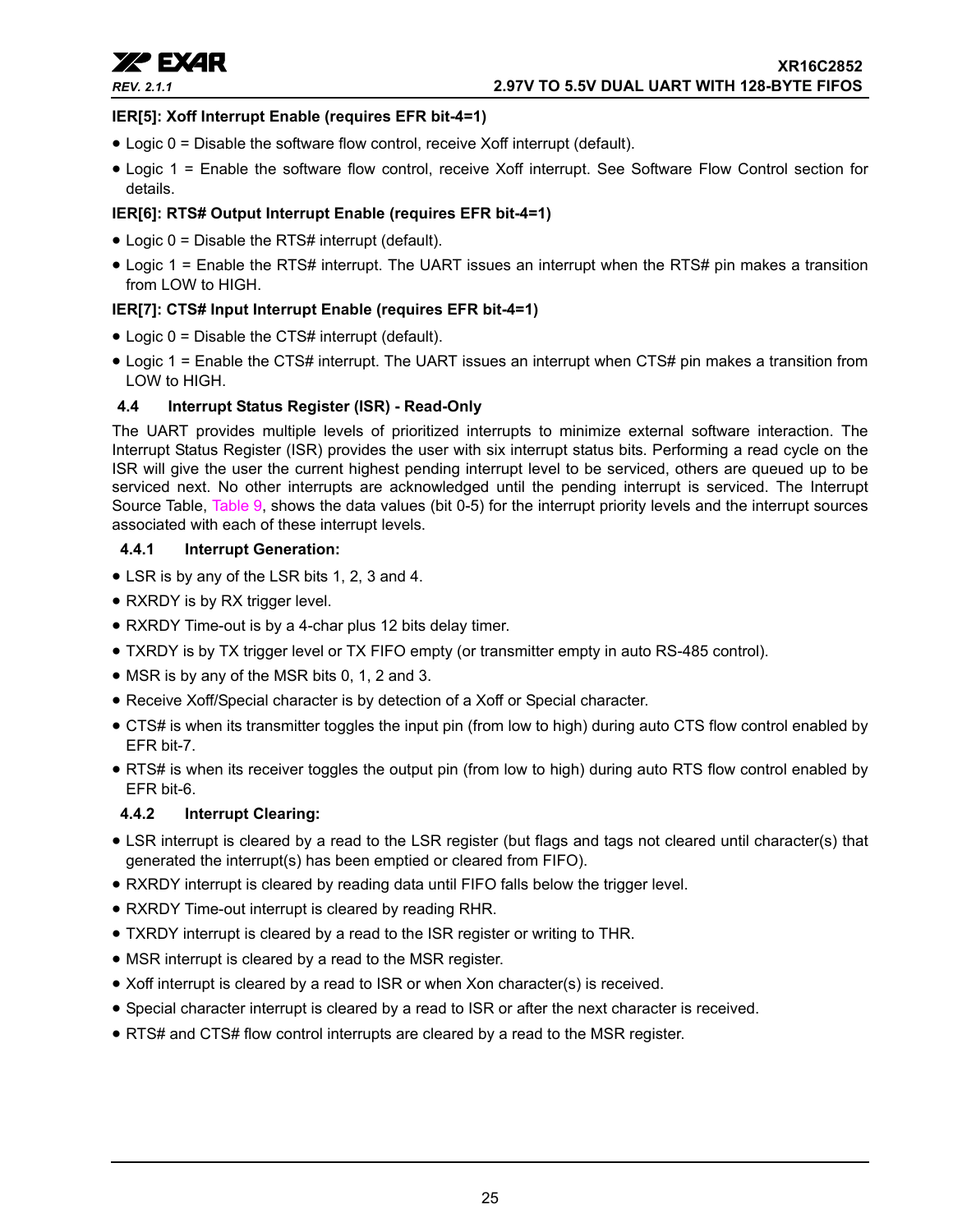

<span id="page-25-0"></span>

| <b>PRIORITY</b> |              |              |          | <b>ISR REGISTER STATUS BITS</b> |              | <b>SOURCE OF INTERRUPT</b> |                                            |
|-----------------|--------------|--------------|----------|---------------------------------|--------------|----------------------------|--------------------------------------------|
| LEVEL           | <b>BIT-5</b> | <b>BIT-4</b> | $BIT-3$  | <b>BIT-2</b>                    | <b>BIT-1</b> | <b>BIT-0</b>               |                                            |
| 1               | 0            | 0            | 0        | 1                               | 1            | 0                          | <b>LSR (Receiver Line Status Register)</b> |
| $\overline{2}$  | $\mathbf{0}$ | $\Omega$     | 1        | 1                               | $\Omega$     | 0                          | RXRDY (Receive Data Time-out)              |
| 3               | $\mathbf{0}$ | 0            | 0        | 1                               | 0            | $\mathbf 0$                | <b>RXRDY (Received Data Ready)</b>         |
| $\overline{4}$  | $\mathbf{0}$ | $\Omega$     | 0        | 0                               | 1            | 0                          | <b>TXRDY</b> (Transmit Ready)              |
| 5               | $\Omega$     | $\Omega$     | $\Omega$ | $\Omega$                        | $\Omega$     | $\Omega$                   | MSR (Modem Status Register)                |
| 6               | $\mathbf{0}$ | 1            | 0        | 0                               | $\Omega$     | $\mathbf 0$                | RXRDY (Received Xoff or Special character) |
| 7               | 1            | $\Omega$     | 0        | 0                               | $\Omega$     | $\mathbf 0$                | CTS#, RTS# change of state                 |
|                 | $\mathbf{0}$ | $\Omega$     | $\Omega$ | 0                               | $\Omega$     | 1                          | None (default)                             |

#### **TABLE 9: INTERRUPT SOURCE AND PRIORITY LEVEL**

## **ISR[0]: Interrupt Status**

- Logic 0 = An interrupt is pending and the ISR contents may be used as a pointer to the appropriate interrupt service routine.
- Logic 1 = No interrupt pending (default condition).

#### **ISR[5:1]: Interrupt Status**

These bits indicate the source for a pending interrupt at interrupt priority levels (See [Table](#page-25-0) 9). See ["Section](#page-24-0)  [4.4.1, Interrupt Generation:" on page](#page-24-0) 25 and ["Section 4.4.2, Interrupt Clearing:" on page](#page-24-1) 25 for details.

#### **ISR[7:6]: FIFO Enable Status**

These bits are set to a logic 0 when the FIFOs are disabled. They are set to a logic 1 when the FIFOs are enabled.

#### <span id="page-25-1"></span>**4.5 FIFO Control Register (FCR) - Write-Only**

This register is used to enable the FIFOs, clear the FIFOs, set the transmit/receive FIFO trigger levels, and select the DMA mode. The DMA, and FIFO modes are defined as follows:

#### **FCR[0]: TX and RX FIFO Enable**

- Logic 0 = Disable the transmit and receive FIFO (default).
- Logic 1 = Enable the transmit and receive FIFOs. This bit must be set to logic 1 when other FCR bits are written or they will not be programmed.

#### **FCR[1]: RX FIFO Reset**

This bit is only active when FCR bit-0 is a '1'.

- Logic 0 = No receive FIFO reset (default)
- Logic 1 = Reset the receive FIFO pointers and FIFO level counter logic (the receive shift register is not cleared or altered). This bit will return to a logic 0 after resetting the FIFO.

## **FCR[2]: TX FIFO Reset**

This bit is only active when FCR bit-0 is a '1'.

- Logic 0 = No transmit FIFO reset (default).
- Logic 1 = Reset the transmit FIFO pointers and FIFO level counter logic (the transmit shift register is not cleared or altered). This bit will return to a logic 0 after resetting the FIFO.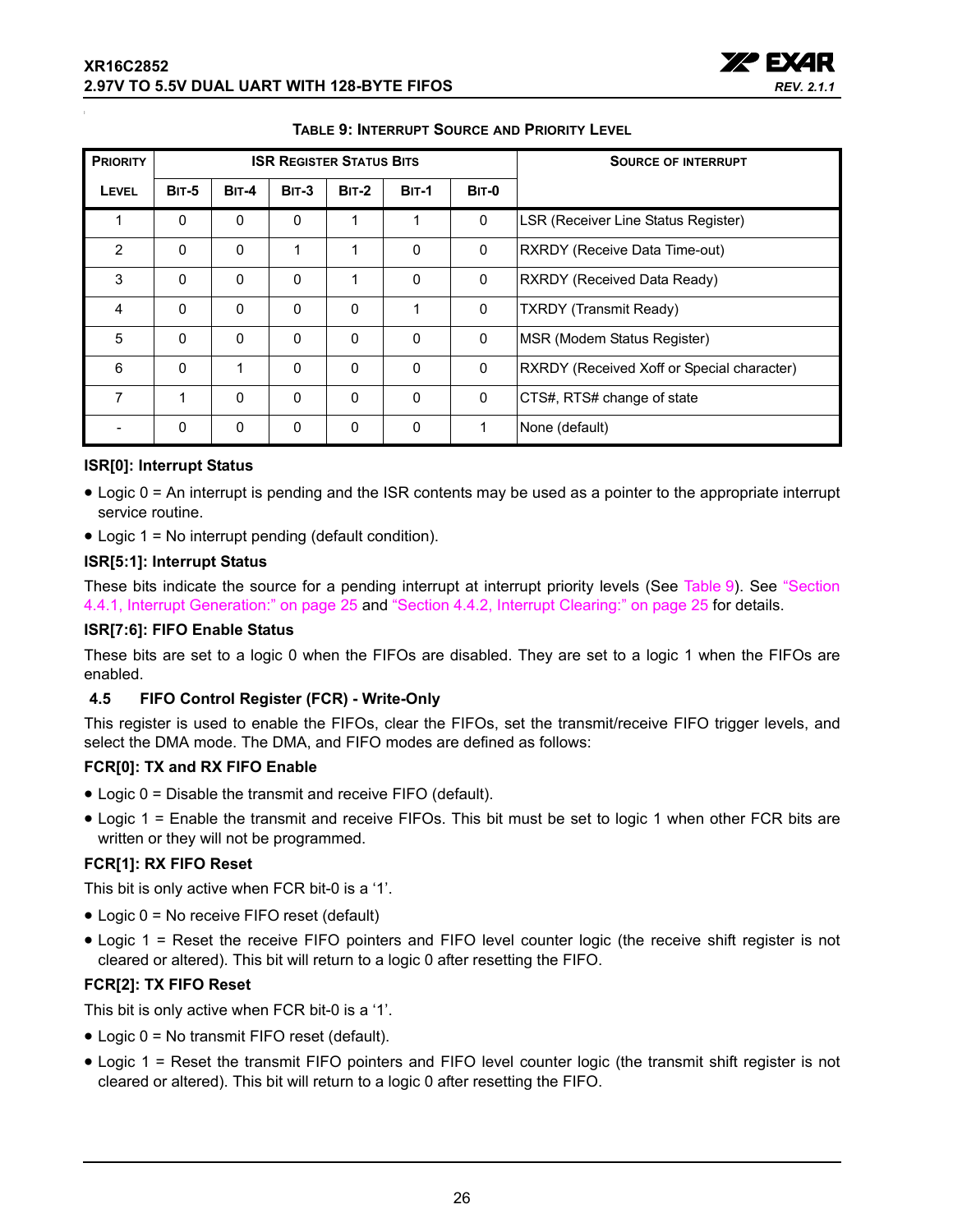

## **FCR[3]: DMA Mode Select**

Controls the behavior of the TXRDY# and RXRDY# pins. See DMA operation section for details.

- Logic 0 = Normal Operation (default).
- Logic 1 = DMA Mode.

## **FCR[5:4]: Transmit FIFO Trigger Select**

(logic  $0 =$  default, TX trigger level = 1)

These 2 bits set the trigger level for the transmit FIFO. The UART will issue a transmit interrupt when the number of characters in the FIFO falls below the selected trigger level, or when it gets empty in case that the FIFO did not get filled over the trigger level on last re-load. [Table](#page-26-0) 10 below shows the selections. EFR bit-4 must be set to '1' before these bits can be accessed. Note that the receiver and the transmitter cannot use different trigger tables. Whichever selection is made last applies to both the RX and TX side.

### **FCR[7:6]: Receive FIFO Trigger Select**

(logic 0 = default, RX trigger level =1)

The FCTR Bits 5-4 are associated with these 2 bits. These 2 bits are used to set the trigger level for the receive FIFO. The UART will issue a receive interrupt when the number of the characters in the FIFO crosses the trigger level. [Table](#page-26-0) 10 shows the complete selections. Note that the receiver and the transmitter cannot use different trigger tables. Whichever selection is made last applies to both the RX and TX side.

<span id="page-26-0"></span>

| <b>TRIGGER</b><br><b>TABLE</b> | <b>FCTR</b><br><b>BIT-5</b> | <b>FCTR</b><br><b>BIT-4</b> | <b>FCR</b><br><b>BIT-7</b> | <b>FCR</b><br><b>BIT-6</b> | <b>FCR</b><br><b>BIT-5</b> | <b>FCR</b><br>BIT-4       | <b>RECEIVE</b><br><b>TRIGGER LEVEL</b>                 | <b>TRANSMIT</b><br><b>TRIGGER</b><br>LEVEL             | <b>COMPATIBILITY</b>                                    |
|--------------------------------|-----------------------------|-----------------------------|----------------------------|----------------------------|----------------------------|---------------------------|--------------------------------------------------------|--------------------------------------------------------|---------------------------------------------------------|
| Table-A                        | $\pmb{0}$                   | $\pmb{0}$                   | 0<br>0<br>1<br>1           | 0<br>1<br>0<br>1           | $\pmb{0}$                  | $\pmb{0}$                 | 1 (default)<br>4<br>8<br>14                            | 1 (default)                                            | 16C550, 16C2550,<br>16C2552, 16C554,<br>16C580          |
| Table-B                        | $\pmb{0}$                   | 1                           | 0<br>0<br>1<br>1           | 0<br>1<br>0<br>1           | 0<br>0<br>1<br>1           | 0<br>1<br>0<br>1          | 8<br>16<br>24<br>28                                    | 16<br>8<br>24<br>30                                    | 16C650A                                                 |
| Table-C                        | $\mathbf{1}$                | $\mathbf 0$                 | 0<br>0<br>1<br>1           | 0<br>1<br>0<br>1           | 0<br>0<br>1<br>1           | 0<br>1<br>0<br>1          | 8<br>16<br>56<br>60                                    | 8<br>16<br>32<br>56                                    | 16C654                                                  |
| Table-D                        | 1                           | $\mathbf{1}$                | $\pmb{\times}$             | $\pmb{\times}$             | $\times$                   | $\boldsymbol{\mathsf{X}}$ | Programmable<br>via TRG<br>register.<br>$FCTR[7] = 0.$ | Programmable<br>via TRG<br>register.<br>$FCTR[7] = 1.$ | 16L2752, 16L2750,<br>16C2850, 16C850,<br>16C854, 16C864 |

**TABLE 10: TRANSMIT AND RECEIVE FIFO TRIGGER TABLE AND LEVEL SELECTION**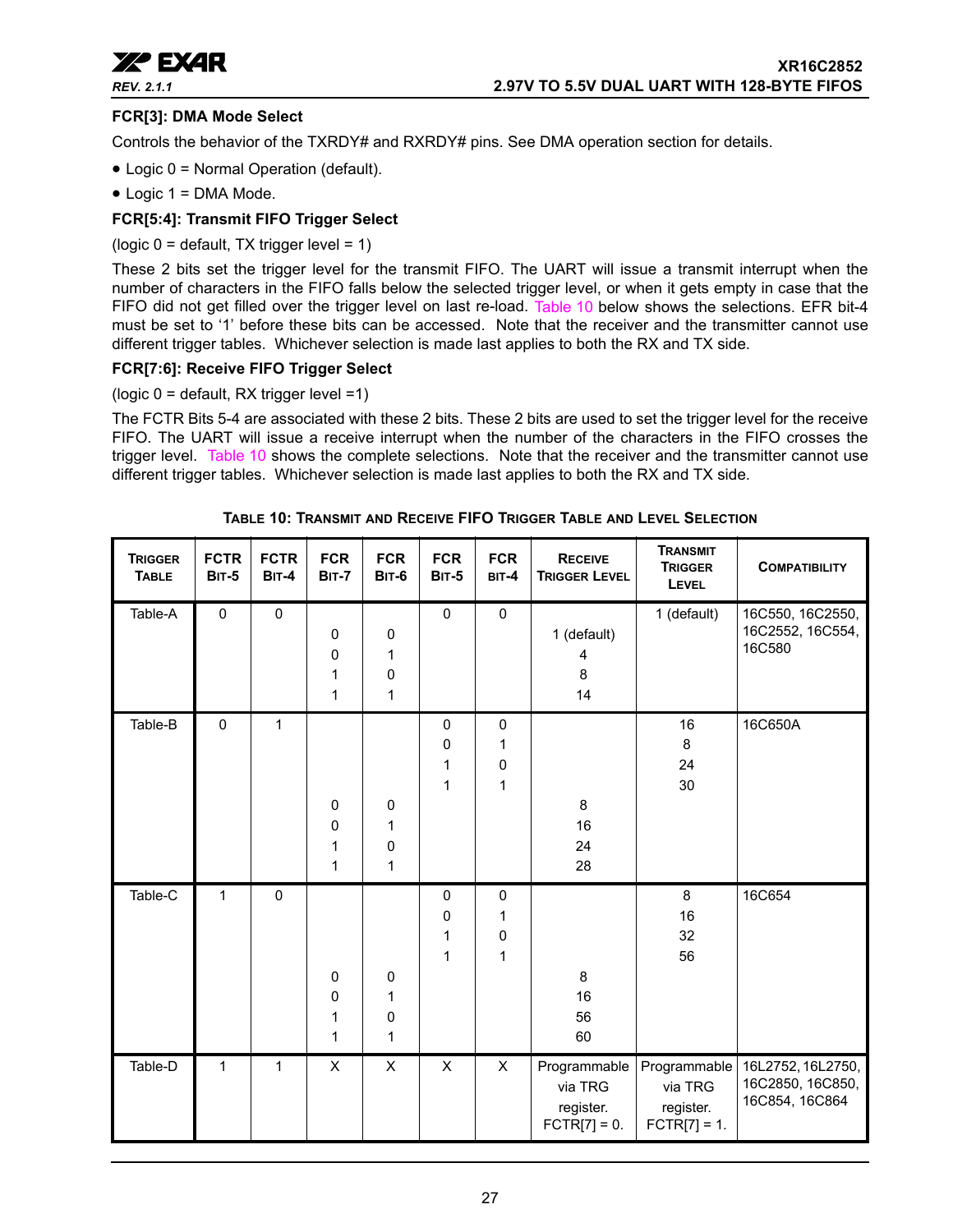### **XR16C2852 2.97V TO 5.5V DUAL UART WITH 128-BYTE FIFOS**



## <span id="page-27-0"></span>**4.6 Line Control Register (LCR) - Read/Write**

The Line Control Register is used to specify the asynchronous data communication format. The word or character length, the number of stop bits, and the parity are selected by writing the appropriate bits in this register.

## **LCR[1:0]: TX and RX Word Length Select**

These two bits specify the word length to be transmitted or received.

| <b>BIT-1</b> | <b>BIT-0</b> | <b>WORD LENGTH</b> |
|--------------|--------------|--------------------|
|              |              | 5 (default)        |
|              |              |                    |
|              |              |                    |
|              |              |                    |

## **LCR[2]: TX and RX Stop-bit Length Select**

The length of stop bit is specified by this bit in conjunction with the programmed word length.

| BIT-2 | <b>WORD</b><br><b>LENGTH</b> | <b>STOP BIT LENGTH</b><br>(BIT TIME(S)) |  |  |
|-------|------------------------------|-----------------------------------------|--|--|
|       | 5,6,7,8                      | 1 (default)                             |  |  |
|       | 5                            | $1 - 1/2$                               |  |  |
|       | 6,7,8                        | 2                                       |  |  |

## **LCR[3]: TX and RX Parity Select**

Parity or no parity can be selected via this bit. The parity bit is a simple way used in communications for data integrity check. See [Table](#page-28-0) 11 for parity selection summary below.

- $\bullet$  Logic 0 = No parity.
- Logic 1 = A parity bit is generated during the transmission while the receiver checks for parity error of the data character received.

## **LCR[4]: TX and RX Parity Select**

If the parity bit is enabled with LCR bit-3 set to a logic 1, LCR BIT-4 selects the even or odd parity format.

- Logic 0 = ODD Parity is generated by forcing an odd number of logic 1's in the transmitted character. The receiver must be programmed to check the same format (default).
- Logic 1 = EVEN Parity is generated by forcing an even number of logic 1's in the transmitted character. The receiver must be programmed to check the same format.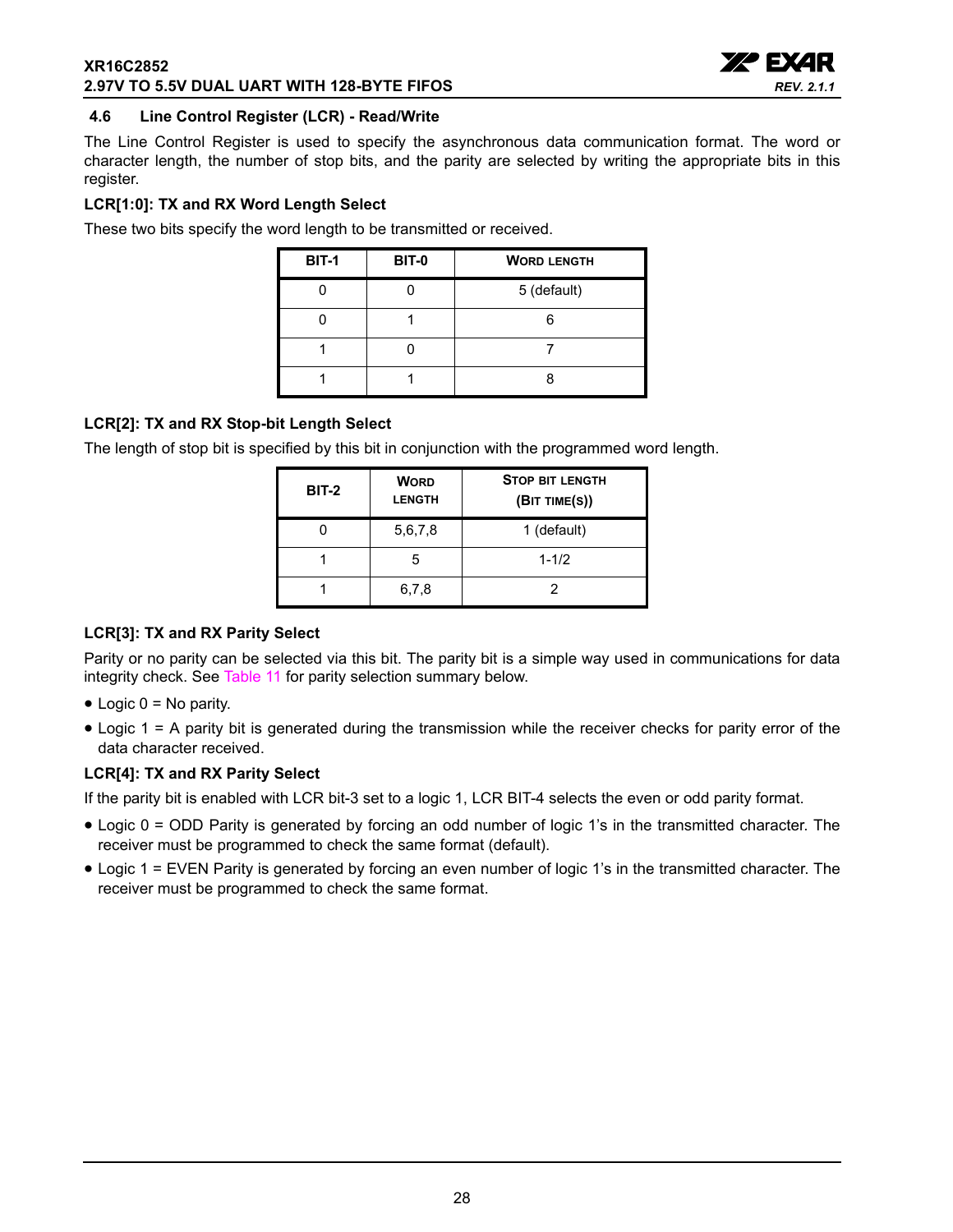

## **LCR[5]: TX and RX Parity Select**

If the parity bit is enabled, LCR BIT-5 selects the forced parity format.

- LCR BIT-5 = logic 0, parity is not forced (default).
- LCR BIT-5 = logic 1 and LCR BIT-4 = logic 0, parity bit is forced to a logical 1 for the transmit and receive data.
- <span id="page-28-0"></span>• LCR BIT-5 = logic 1 and LCR BIT-4 = logic 1, parity bit is forced to a logical 0 for the transmit and receive data.

**TABLE 11: PARITY SELECTION**

|   |   | LCR BIT-5 LCR BIT-4 LCR BIT-3 | <b>PARITY SELECTION</b>     |
|---|---|-------------------------------|-----------------------------|
| x | x |                               | No parity                   |
|   |   |                               | Odd parity                  |
| 0 |   |                               | Even parity                 |
|   |   |                               | Force parity to mark, "1"   |
|   |   |                               | Forced parity to space, "0" |

#### **LCR[6]: Transmit Break Enable**

When enabled, the Break control bit causes a break condition to be transmitted (the TX output is forced to a "space', LOW, state). This condition remains, until disabled by setting LCR bit-6 to a logic 0.

- Logic 0 = No TX break condition (default).
- Logic 1 = Forces the transmitter output (TX) to a "space", LOW, for alerting the remote receiver of a line break condition.

## **LCR[7]: Baud Rate Divisors Enable**

Baud rate generator divisor (DLL/DLM) enable.

- Logic 0 = Data registers are selected (default).
- Logic 1 = Divisor latch registers are selected.

## <span id="page-28-1"></span>**4.7 Alternate Function Register (AFR) - Read/Write**

This register is used to select specific modes of MF# operation and to allow both UART register sets to be written concurrently.

#### **AFR[0]: Concurrent Write Mode**

When this bit is set, the CPU can write concurrently to the same register in both UARTs. This function is intended to reduce the dual UART initialization time. It can be used by the CPU when both channels are initialized to the same state. The external CPU can set or clear this bit by accessing either register set. When this bit is set, the channel select pin still selects the channel to be accessed during read operations. The user should ensure that LCR Bit-7 of both channels are in the same state before executing a concurrent write to the registers at address 0, 1, or 2.

- Logic 0 = No concurrent write (default).
- Logic 1 = Register set A and B are written concurrently with a single external CPU I/O write operation.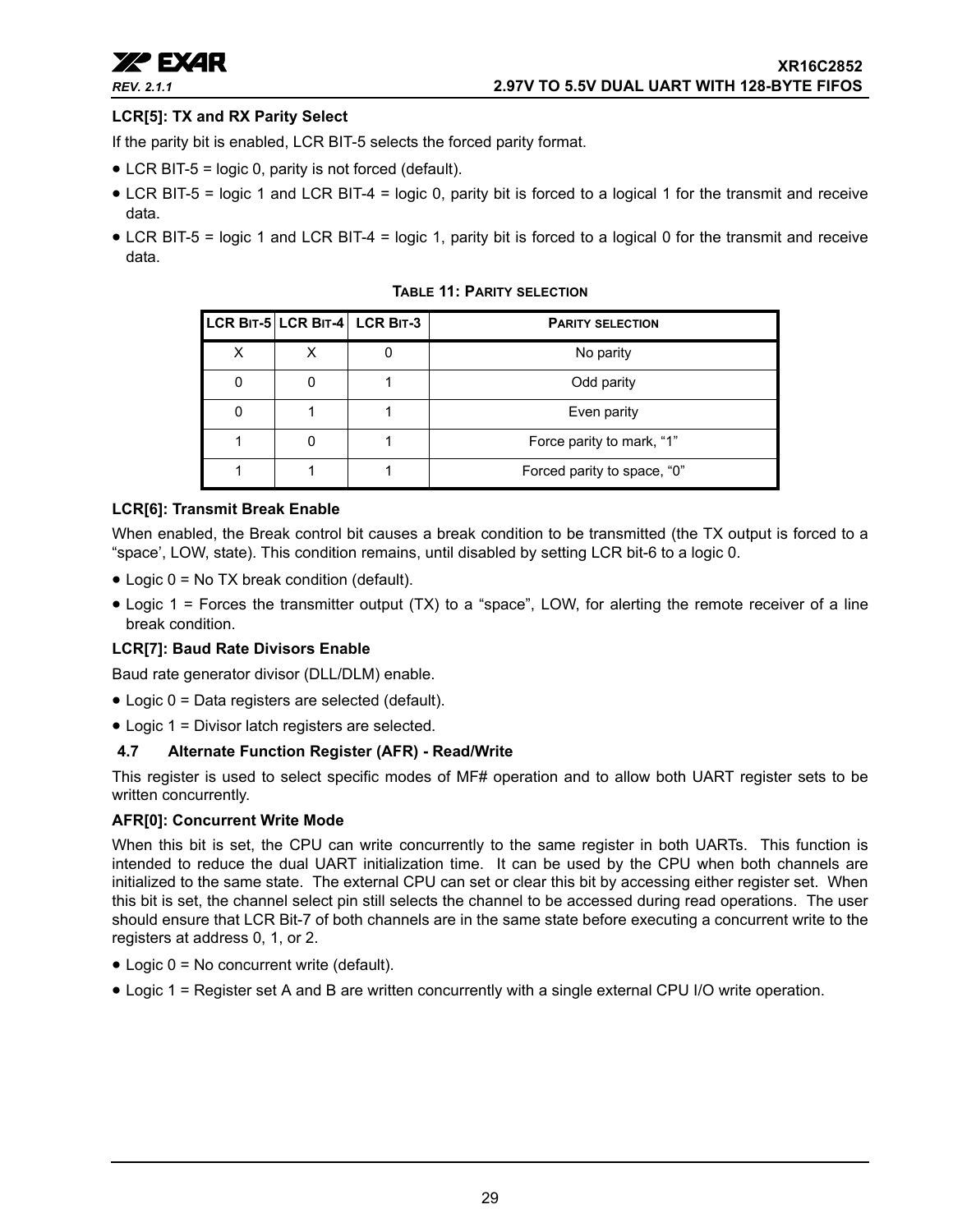

#### **AFR[2:1]: MF# Output Select**

These bits select a signal function for output on the MF# A/B pins. These signal function are described as: OP2#, BAUDOUT#, or RXRDY#. Only one signal function can be selected at a time.

| $BIT-2$ | <b>BIT-1</b> | <b>MF# FUNCTION</b> |
|---------|--------------|---------------------|
|         |              | OP2# (default)      |
|         |              | BAUDOUT#            |
|         |              | RXRDY#              |
|         |              | Reserved            |

#### **AFR[7:3]: Reserved**

#### <span id="page-29-0"></span>**4.8 Modem Control Register (MCR) or General Purpose Outputs Control - Read/Write**

The MCR register is used for controlling the serial/modem interface signals or general purpose inputs/outputs.

#### **MCR[0]: DTR# Output**

The DTR# pin is a modem control output. If the modem interface is not used, this output may be used as a general purpose output.

- Logic 0 = Force DTR# output HIGH (default).
- Logic 1 = Force DTR# output LOW.

#### **MCR[1]: RTS# Output**

The RTS# pin is a modem control output and may be used for automatic hardware flow control enabled by EFR bit-6. The RTS# output must be asserted before the auto RTS can take effect. If the modem interface is not used, this output may be used as a general purpose output.

- Logic 0 = Force RTS# output HIGH (default).
- Logic 1 = Force RTS# output LOW. If auto RTS flow control is enabled, it will take effect after this bit has been set.

#### **MCR[2]: Reserved**

OP1# is not available as an output pin on the 2852. But it is available for use during Internal Loopback Mode. In the Loopback Mode, this bit is used to write the state of the modem RI# interface signal.

#### **MCR[3]: OP2# Output / INT Output Enable**

OP2# is available as an output pin on the 2852 when AFR[2:1] = '00'. In the Loopback Mode, MCR[3] is used to write the state of the modem CD# interface signal. Also see pin descriptions for MF# pins.

- Logic 0 = Forces OP2# output HIGH (default).
- Logic 1 = Forces OP2# output LOW.

#### **MCR[4]: Internal Loopback Enable**

- Logic 0 = Disable loopback mode (default).
- Logic 1 = Enable local loopback mode, see loopback section and [Figure](#page-19-0) 13.

## **MCR[5]: Xon-Any Enable**

- Logic 0 = Disable Xon-Any function (for 16C550 compatibility, default).
- Logic 1 = Enable Xon-Any function. In this mode, any RX character received will resume transmit operation. The RX character will be loaded into the RX FIFO , unless the RX character is an Xon or Xoff character and the 2852 is programmed to use the Xon/Xoff flow control.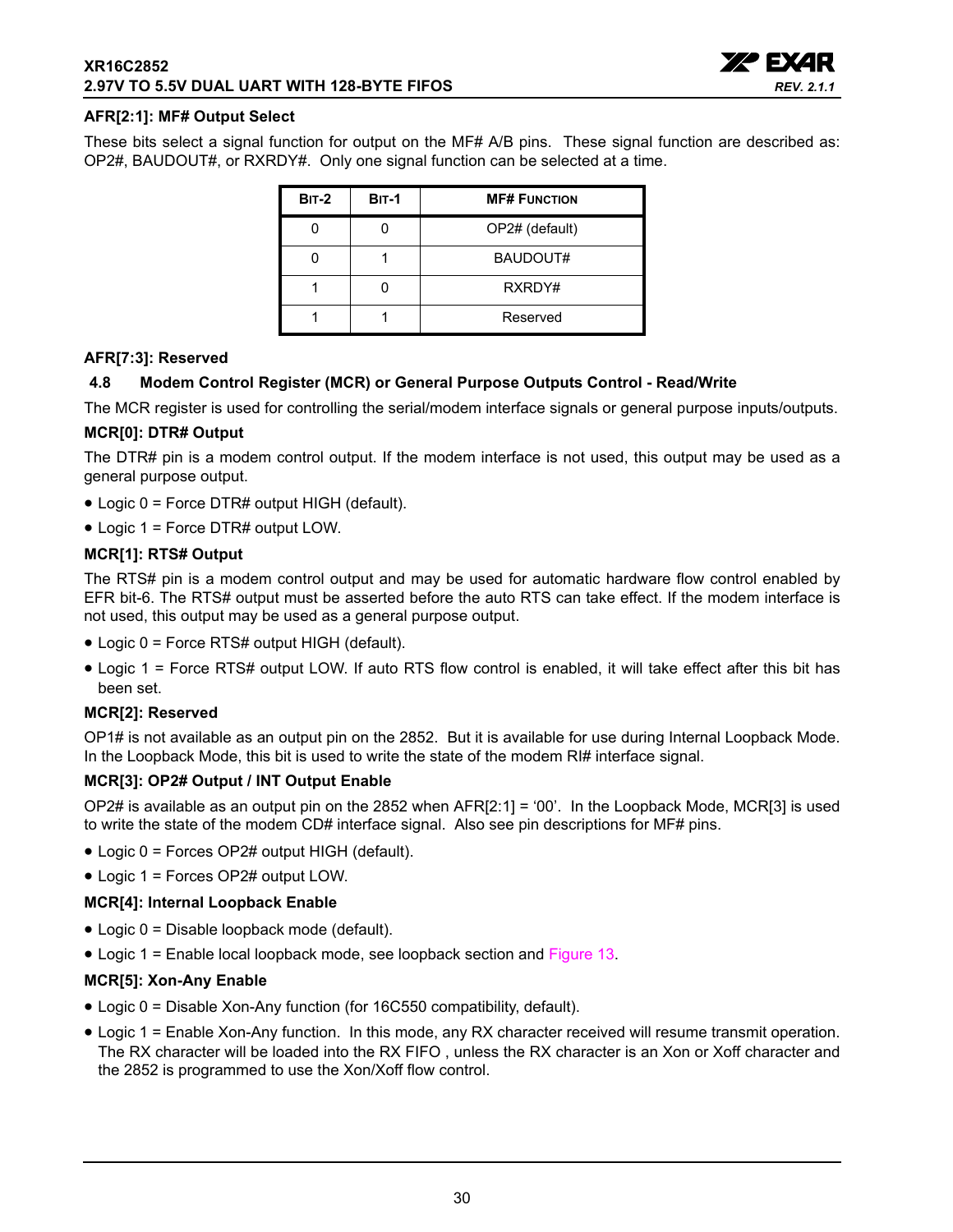

### **MCR[6]: Infrared Encoder/Decoder Enable**

- Logic 0 = Enable the standard modem receive and transmit input/output interface (default).
- Logic 1 = Enable infrared IrDA receive and transmit inputs/outputs. The TX/RX output/input are routed to the infrared encoder/decoder. The data input and output levels conform to the IrDA infrared interface requirement. While in this mode, the infrared TX output will be LOW during idle data conditions.

## **MCR[7]: Clock Prescaler Select**

- Logic 0 = Divide by one. The input clock from the crystal or external clock is fed directly to the Programmable Baud Rate Generator without further modification, i.e., divide by one (default).
- Logic 1 = Divide by four. The prescaler divides the input clock from the crystal or external clock by four and feeds it to the Programmable Baud Rate Generator, hence, data rates become one forth.

#### <span id="page-30-0"></span>**4.9 Line Status Register (LSR) - Read Only**

This register provides the status of data transfers between the UART and the host.

#### **LSR[0]: Receive Data Ready Indicator**

- Logic 0 = No data in receive holding register or FIFO (default).
- Logic 1 = Data has been received and is saved in the receive holding register or FIFO.

#### **LSR[1]: Receiver Overrun Flag**

- Logic 0 = No overrun error. (default)
- Logic 1 = Overrun error. A data overrun error condition occurred in the receive shift register. This happens when additional data arrives while the FIFO is full. In this case the previous data in the receive shift register is overwritten. Note that under this condition the data byte in the receive shift register is not transferred into the FIFO, therefore the data in the FIFO is not corrupted by the error.

### **LSR[2]: Receive Data Parity Error Flag**

- Logic 0 = No parity error (default).
- Logic 1 = Parity error. The receive character in RHR does not have correct parity information and is suspect. This error is associated with the character available for reading in RHR.

## **LSR[3]: Receive Data Framing Error Flag**

- Logic 0 = No framing error (default).
- Logic 1 = Framing error. The receive character did not have a valid stop bit(s). This error is associated with the character available for reading in RHR.

## **LSR[4]: Receive Break Flag**

- Logic 0 = No break condition (default).
- Logic 1 = The receiver received a break signal (RX was LOW for at least one character frame time). In the FIFO mode, only one break character is loaded into the FIFO. The break indication remains until the RX input returns to the idle condition, "mark" or HIGH.

## **LSR[5]: Transmit Holding Register Empty Flag**

This bit is the Transmit Holding Register Empty indicator. The THR bit is set to a logic 1 when the last data byte is transferred from the transmit holding register to the transmit shift register. The bit is reset to logic 0 concurrently with the data loading to the transmit holding register by the host. In the FIFO mode this bit is set when the transmit FIFO is empty, it is cleared when the transmit FIFO contains at least 1 byte.

#### **LSR[6]: THR and TSR Empty Flag**

This bit is set to a logic 1 whenever the transmitter goes idle. It is set to logic 0 whenever either the THR or TSR contains a data character. In the FIFO mode this bit is set to a logic 1 whenever the transmit FIFO and transmit shift register are both empty.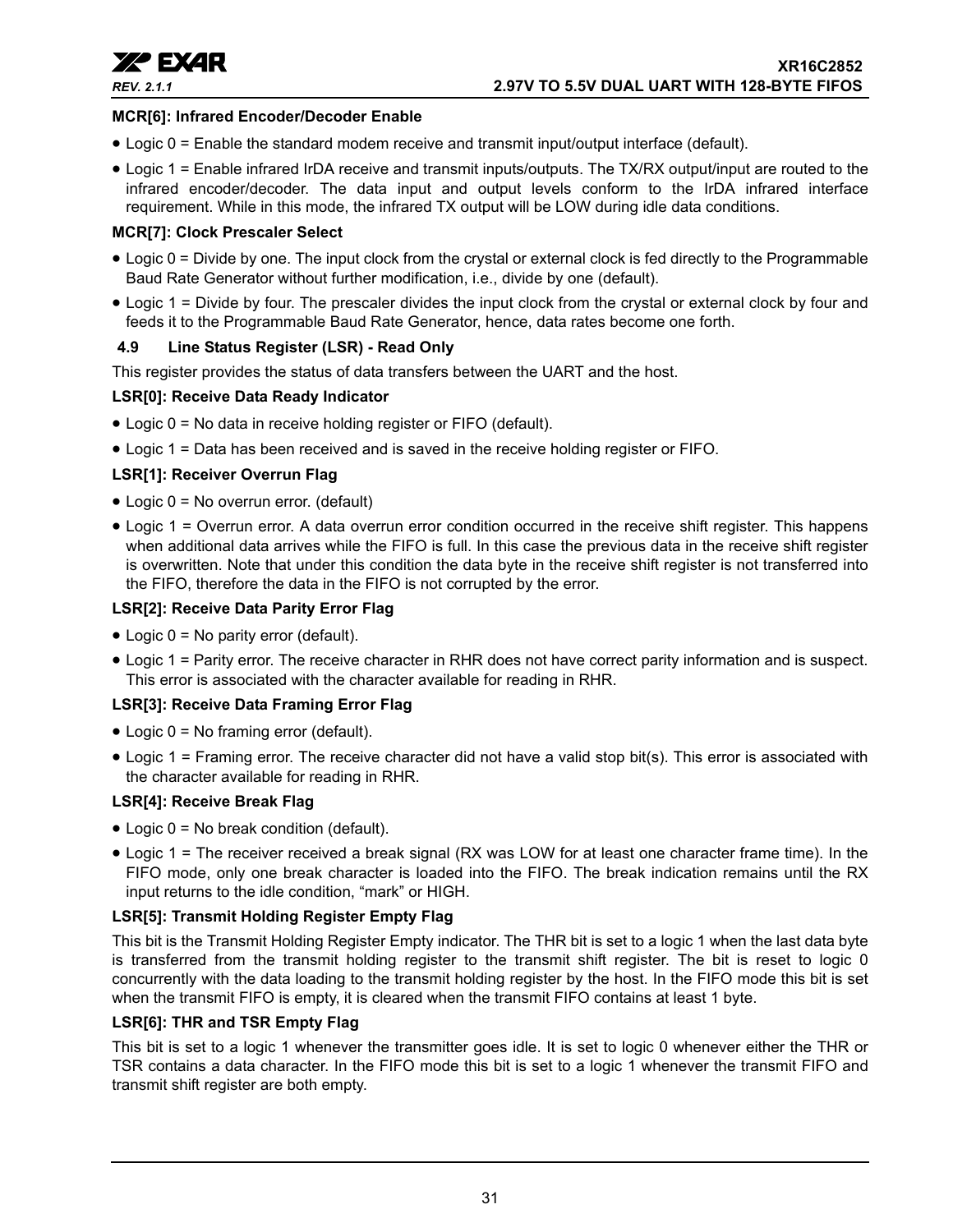

## **LSR[7]: Receive FIFO Data Error Flag**

- Logic 0 = No FIFO error (default).
- Logic 1 = A global indicator for the sum of all error bits in the RX FIFO. At least one parity error, framing error or break indication is in the FIFO data. This bit clears when there is no more error(s) in any of the bytes in the RX FIFO.

## <span id="page-31-0"></span>**4.10 Modem Status Register (MSR) - Read Only**

This register provides the current state of the modem interface input signals. Lower four bits of this register are used to indicate the changed information. These bits are set to a logic 1 whenever a signal from the modem changes state. These bits may be used as general purpose inputs when they are not used with modem signals.

## **MSR[0]: Delta CTS# Input Flag**

- Logic 0 = No change on CTS# input (default).
- Logic 1 = The CTS# input has changed state since the last time it was monitored. A modem status interrupt will be generated if MSR interrupt is enabled (IER bit-3).

## **MSR[1]: Delta DSR# Input Flag**

- Logic 0 = No change on DSR# input (default).
- Logic 1 = The DSR# input has changed state since the last time it was monitored. A modem status interrupt will be generated if MSR interrupt is enabled (IER bit-3).

## **MSR[2]: Delta RI# Input Flag**

- Logic 0 = No change on RI# input (default).
- Logic 1 = The RI# input has changed from a logic 0 to a logic 1, ending of the ringing signal. A modem status interrupt will be generated if MSR interrupt is enabled (IER bit-3).

## **MSR[3]: Delta CD# Input Flag**

- Logic 0 = No change on CD# input (default).
- Logic 1 = Indicates that the CD# input has changed state since the last time it was monitored. A modem status interrupt will be generated if MSR interrupt is enabled (IER bit-3).

## **MSR[4]: CTS Input Status**

CTS# pin may function as automatic hardware flow control signal input if it is enabled and selected by Auto CTS (EFR bit-7). Auto CTS flow control allows starting and stopping of local data transmissions based on the modem CTS# signal. A HIGH on the CTS# pin will stop UART transmitter as soon as the current character has finished transmission, and a LOW will resume data transmission. Normally MSR bit-4 bit is the complement of the CTS# input. However in the loopback mode, this bit is equivalent to the RTS# bit in the MCR register. The CTS# input may be used as a general purpose input when the modem interface is not used.

## **MSR[5]: DSR Input Status**

Normally this bit is the complement of the DSR# input. In the loopback mode, this bit is equivalent to the DTR# bit in the MCR register. The DSR# input may be used as a general purpose input when the modem interface is not used.

## **MSR[6]: RI Input Status**

Normally this bit is the complement of the RI# input. In the loopback mode this bit is equivalent to bit-2 in the MCR register. The RI# input may be used as a general purpose input when the modem interface is not used.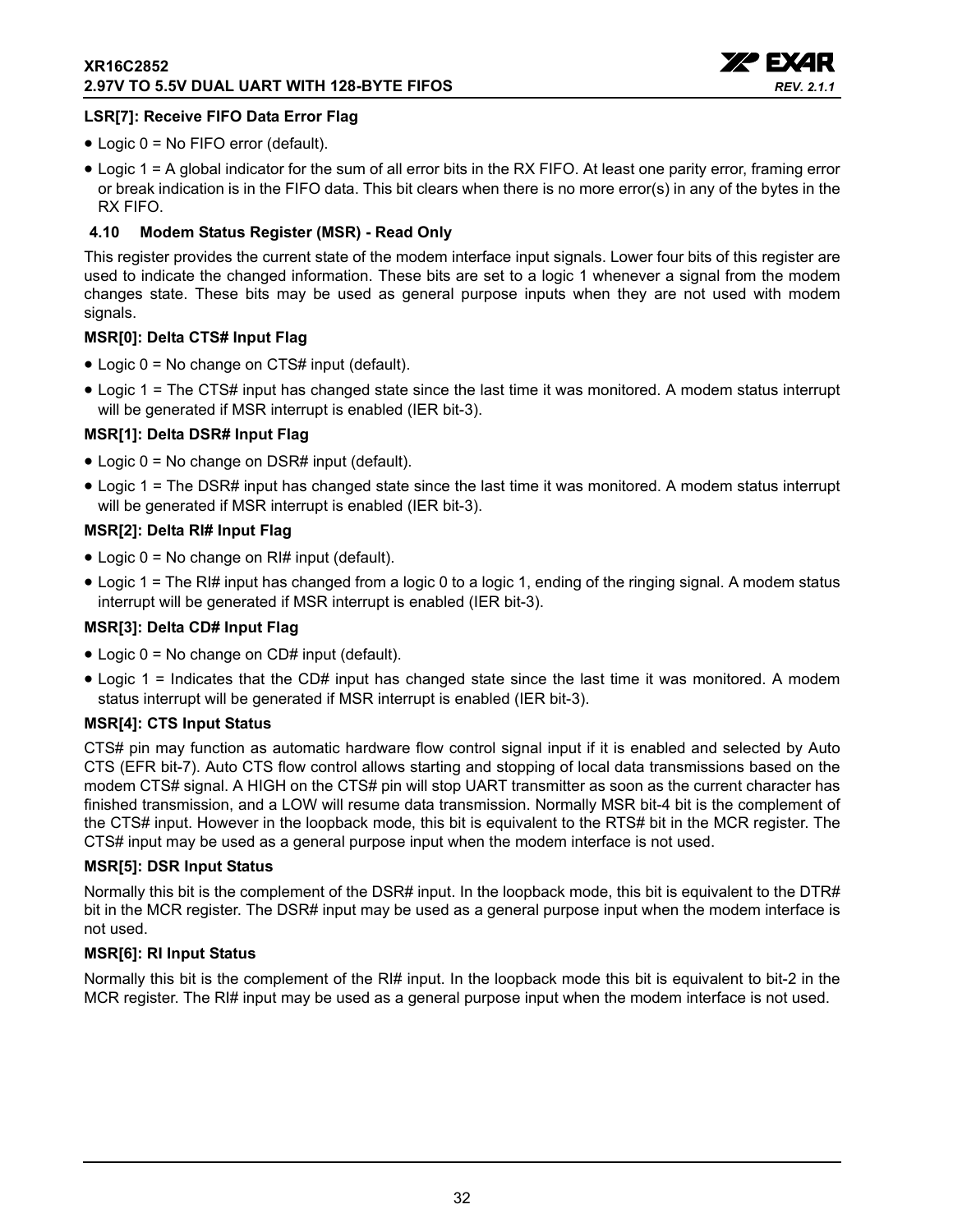

## **MSR[7]: CD Input Status**

Normally this bit is the complement of the CD# input. In the loopback mode this bit is equivalent to bit-3 in the MCR register. The CD# input may be used as a general purpose input when the modem interface is not used.

### <span id="page-32-1"></span>**4.11 Scratch Pad Register (SPR) - Read/Write**

This is a 8-bit general purpose register for the user to store temporary data. The content of this register is preserved during sleep mode but becomes 0xFF (default) after a reset or a power off-on cycle.

#### <span id="page-32-2"></span>**4.12 Enhanced Mode Select Register (EMSR)**

This register replaces SPR (during a Write) and is accessible only when FCTR[6] = 1.

#### **EMSR[1:0]: Receive/Transmit FIFO Count (Write-Only)**

<span id="page-32-0"></span>When Scratchpad Swap (FCTR[6]) is asserted, EMSR bits 1-0 controls what mode the FIFO Level Counter is operating in.

| FCTR[6] | EMSR[1] | <b>EMSRI01</b> | <b>SCRATCHPAD IS</b>                 |
|---------|---------|----------------|--------------------------------------|
| n       | x       | х              | Scratchpad                           |
|         | n       | ŋ              | <b>RX FIFO Counter Mode</b>          |
| 1       | n       | 1              | <b>TX FIFO Counter Mode</b>          |
|         |         | ŋ              | <b>RX FIFO Counter Mode</b>          |
|         |         |                | Alternate RX/TX FIFO<br>Counter Mode |

**TABLE 12: SCRATCHPAD SWAP SELECTION**

During Alternate RX/TX FIFO Counter Mode, the first value read after EMSR bits 1-0 have been asserted will always be the RX FIFO Counter. The second value read will correspond with the TX FIFO Counter. The next value will be the RX FIFO Counter again, then the TX FIFO Counter and so on and so forth.

#### **EMSR[3:2]: Reserved**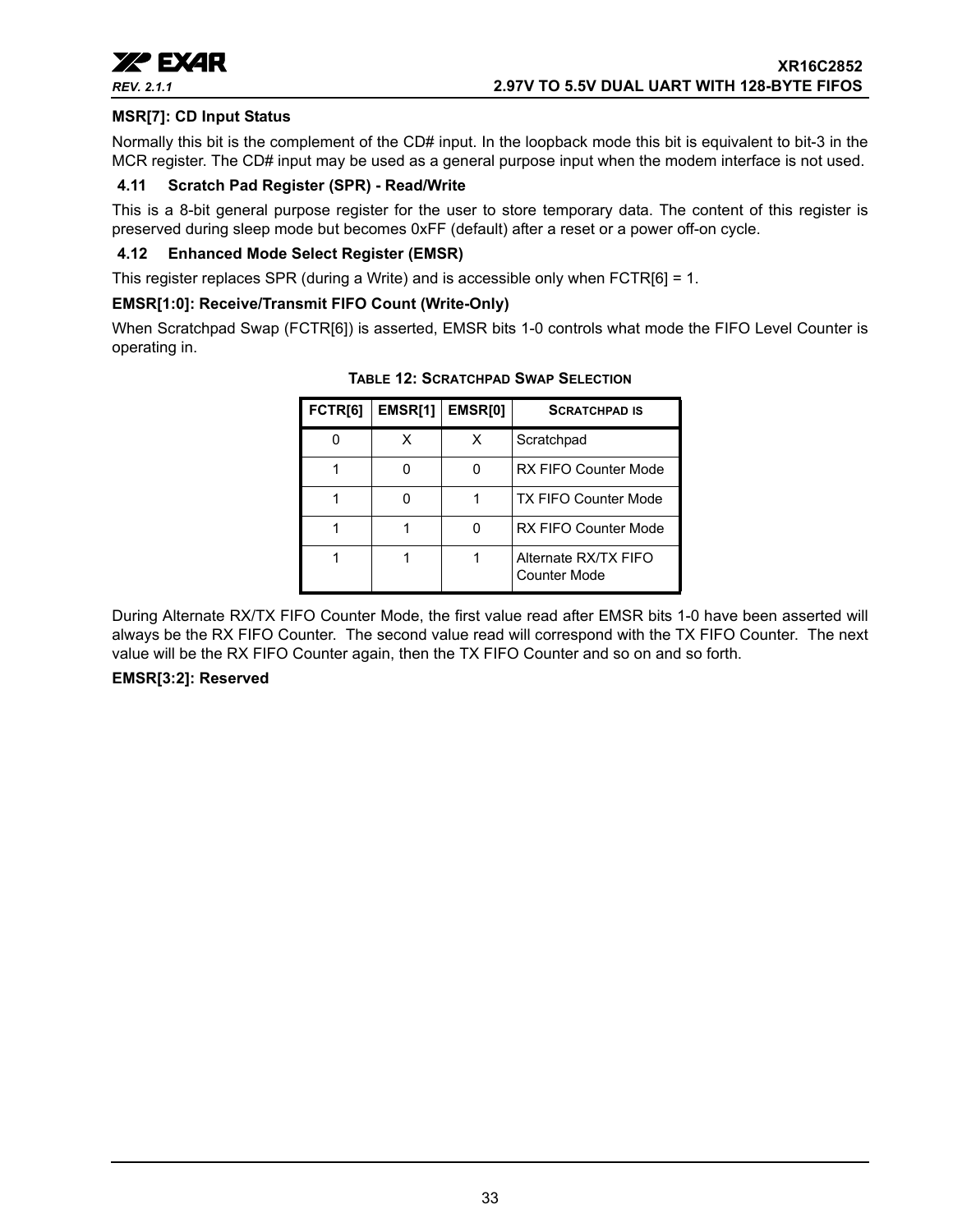

#### <span id="page-33-0"></span>**EMSR[5:4]: Extended RTS Hysteresis**

| <b>EMSR</b><br><b>BIT-5</b> | <b>EMSR</b><br><b>BIT-4</b> | <b>FCTR</b><br><b>BIT-1</b> | <b>FCTR</b><br><b>BIT-0</b> | RTS#<br><b>HYSTERESIS</b><br>(CHARACTERS) |
|-----------------------------|-----------------------------|-----------------------------|-----------------------------|-------------------------------------------|
| 0                           | 0                           | 0                           | 0                           | $\mathbf 0$                               |
| 0                           | 0                           | 0                           | 1                           | ±4                                        |
| 0                           | 0                           | 1                           | 0                           | ±6                                        |
| 0                           | 0                           | 1                           | 1                           | ±8                                        |
| 0                           | 1                           | 0                           | 0                           | ±8                                        |
| 0                           | 1                           | 0                           | 1                           | ±16                                       |
| 0                           | 1                           | 1                           | 0                           | ±24                                       |
| 0                           | 1                           | 1                           | 1                           | ±32                                       |
| 1                           | 0                           | 0                           | 0                           | ±40                                       |
| 1                           | 0                           | 0                           | 1                           | ±44                                       |
| 1                           | 0                           | $\mathbf{1}$                | 0                           | ±48                                       |
| 1                           | 0                           | $\mathbf{1}$                | 1                           | ±52                                       |
| 1                           | 1                           | 0                           | 0                           | ±12                                       |
| $\mathbf 1$                 | 1                           | 0                           | 1                           | ±20                                       |
| 1                           | 1                           | 1                           | 0                           | ±28                                       |
| 1                           | 1                           | 1                           | 1                           | ±36                                       |

#### **TABLE 13: EXTENDED RTS HYSTERESIS**

### **EMSR[7:6]: Reserved**

#### <span id="page-33-1"></span>**4.13 FIFO Level Register (FLVL) - Read-Only**

The FIFO Level Register replaces the Scratchpad Register (during a Read) when FCTR[6] = 1. Note that this is not identical to the FIFO Data Count Register which can be accessed when LCR = 0xBF.

#### **FLVL[7:0]: FIFO Level Register**

This register provides the FIFO counter level for the RX FIFO or the TX FIFO or both depending on EMSR[1:0]. [See Table](#page-32-0) 12 for details.

## <span id="page-33-2"></span>**4.14 Baud Rate Generator Registers (DLL and DLM) - Read/Write**

The concatenation of the contents of DLM and DLL gives the 16-bit divisor value which is used to calculate the baud rate:

• Baud Rate = (Clock Frequency / 16) / Divisor

See MCR bit-7 and the baud rate table also.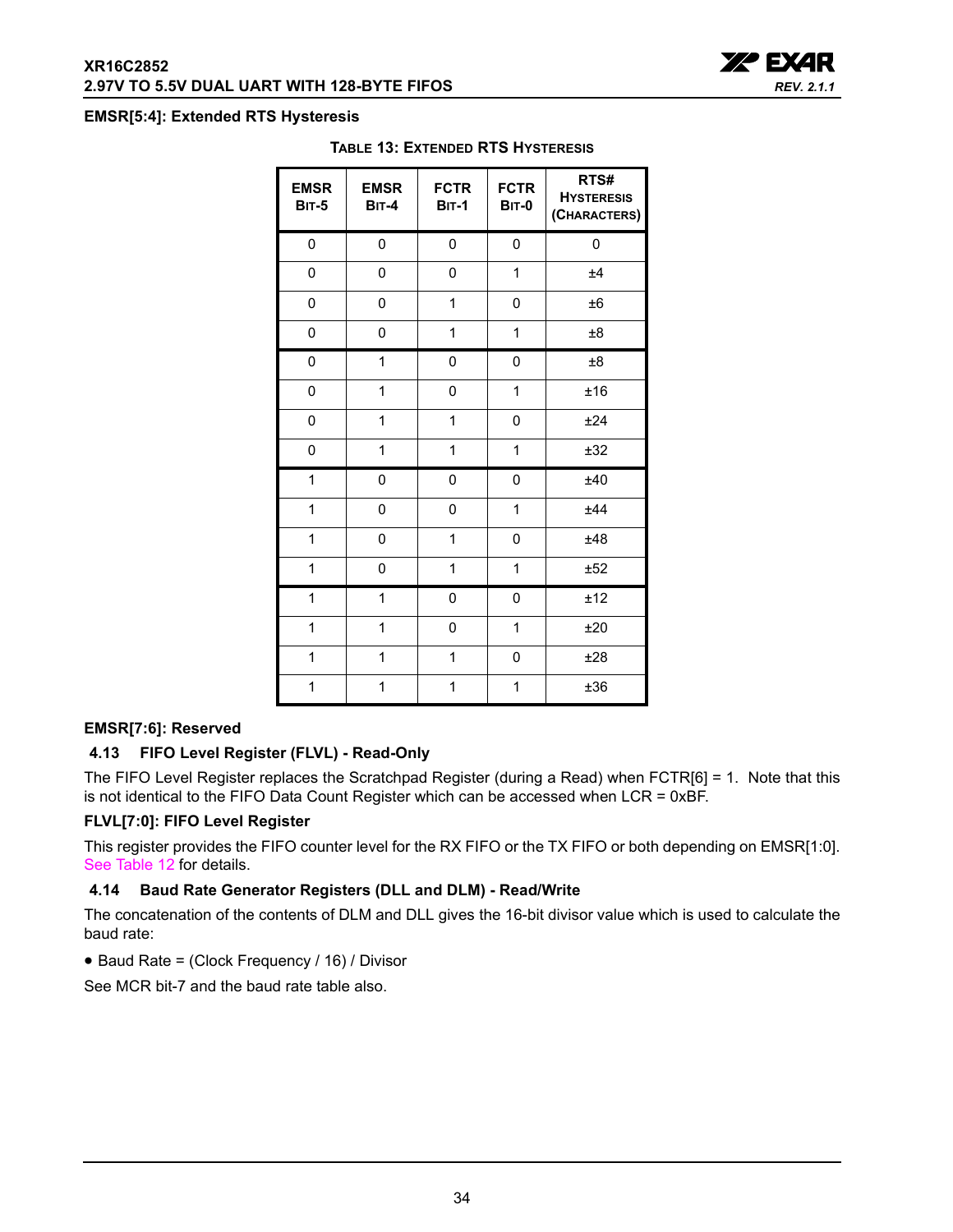

**xxx** EXAR *REV. 2.1.1* **2.97V TO 5.5V DUAL UART WITH 128-BYTE FIFOS**

# <span id="page-34-0"></span>**4.15 Device Identification Register (DVID) - Read Only**

This register contains the device ID (0x12 for XR16C2852). Prior to reading this register, DLL and DLM should be set to 0x00.

#### <span id="page-34-1"></span>**4.16 Device Revision Register (DREV) - Read Only**

This register contains the device revision information. For example, 0x01 means revision A. Prior to reading this register, DLL and DLM should be set to 0x00.

#### <span id="page-34-2"></span>**4.17 Trigger Level / FIFO Data Count Register (TRG) - Write-Only**

User Programmable Transmit/Receive Trigger Level Register.

#### **TRG[7:0]: Trigger Level Register**

These bits are used to program desired trigger levels when trigger Table-D is selected. FCTR bit-7 selects between programming the RX Trigger Level (a logic 0) and the TX Trigger Level (a logic 1).

#### <span id="page-34-3"></span>**4.18 FIFO Data Count Register (FC) - Read-Only**

This register is accessible when LCR = 0xBF. Note that this register is not identical to the FIFO Level Register which is located in the general register set when FCTR bit-6 = 1.

#### **FC[7:0]: FIFO Data Count Register**

Transmit/Receive FIFO Count. Number of characters in Transmit (FCTR[7] = 1) or Receive FIFO (FCTR[7] = 0) can be read via this register.

#### <span id="page-34-4"></span>**4.19 Feature Control Register (FCTR) - Read/Write**

This register controls the XR16C2852 new functions.

#### **FCTR[1:0]: RTS Hysteresis**

User selectable RTS# hysteresis levels for hardware flow control application. After reset, these bits are set to "0" to select the next trigger level for hardware flow control. See Table [13 on page](#page-33-0) 34 for more details.

#### **FCTR[2]: IrDa RX Inversion**

- Logic 0 = Select RX input as encoded IrDa data.
- Logic 1 = Select RX input as active high encoded IrDa data.

#### **FCTR[3]: Auto RS-485 Direction Control**

- Logic 0 = Standard ST16C550 mode. Transmitter generates an interrupt when transmit holding register becomes empty and transmit shift register is shifting data out.
- Logic 1 = Enable Auto RS485 Direction Control function. The direction control signal, RTS# pin, changes its output logic state from low to high one bit time after the last stop bit of the last character is shifted out. Also, the Transmit interrupt generation is delayed until the transmitter shift register becomes empty. The RTS# output pin will automatically return to a logic low when a data byte is loaded into the TX FIFO.

#### **FCTR[5:4]: Transmit/Receive Trigger Table Select**

<span id="page-34-5"></span>See Table [10 on page](#page-26-0) 27.

| <b>FCTR BIT-5</b> | <b>FCTR BIT-4</b> | <b>TABLE</b>    |
|-------------------|-------------------|-----------------|
|                   |                   | Table-A (TX/RX) |
|                   |                   | Table-B (TX/RX) |
|                   |                   | Table-C (TX/RX) |
|                   |                   | Table-D (TX/RX) |

**TABLE 14: TRIGGER TABLE SELECT**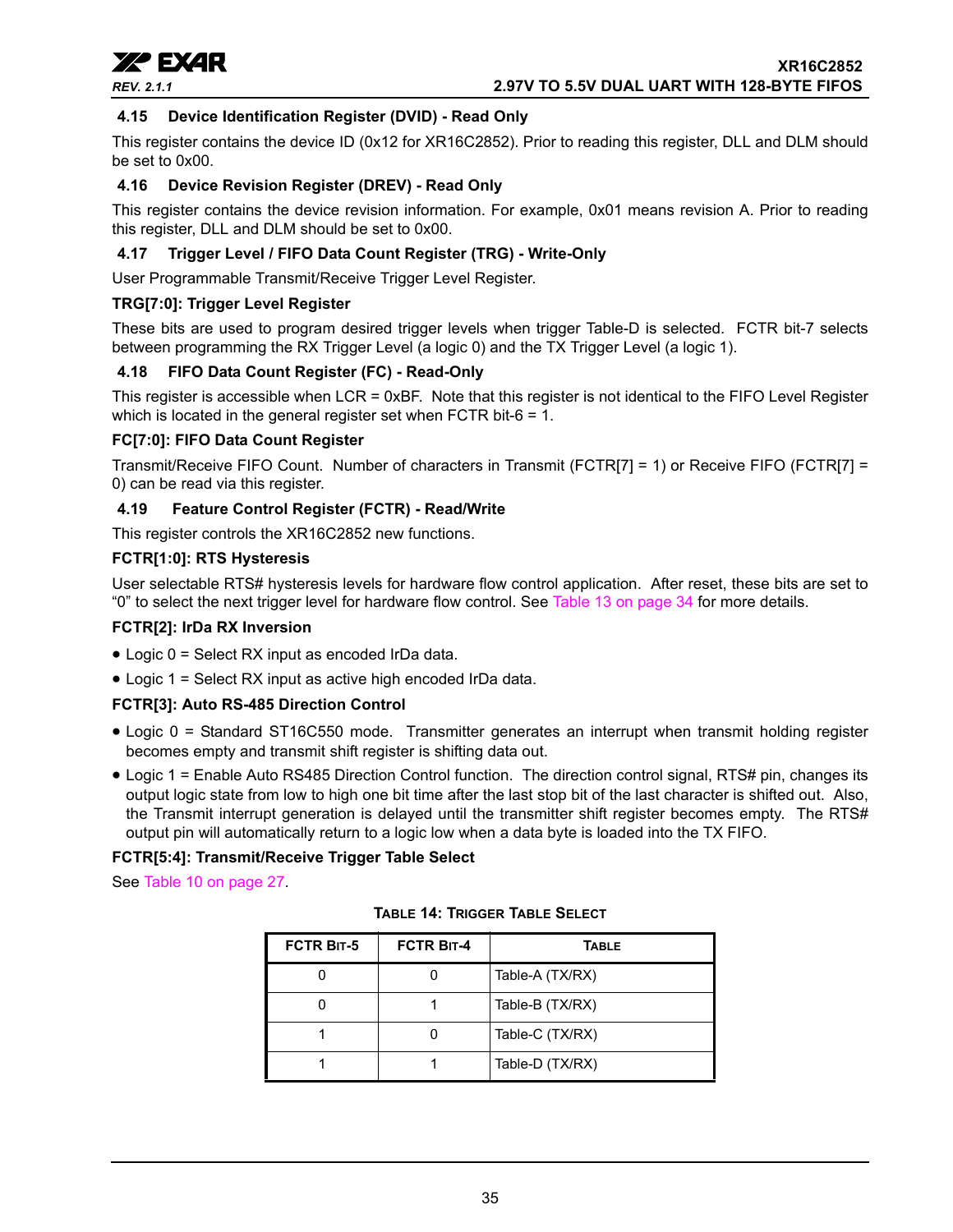## **XR16C2852 2.97V TO 5.5V DUAL UART WITH 128-BYTE FIFOS**



#### **FCTR[6]: Scratchpad Swap**

- Logic 0 = Scratch Pad register is selected as general read and write register. ST16C550 compatible mode.
- Logic 1 = FIFO Count register (Read-Only), Enhanced Mode Select Register (Write-Only). Number of characters in transmit or receive FIFO can be read via scratch pad register when this bit is set. Enhanced Mode Select Register is selected when it is written into.

#### **FCTR[7]: Programmable Trigger Register Select**

- Logic 0 = Registers TRG and FC selected for RX.
- Logic 1 = Registers TRG and FC selected for TX.

#### <span id="page-35-1"></span>**4.20 Enhanced Feature Register (EFR)**

Enhanced features are enabled or disabled using this register. Bit 0-3 provide single or dual consecutive character software flow control selection (see [Table](#page-35-0) 15). When the Xon1 and Xon2 and Xoff1 and Xoff2 modes are selected, the double 8-bit words are concatenated into two sequential characters. Caution: note that whenever changing the TX or RX flow control bits, always reset all bits back to logic 0 (disable) before programming a new setting.

#### **EFR[3:0]: Software Flow Control Select**

Single character and dual sequential characters software flow control is supported. Combinations of software flow control can be selected by programming these bits.

<span id="page-35-0"></span>

| EFR BIT-3<br>CONT-3 | EFR BIT-2<br>CONT-2 | EFR BIT-1<br>CONT-1 | EFR BIT-0<br>CONT-0 | <b>TRANSMIT AND RECEIVE SOFTWARE FLOW CONTROL</b>                                            |
|---------------------|---------------------|---------------------|---------------------|----------------------------------------------------------------------------------------------|
| $\Omega$            | $\mathbf{0}$        | $\mathbf{0}$        | $\mathbf{0}$        | No TX and RX flow control (default and reset)                                                |
| $\mathbf{0}$        | $\mathbf{0}$        | X                   | $\times$            | No transmit flow control                                                                     |
| 1                   | 0                   | X                   | $\times$            | Transmit Xon1, Xoff1                                                                         |
| $\Omega$            |                     | X                   | $\times$            | Transmit Xon2, Xoff2                                                                         |
| 1                   | 1                   | X                   | X                   | Transmit Xon1 and Xon2, Xoff1 and Xoff2                                                      |
| X                   | X                   | 0                   | $\Omega$            | No receive flow control                                                                      |
| X                   | X                   | 1                   | $\mathbf{0}$        | Receiver compares Xon1, Xoff1                                                                |
| X                   | X                   | 0                   |                     | Receiver compares Xon2, Xoff2                                                                |
|                     | $\mathbf 0$         |                     |                     | Transmit Xon1, Xoff1<br>Receiver compares Xon1 or Xon2, Xoff1 or Xoff2                       |
| $\Omega$            | 1                   |                     | 1                   | Transmit Xon2, Xoff2<br>Receiver compares Xon1 or Xon2, Xoff1 or Xoff2                       |
|                     | 1                   |                     | 1                   | Transmit Xon1 and Xon2, Xoff1 and Xoff2,<br>Receiver compares Xon1 and Xon2, Xoff1 and Xoff2 |
| $\mathbf 0$         | 0                   |                     |                     | No transmit flow control.<br>Receiver compares Xon1 and Xon2, Xoff1 and Xoff2                |

| TABLE 15: SOFTWARE FLOW CONTROL FUNCTIONS |  |  |  |  |  |  |
|-------------------------------------------|--|--|--|--|--|--|
|-------------------------------------------|--|--|--|--|--|--|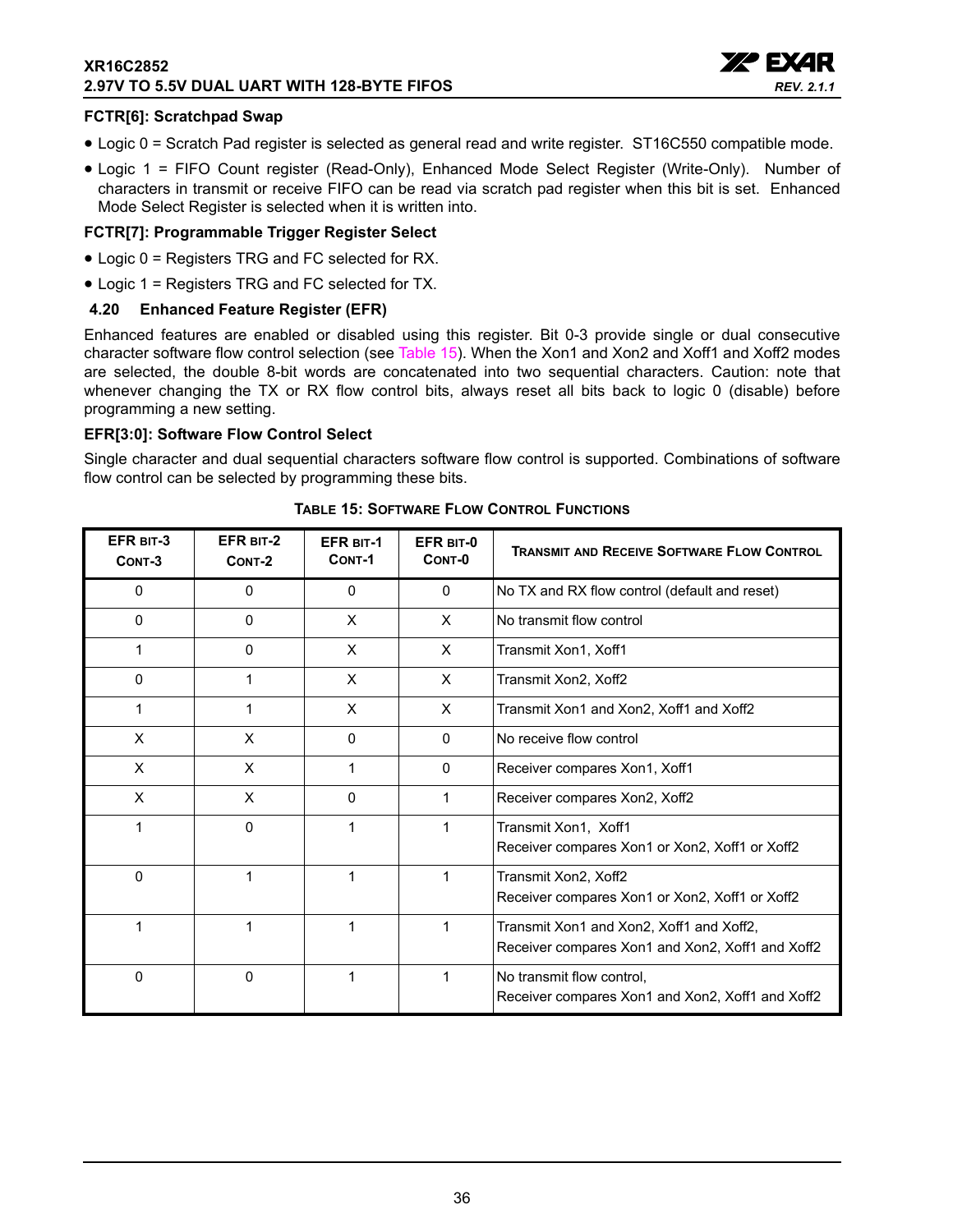

## **EFR[4]: Enhanced Function Bits Enable**

Enhanced function control bit. This bit enables IER bits 4-7, ISR bits 4-5, FCR bits 4-5, and MCR bits 5-7 to be modified. After modifying any enhanced bits, EFR bit-4 can be set to a logic 0 to latch the new values. This feature prevents legacy software from altering or overwriting the enhanced functions once set. Normally, it is recommended to leave it enabled, logic 1.

- Logic 0 = modification disable/latch enhanced features. IER bits 4-7, ISR bits 4-5, FCR bits 4-5, and MCR bits 5-7 are saved to retain the user settings. After a reset, the IER bits 4-7, ISR bits 4-5, FCR bits 4-5, and MCR bits 5-7are set to a logic 0 to be compatible with ST16C550 mode (default).
- Logic 1 = Enables the above-mentioned register bits to be modified by the user.

## **EFR[5]: Special Character Detect Enable**

- Logic 0 = Special Character Detect Disabled (default).
- Logic 1 = Special Character Detect Enabled. The UART compares each incoming receive character with data in Xoff-2 register. If a match exists, the receive data will be transferred to FIFO and ISR bit-4 will be set to indicate detection of the special character. Bit-0 corresponds with the LSB bit of the receive character. If flow control is set for comparing Xon1, Xoff1 (EFR [1:0]= '10') then flow control and special character work normally. However, if flow control is set for comparing Xon2, Xoff2 (EFR[1:0]= '01') then flow control works normally, but Xoff2 will not go to the FIFO, and will generate an Xoff interrupt and a special character interrupt, if enabled via IER bit-5.

## **EFR[6]: Auto RTS Flow Control Enable**

RTS# output may be used for hardware flow control by setting EFR bit-6 to logic 1. When Auto RTS is selected, an interrupt will be generated when the receive FIFO is filled to the programmed trigger level and RTS de-asserts to a logic 1 at the next upper trigger level. RTS# will return to a logic 0 when FIFO data falls below the next lower trigger level. The RTS# output must be asserted (logic 0) before the auto RTS can take effect. RTS# pin will function as a general purpose output when hardware flow control is disabled.

- Logic 0 = Automatic RTS flow control is disabled (default).
- Logic 1 = Enable Automatic RTS flow control.

## **EFR[7]: Auto CTS Flow Control Enable**

Automatic CTS Flow Control.

- Logic 0 = Automatic CTS flow control is disabled (default).
- Logic 1 = Enable Automatic CTS flow control. Data transmission stops when CTS# input de-asserts to logic 1. Data transmission resumes when CTS# returns to a logic 0.

## <span id="page-36-0"></span>**4.21 Software Flow Control Registers (XOFF1, XOFF2, XON1, XON2) - Read/Write**

These registers are used as the programmable software flow control characters xoff1, xoff2, xon1, and xon2. For more details, see Table [6 on page](#page-16-0) 17.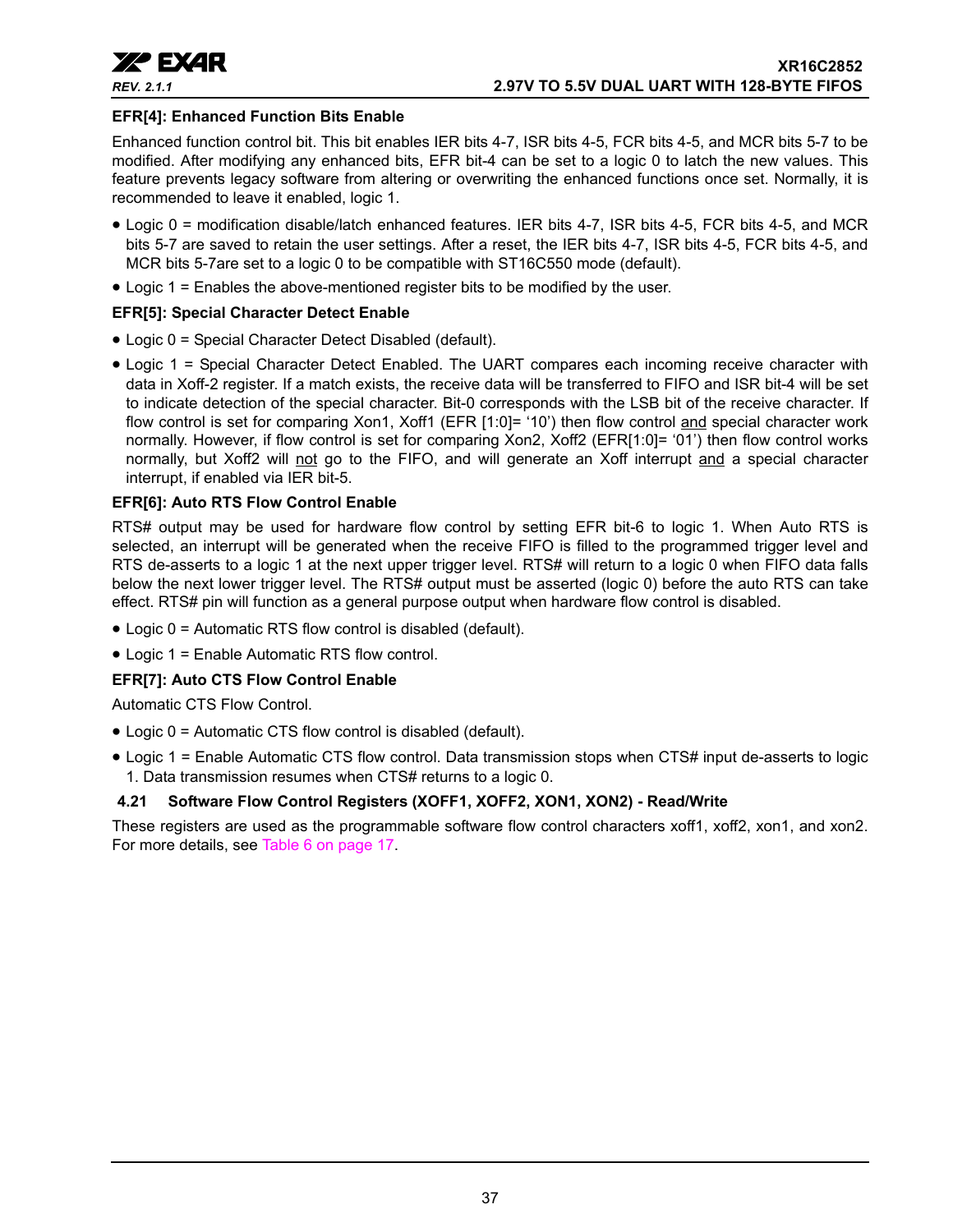

## **TABLE 16: UART RESET CONDITIONS FOR CHANNEL A AND B**

<span id="page-37-0"></span>

| <b>REGISTERS</b>   | <b>RESET STATE</b>                                                     |
|--------------------|------------------------------------------------------------------------|
| DLL                | Bits $7-0 = 0 \times XX$                                               |
| <b>DLM</b>         | Bits $7-0 = 0 \times X$                                                |
| <b>AFR</b>         | Bits $7-0 = 0 \times 00$                                               |
| <b>RHR</b>         | Bits $7-0 = 0 \times X$                                                |
| <b>THR</b>         | Bits $7-0 = 0 \times XX$                                               |
| <b>IER</b>         | Bits $7-0 = 0 \times 00$                                               |
| <b>FCR</b>         | Bits $7-0 = 0 \times 00$                                               |
| <b>ISR</b>         | Bits $7-0 = 0 \times 01$                                               |
| <b>LCR</b>         | Bits $7-0 = 0 \times 00$                                               |
| <b>MCR</b>         | Bits $7-0 = 0 \times 00$                                               |
| <b>LSR</b>         | Bits $7-0 = 0 \times 60$                                               |
| <b>MSR</b>         | Bits $3-0$ = Logic 0<br>Bits 7-4 = Logic levels of the inputs inverted |
| <b>SPR</b>         | Bits $7-0 = 0 \times FF$                                               |
| <b>EMSR</b>        | Bits $7-0 = 0 \times 80$                                               |
| <b>FLVL</b>        | Bits $7-0 = 0 \times 00$                                               |
| <b>EFR</b>         | Bits $7-0 = 0 \times 00$                                               |
| XON1               | Bits $7-0 = 0 \times 00$                                               |
| XON <sub>2</sub>   | Bits $7-0 = 0 \times 00$                                               |
| XOFF1              | Bits $7-0 = 0 \times 00$                                               |
| XOFF <sub>2</sub>  | Bits $7-0 = 0 \times 00$                                               |
| <b>FC</b>          | Bits $7-0 = 0 \times 00$                                               |
| <b>I/O SIGNALS</b> | <b>RESET STATE</b>                                                     |
| TX                 | <b>HIGH</b>                                                            |
| OP1#               | <b>HIGH</b>                                                            |
| MF#                | <b>HIGH</b>                                                            |
| RTS#               | <b>HIGH</b>                                                            |
| DTR#               | <b>HIGH</b>                                                            |
| TXRDY#             | LOW                                                                    |
| INT                | LOW                                                                    |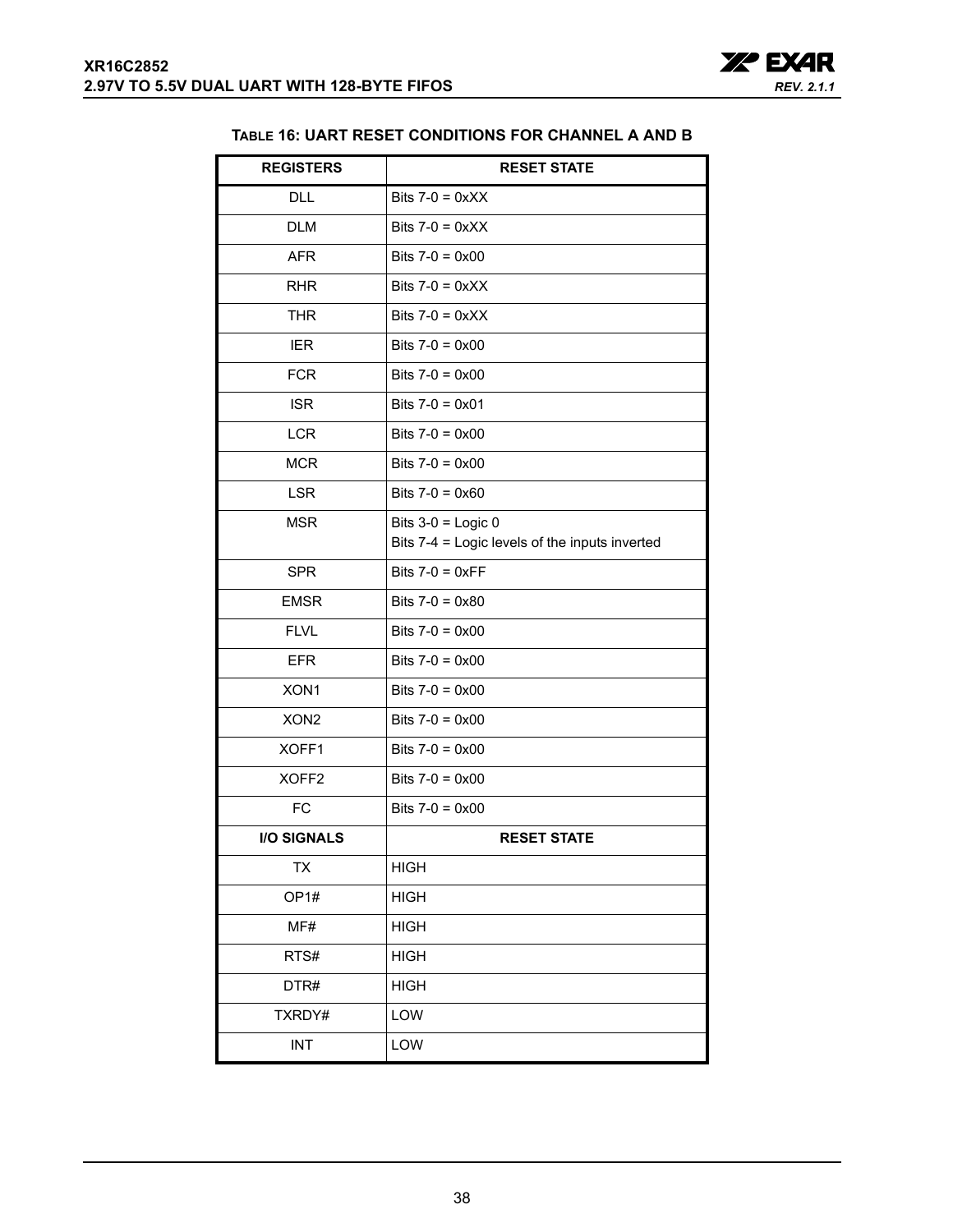

## <span id="page-38-1"></span>**ABSOLUTE MAXIMUM RATINGS**

| Power Supply Range           | 7 Volts                           |
|------------------------------|-----------------------------------|
| Voltage at Any Pin           | GND-0.3 V to 7 V                  |
| <b>Operating Temperature</b> | $-40^{\circ}$ to $+85^{\circ}$ C  |
| Storage Temperature          | $-65^{\circ}$ to $+150^{\circ}$ C |
| Package Dissipation          | 500 mW                            |

## <span id="page-38-2"></span>**TYPICAL PACKAGE THERMAL RESISTANCE DATA** (MARGIN OF ERROR: ± 15%)

Thermal Resistance (44-PLCC) theta-ja =  $50^{\circ}$ C/W, theta-jc =  $21^{\circ}$ C/W

## <span id="page-38-3"></span>**ELECTRICAL CHARACTERISTICS**

#### <span id="page-38-0"></span>*DC ELECTRICAL CHARACTERISTICS*

UNLESS OTHERWISE NOTED: TA=0<sup>°</sup> TO 70<sup>°</sup>C (-40<sup>°</sup> TO +85<sup>°</sup>C FOR INDUSTRIAL GRADE PACKAGE), VCC IS 3.3V, **5.0V ±10%** 

|                           |                                             | <b>LIMITS</b> |               | <b>LIMITS</b> |                   |                   |                   |
|---------------------------|---------------------------------------------|---------------|---------------|---------------|-------------------|-------------------|-------------------|
| <b>SYMBOL</b>             | <b>PARAMETER</b>                            |               | 3.3V          |               | 5.0V              | <b>UNITS</b>      | <b>CONDITIONS</b> |
|                           |                                             | <b>MIN</b>    | <b>MAX</b>    | <b>MIN</b>    | <b>MAX</b>        |                   |                   |
| $V_{ILCK}$                | <b>Clock Input Low Level</b>                | $-0.3$        | 0.6           | $-0.5$        | 0.6               | $\overline{\vee}$ |                   |
| $V_{IHCK}$                | Clock Input High Level                      | 2.4           | <b>VCC</b>    | 3.0           | <b>VCC</b>        | $\vee$            |                   |
|                           | (top mark date code of "DC YYWW" and older) |               |               |               |                   |                   |                   |
| $V_{IHCK}$                | Clock Input High Level                      | 2.4           | 5.5           | 3.0           | 5.5               | $\vee$            |                   |
|                           | (top mark date code of "F2 YYWW" and newer) |               |               |               |                   |                   |                   |
| $V_{IL}$                  | Input Low Voltage                           | $-0.3$        | 0.8           | $-0.5$        | 0.8               | V                 |                   |
| $V_{\text{IH}}$           | Input High Voltage                          | 2.0           | <b>VCC</b>    | 2.2           | $\overline{V}$ CC | $\vee$            |                   |
|                           | (top mark date code of "DC YYWW" and older) |               |               |               |                   |                   |                   |
| $V_{\text{IH}}$           | Input High Voltage                          | 2.0           | 5.5           | 2.0           | 5.5               | $\vee$            |                   |
|                           | (top mark date code of "F2 YYWW" and newer) |               |               |               |                   |                   |                   |
| VOLCK                     | Clock Output (XTAL2) Low Voltage            |               |               |               | 0.4               | $\vee$            | $I_{OL} = 6 mA$   |
|                           |                                             |               | 0.4           |               |                   |                   | $I_{OL}$ = 4 mA   |
| $V_{OHCK}$                | Clock Output (XTAL2) High Voltage           |               |               | 2.4           |                   | $\vee$            | $I_{OH}$ = -6 mA  |
|                           |                                             | 2.0           |               |               |                   |                   | $I_{OH}$ = -1 mA  |
| $V_{OL}$                  | Output Low Voltage                          |               | See Figure 14 |               |                   |                   |                   |
| $V_{OH}$                  | Output High Voltage                         | See Figure 15 |               |               |                   |                   |                   |
| ΙL.                       | Input Low Leakage Current                   |               | ±10           |               | ±10               | uA                |                   |
| ŀщ                        | Input High Leakage Current                  |               | ±10           |               | ±10               | uA                |                   |
| $C_{\text{IN}}$           | Input Pin Capacitance                       |               | 5             |               | 5                 | pF                |                   |
| $I_{\rm CC}$              | Power Supply Current                        |               | 2.7           |               | 4                 | m <sub>A</sub>    |                   |
| <b>I</b> <sub>SLEEP</sub> | Sleep Current                               |               | 30            |               | 50                | uA                | See Test 1        |

Test 1: The following inputs should remain steady at VCC or GND state to minimize Sleep current: A0-A2, D0-D7, IOR#, IOW#, CHSEL and CS#. Also, RXA and RXB inputs must idle at logic 1 state while asleep.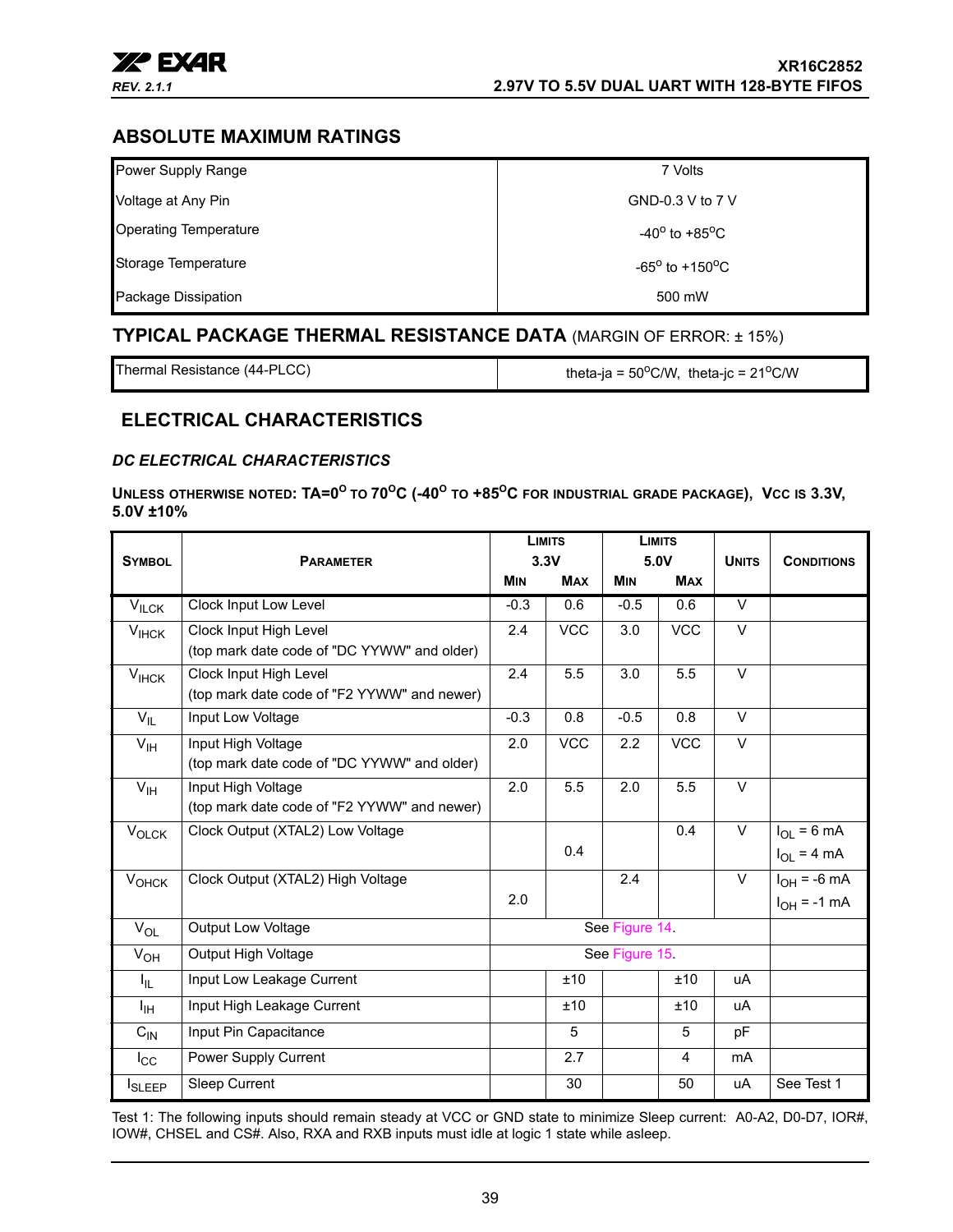

<span id="page-39-0"></span>



<span id="page-39-1"></span>**FIGURE 15. XR16C2852 VOH SOURCE CURRENT CHART**

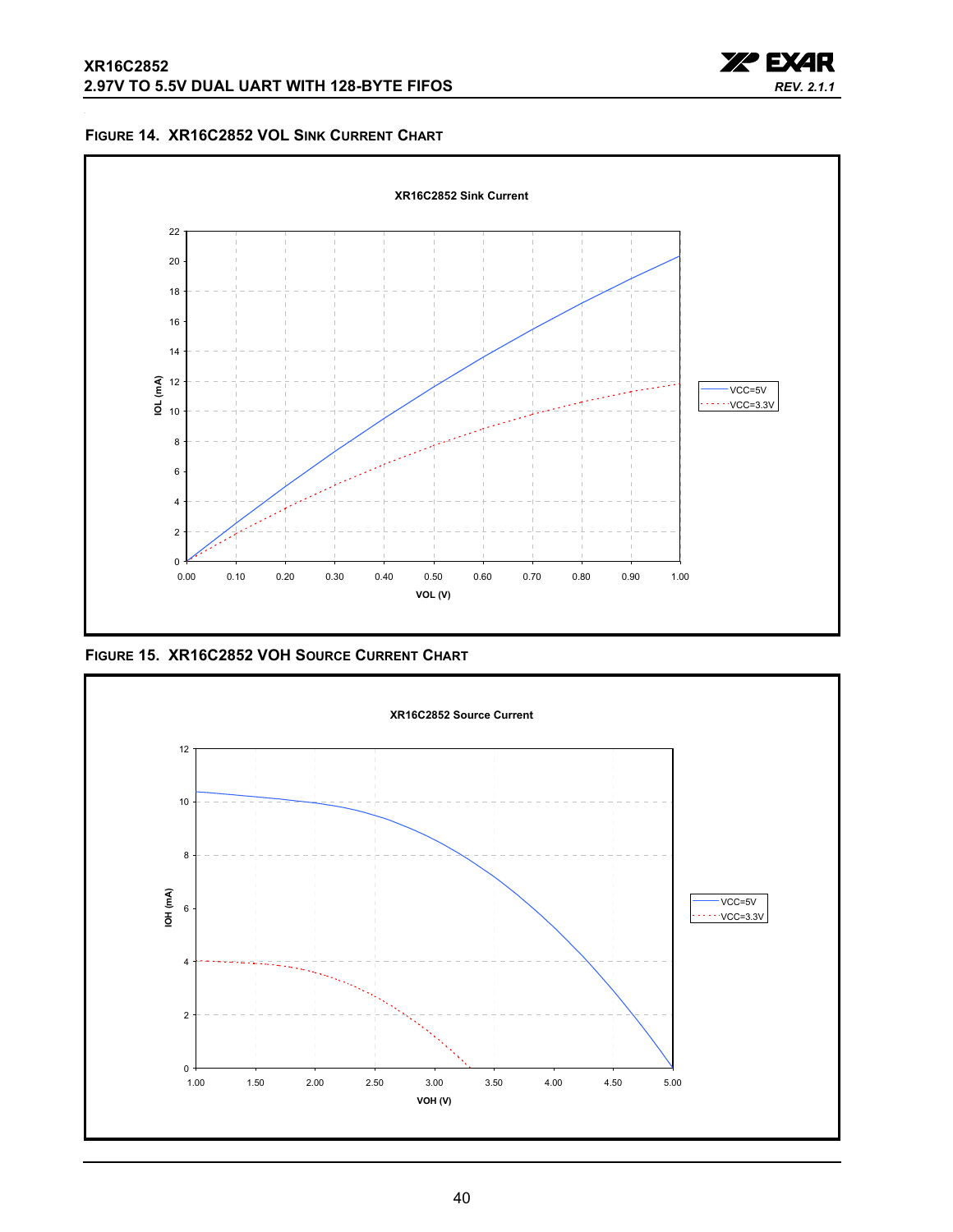

## <span id="page-40-0"></span>*AC ELECTRICAL CHARACTERISTICS*

<span id="page-40-1"></span>*TA=0<sup>O</sup> TO 70OC (-40O TO +85OC FOR INDUSTRIAL GRADE PACKAGE), VCC IS 2.97V TO 5.5V, 70 PF LOAD WHERE APPLICABLE*

|                                               |                                                                                    |            | <b>LIMITS</b><br>3.3 |                | <b>LIMITS</b><br>5.0 |             |                   |
|-----------------------------------------------|------------------------------------------------------------------------------------|------------|----------------------|----------------|----------------------|-------------|-------------------|
| <b>SYMBOL</b>                                 | <b>PARAMETER</b>                                                                   | <b>MIN</b> | <b>MAX</b>           | <b>MIN</b>     | <b>MAX</b>           | <b>UNIT</b> | <b>CONDITIONS</b> |
| <b>CLK</b>                                    | <b>Clock Pulse Duration</b>                                                        | 30         |                      | 20             |                      | ns          |                   |
| <b>OSC</b>                                    | <b>Oscillator Frequency</b>                                                        |            | 8                    |                | 24                   | MHz         |                   |
| <b>OSC</b>                                    | <b>External Clock Frequency</b>                                                    |            | 33                   |                | 50                   | <b>MHz</b>  |                   |
| $T_{AS}$                                      | Address Setup Time                                                                 | 10         |                      | 5              |                      | ns          |                   |
| $T_{AH}$                                      | Address Hold Time (AS# tied to GND)<br>(top mark date code of "DC YYWW" and older) | 10         |                      | 5              |                      | ns          |                   |
| $T_{AH}$                                      | Address Hold Time (AS# tied to GND)<br>(top mark date code of "F2 YYWW" and newer) | 0          |                      | 0              |                      | ns          |                   |
| $T_{CS}$                                      | Chip Select Width                                                                  | 66         |                      | 50             |                      | ns          |                   |
| $T_{RD}$                                      | IOR# Strobe Width                                                                  | 35         |                      | 25             |                      | ns          |                   |
| $T_{DY}$                                      | Read Cycle Delay                                                                   | 40         |                      | 30             |                      | ns          |                   |
| $T_{RDV}$                                     | Data Access Time                                                                   |            | 50                   |                | 35                   | ns          |                   |
| $T_{DD}$                                      | Data Disable Time                                                                  | 0          | 35                   | 0              | 25                   | ns          |                   |
| $T_{WR}$                                      | IOW# Strobe Width                                                                  | 40         |                      | 25             |                      | ns          |                   |
| $T_{DY}$                                      | Write Cycle Delay                                                                  | 40         |                      | 30             |                      | ns          |                   |
| $T_{DS}$                                      | Data Setup Time                                                                    | 10         |                      | 5              |                      | ns          |                   |
| T <sub>DH</sub>                               | Data Hold Time                                                                     | 10         |                      | $\overline{5}$ |                      | ns          |                   |
| T <sub>WDO</sub>                              | Delay From IOW# To Output                                                          |            | 50                   |                | 40                   | ns          | 100 pF load       |
| $T_{MOD}$                                     | Delay To Set Interrupt From MODEM Input                                            |            | 40                   |                | 35                   | ns          | 100 pF load       |
| $T_{RSI}$                                     | Delay To Reset Interrupt From IOR#                                                 |            | 40                   |                | 35                   | ns          | 100 pF load       |
| $T_{\rm SSI}$                                 | Delay From Stop To Set Interrupt                                                   |            | 1                    |                | 1                    | <b>Bclk</b> |                   |
| $\mathsf{T}_{\mathsf{R}\mathsf{R}\mathsf{I}}$ | Delay From IOR# To Reset Interrupt                                                 |            | 45                   |                | 40                   | ns          | 100 pF load       |
| $T_{SI}$                                      | Delay From Stop To Interrupt                                                       |            | 45                   |                | 40                   | ns          |                   |
| T <sub>INT</sub>                              | Delay From Initial INT Reset To Transmit Start                                     | 8          | 24                   | 8              | 24                   | <b>Bclk</b> |                   |
| T <sub>WRI</sub>                              | Delay From IOW# To Reset Interrupt                                                 | 45         |                      |                | 40                   | ns          |                   |
| $T_{\rm SSR}$                                 | Delay From Stop To Set RXRDY#                                                      |            | $\mathbf{1}$         |                | $\mathbf{1}$         | <b>Bclk</b> |                   |
| $T_{RR}$                                      | Delay From IOR# To Reset RXRDY#                                                    |            | 45                   |                | 40                   | ns          |                   |
| T <sub>WT</sub>                               | Delay From IOW# To Set TXRDY#                                                      |            | 45                   |                | 40                   | ns          |                   |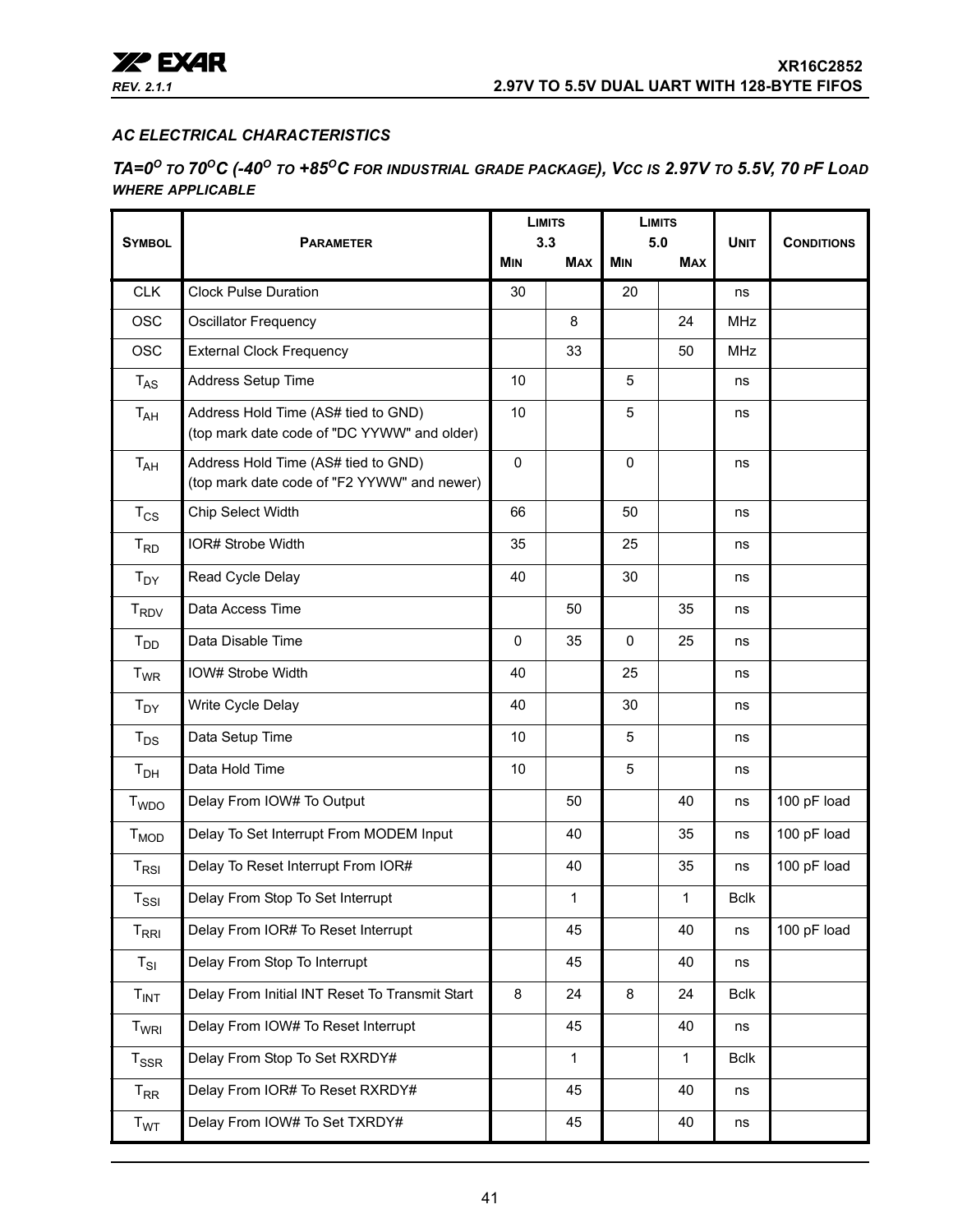

## *AC ELECTRICAL CHARACTERISTICS*

*TA=0<sup>O</sup> TO 70OC (-40O TO +85OC FOR INDUSTRIAL GRADE PACKAGE), VCC IS 2.97V TO 5.5V, 70 PF LOAD WHERE APPLICABLE*

| <b>SYMBOL</b>               | <b>PARAMETER</b>                           |                  | <b>LIMITS</b><br>3.3 |            | <b>LIMITS</b><br>5.0 |             | <b>CONDITIONS</b> |
|-----------------------------|--------------------------------------------|------------------|----------------------|------------|----------------------|-------------|-------------------|
|                             |                                            | <b>MIN</b>       | <b>MAX</b>           | <b>MIN</b> | <b>MAX</b>           |             |                   |
| $\mathsf{T}_{\mathsf{SRT}}$ | Delay From Center of Start To Reset TXRDY# |                  | 8                    |            | 8                    | <b>Bclk</b> |                   |
| $\mathsf{T}_{\mathsf{RST}}$ | <b>Reset Pulse Width</b>                   | 40               |                      | 40         |                      | ns          |                   |
| N                           | <b>Baud Rate Divisor</b>                   |                  | $2^{16} - 1$         |            | $2^{16} - 1$         |             |                   |
| <b>Bclk</b>                 | <b>Baud Clock</b>                          | 16X of data rate |                      |            |                      | Hz          |                   |

## <span id="page-41-0"></span>**FIGURE 16. CLOCK TIMING**



<span id="page-41-1"></span>**FIGURE 17. MODEM INPUT/OUTPUT TIMING FOR CHANNELS A & B**

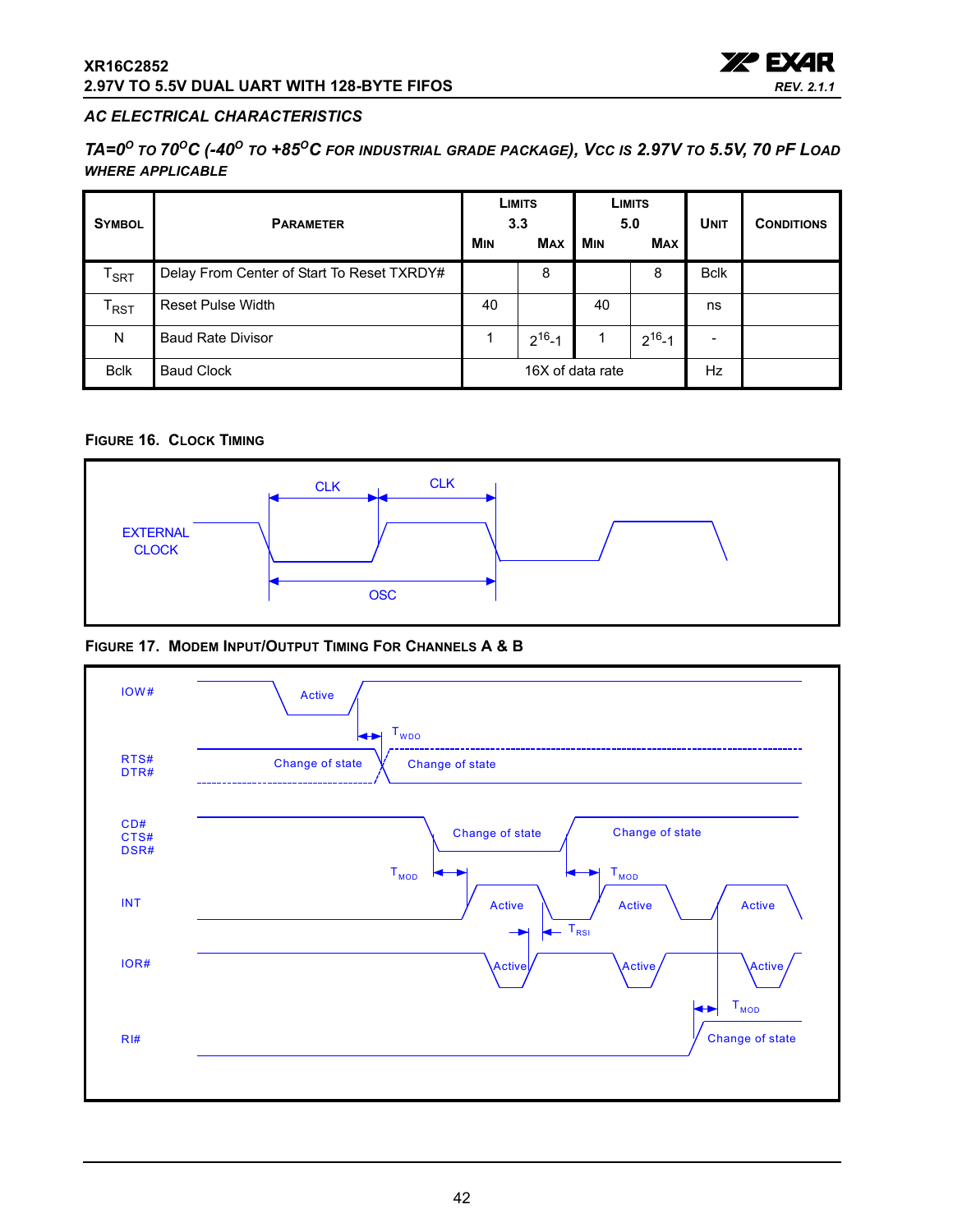

## <span id="page-42-0"></span>**FIGURE 18. DATA BUS READ TIMING**



<span id="page-42-1"></span>

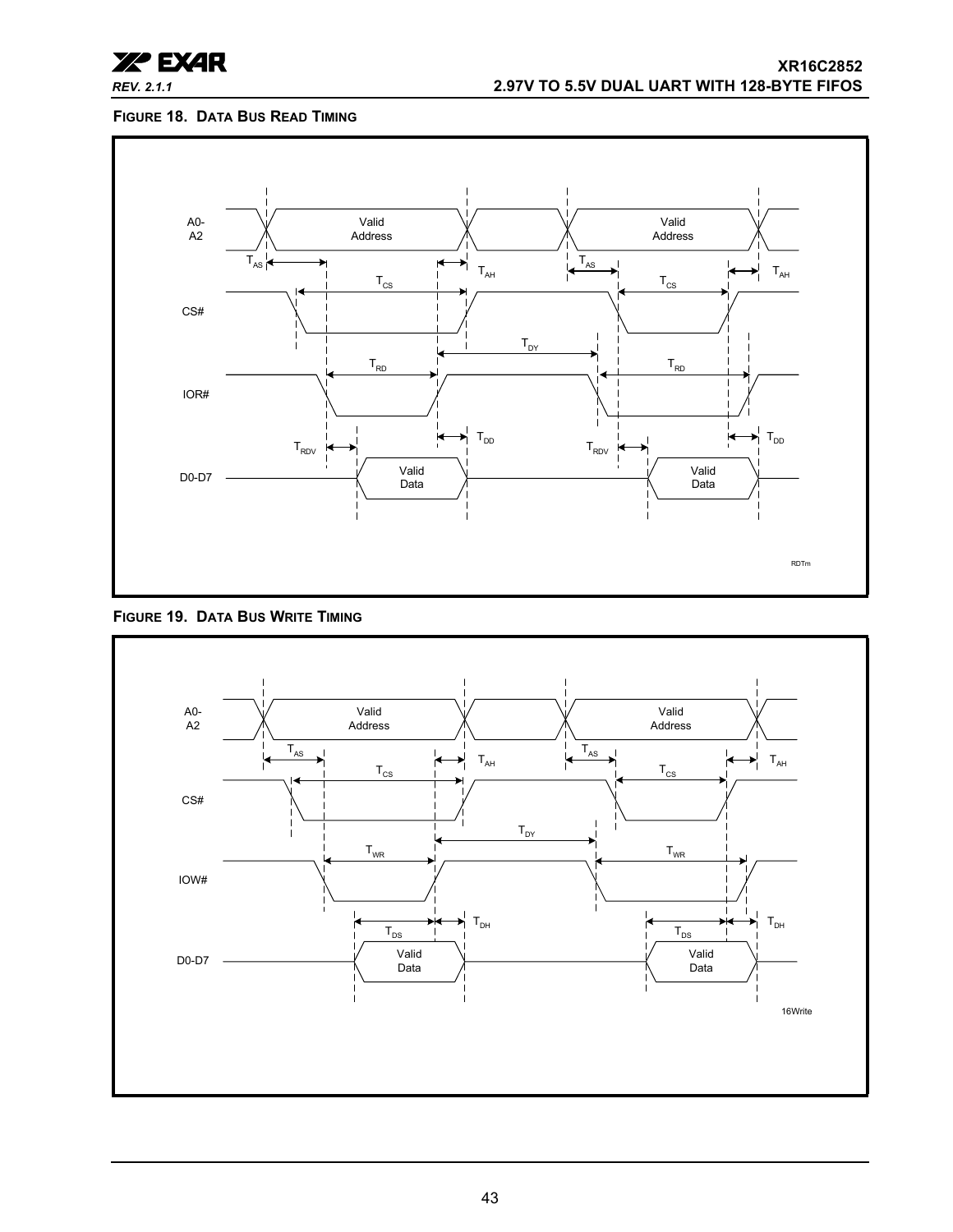

#### <span id="page-43-0"></span>**FIGURE 20. RECEIVE READY & INTERRUPT TIMING [NON-FIFO MODE] FOR CHANNELS A & B**



<span id="page-43-1"></span>**FIGURE 21. TRANSMIT READY & INTERRUPT TIMING [NON-FIFO MODE] FOR CHANNELS A & B**

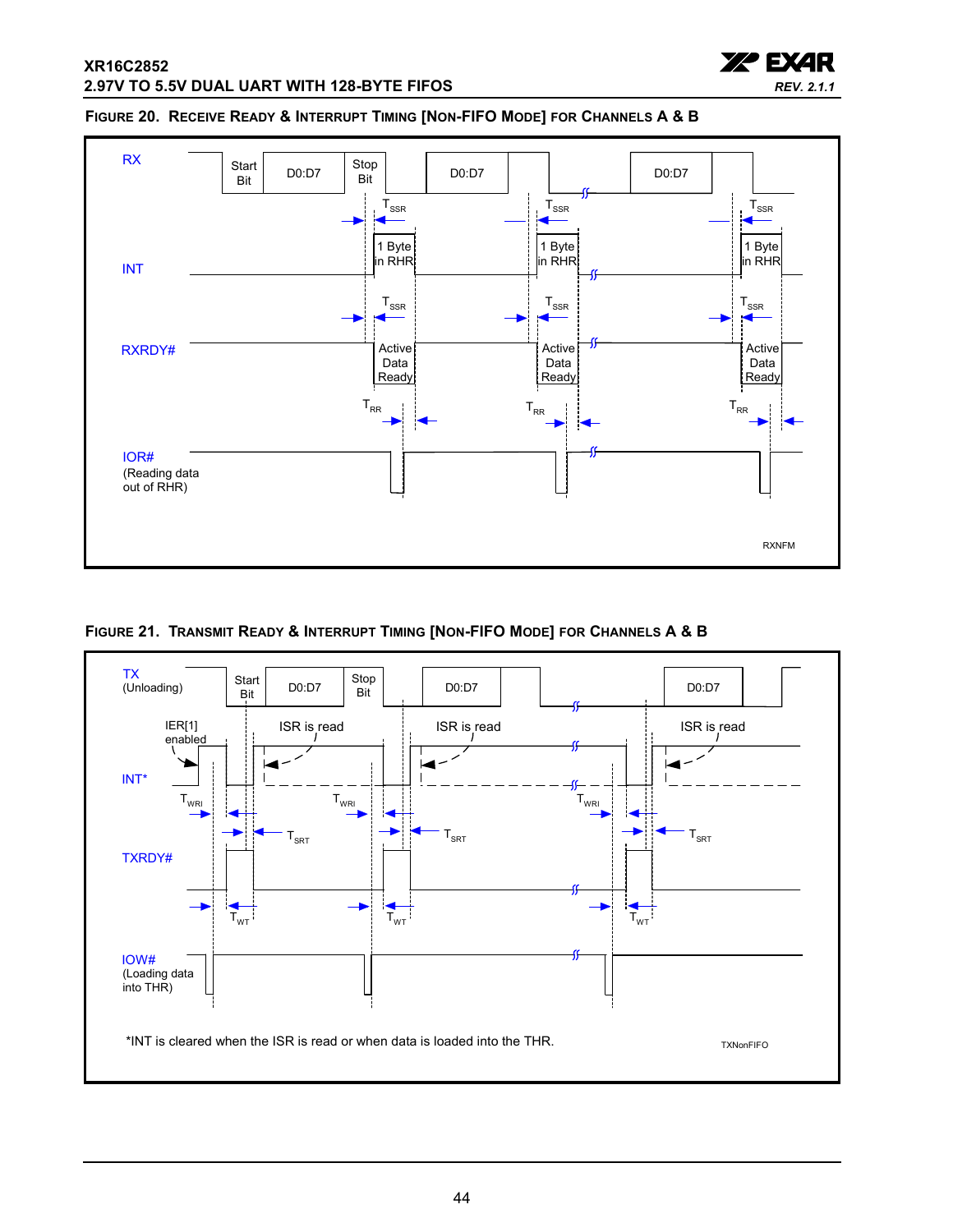



#### <span id="page-44-0"></span>**FIGURE 22. RECEIVE READY & INTERRUPT TIMING [FIFO MODE, DMA DISABLED] FOR CHANNELS A & B**

<span id="page-44-1"></span>

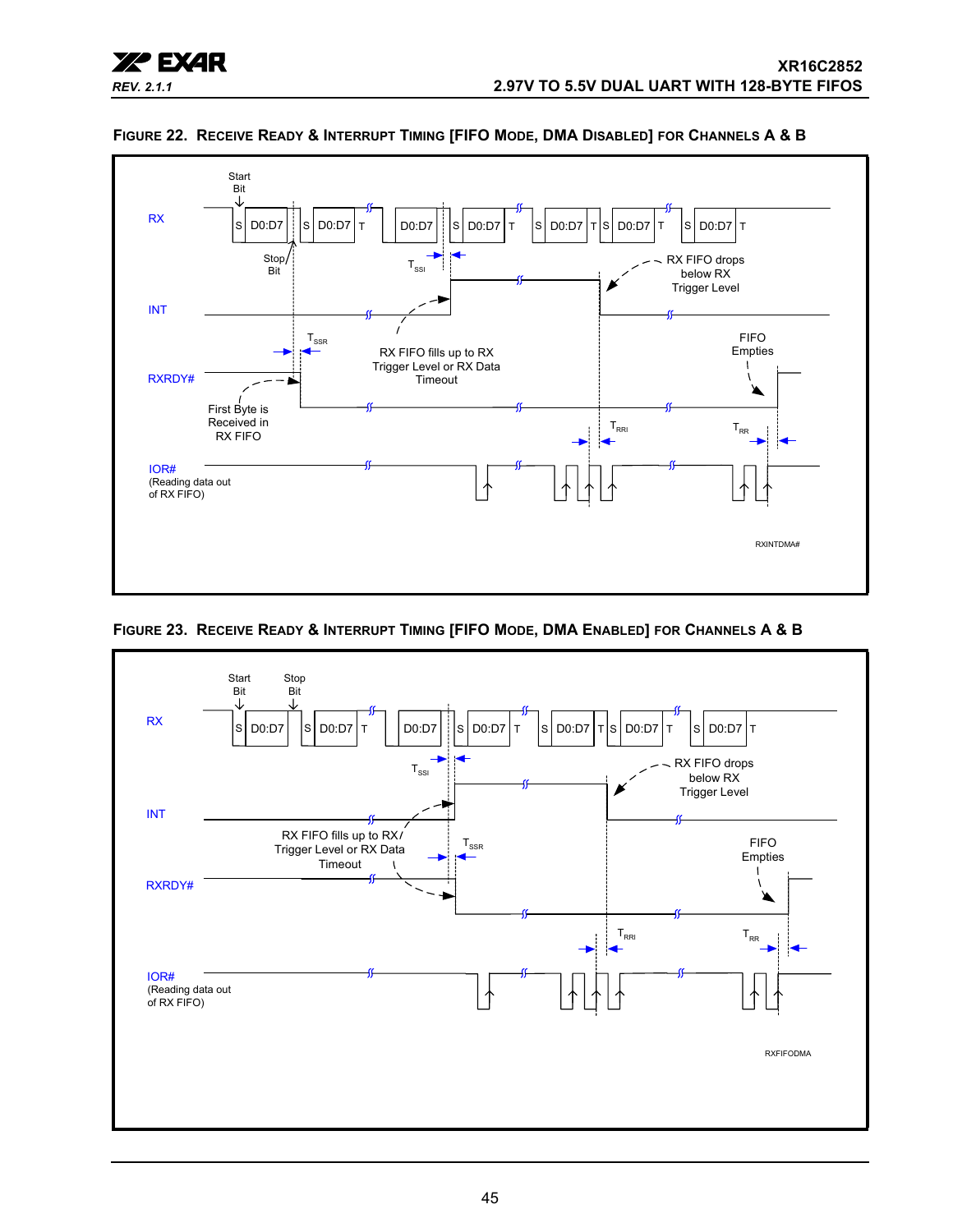



#### <span id="page-45-1"></span>**FIGURE 24. TRANSMIT READY & INTERRUPT TIMING [FIFO MODE, DMA MODE DISABLED] FOR CHANNELS A & B**

## <span id="page-45-0"></span>**FIGURE 25. TRANSMIT READY & INTERRUPT TIMING [FIFO MODE, DMA MODE ENABLED] FOR CHANNELS A & B**

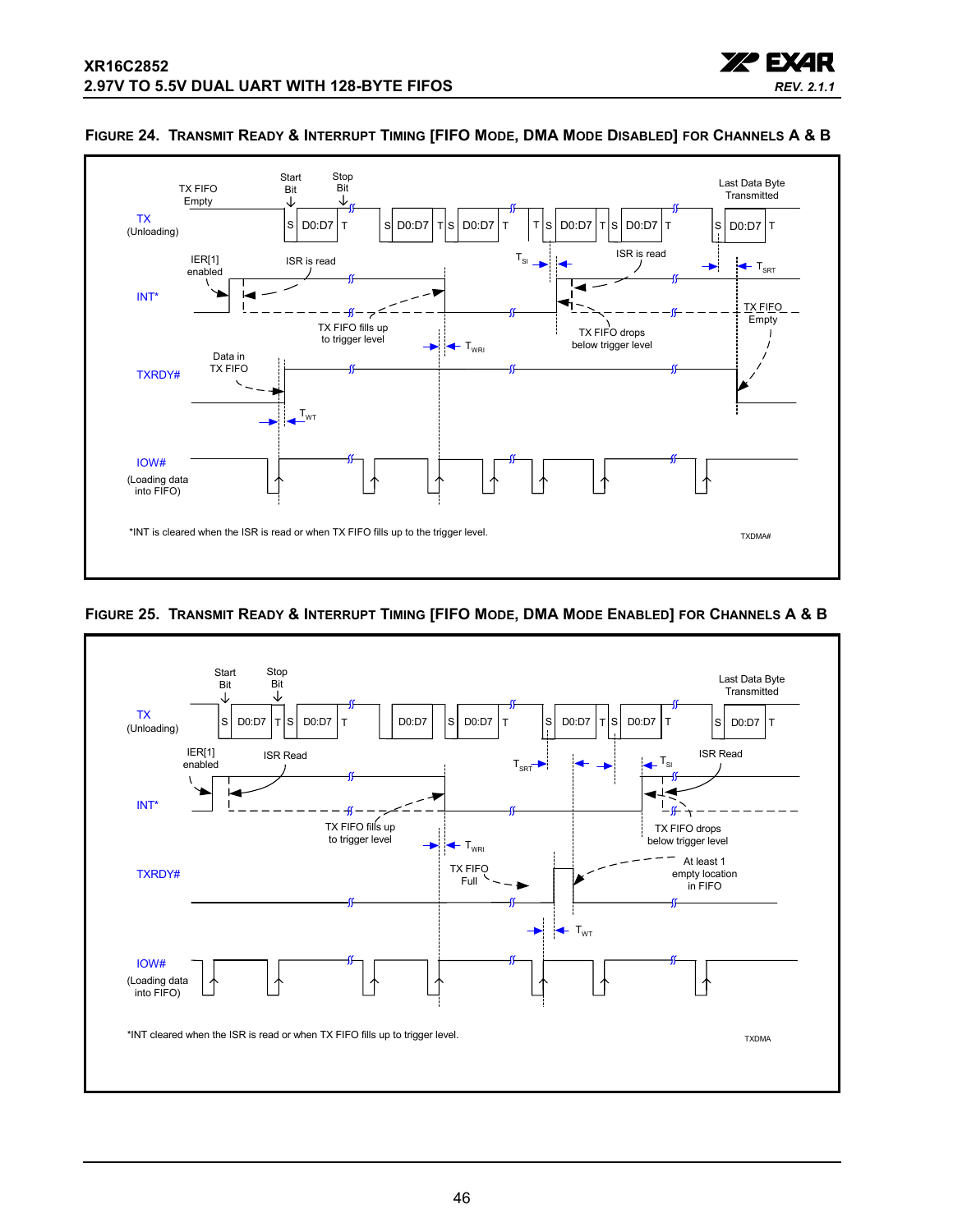

## <span id="page-46-0"></span>**PACKAGE DIMENSIONS (44 PIN PLCC)**



*Note: The control dimension is the millimeter column*

|                | <b>INCHES</b><br><b>MILLIMETERS</b> |            |            |            |  |
|----------------|-------------------------------------|------------|------------|------------|--|
| <b>SYMBOL</b>  | <b>MIN</b>                          | <b>MAX</b> | <b>MIN</b> | <b>MAX</b> |  |
| $\mathsf{A}$   | 0.165                               | 0.180      | 4.19       | 4.57       |  |
| A <sub>1</sub> | 0.090                               | 0.120      | 2.29       | 3.05       |  |
| A <sub>2</sub> | 0.020                               |            | 0.51       |            |  |
| B              | 0.013                               | 0.021      | 0.33       | 0.53       |  |
| $B_1$          | 0.026                               | 0.032      | 0.66       | 0.81       |  |
| $\mathcal{C}$  | 0.008                               | 0.013      | 0.19       | 0.32       |  |
| D              | 0.685                               | 0.695      | 17.40      | 17.65      |  |
| $D_1$          | 0.650                               | 0.656      | 16.51      | 16.66      |  |
| $D_2$          | 0.590                               | 0.630      | 14.99      | 16.00      |  |
| $D_3$          |                                     | 0.500 typ. | 12.70 typ. |            |  |
| e              |                                     | 0.050 BSC  |            | 1.27 BSC   |  |
| $H_1$          | 0.042                               | 0.056      | 1.07       | 1.42       |  |
| H <sub>2</sub> | 0.042                               | 0.048      | 1.07       | 1.22       |  |
| $\mathbb{R}$   | 0.025                               | 0.045      | 0.64       | 1.14       |  |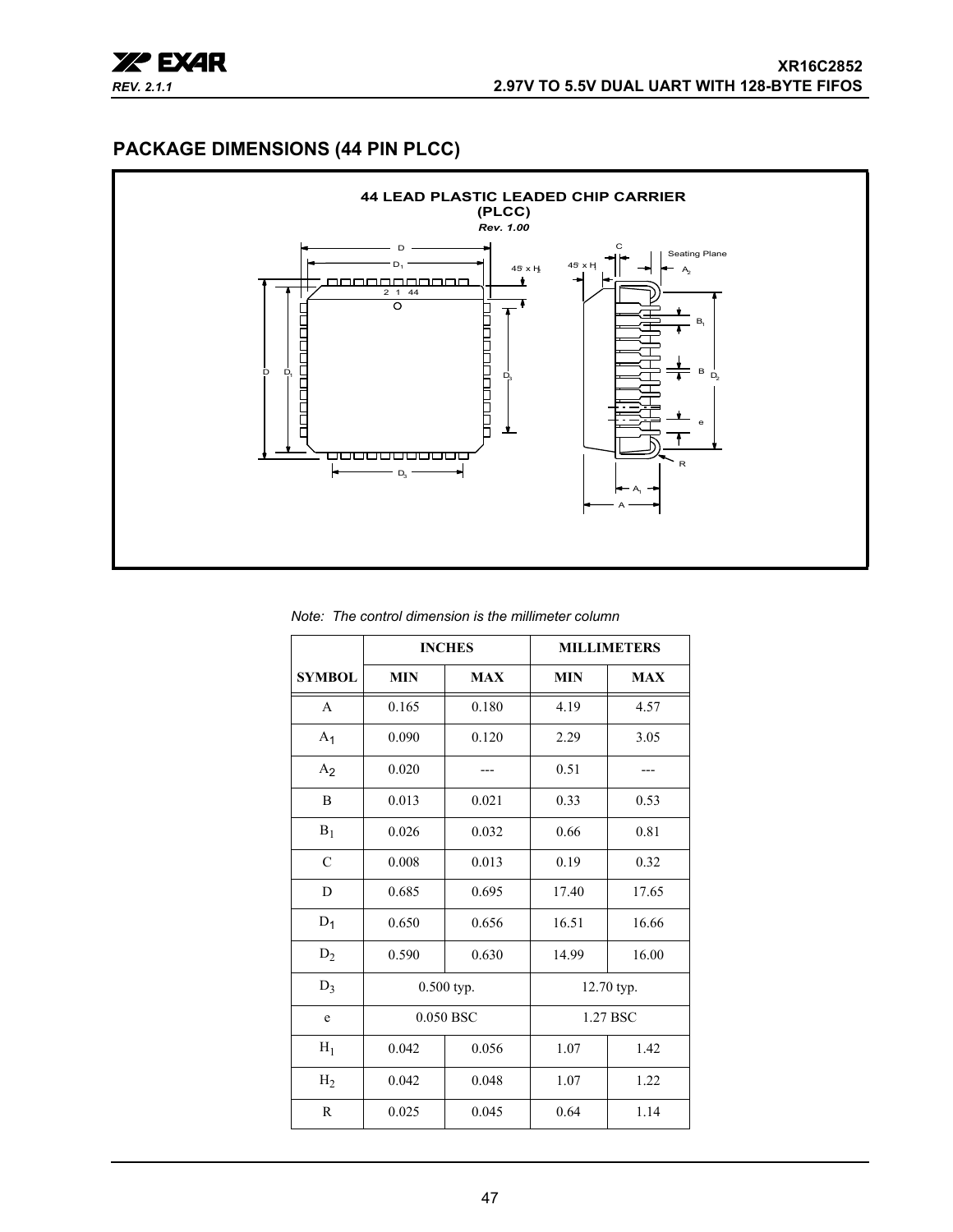## **XR16C2852 2.97V TO 5.5V DUAL UART WITH 128-BYTE FIFOS**



## **Revision History**

| Date             | <b>Revision</b> | Description                                                                                                                                                                                                                                                                                                                                                                                                                                                                                                                             |
|------------------|-----------------|-----------------------------------------------------------------------------------------------------------------------------------------------------------------------------------------------------------------------------------------------------------------------------------------------------------------------------------------------------------------------------------------------------------------------------------------------------------------------------------------------------------------------------------------|
| <b>July 1999</b> | Rev 1.0.0       | Initial datasheet.                                                                                                                                                                                                                                                                                                                                                                                                                                                                                                                      |
| April 2002       | Rev 2.0.0       | Changed to standard style format. Internal Registers are described in the order they<br>are listed in the Internal Register Table. Clarified timing diagrams. Corrected Auto<br>RTS Hysteresis table. Renamed Rclk (Receive Clock) to Bclk (Baud Clock) and tim-<br>ing symbols. Added $T_{AH}$ , $T_{CS}$ and OSC.                                                                                                                                                                                                                     |
| May 2004         | Rev 2.1.0       | Changed to single column format. Added device status to ordering information.<br>Clarified sleep mode conditions. Clarified pin descriptions-changed from using logic<br>1 and logic 0 to HIGH (VCC) and LOW (GND) for input and output pin descriptions.<br>Added VOL sink current and VOH source current charts (Figure 14 and Figure 15).<br>Devices with top mark date code of "F2 YYWW" and newer have 5V tolerant inputs<br>(except for XTAL1) and have 0 ns address hold time $(T_{AH})$ . DREV register was<br>updated to 0x06. |
| February 2005    | Rev 2.1.1       | Corrected datasheet to show that all inputs are 5V tolerant (including XTAL1) in<br>devices with top mark date code of "F2 YYWW" and newer.                                                                                                                                                                                                                                                                                                                                                                                             |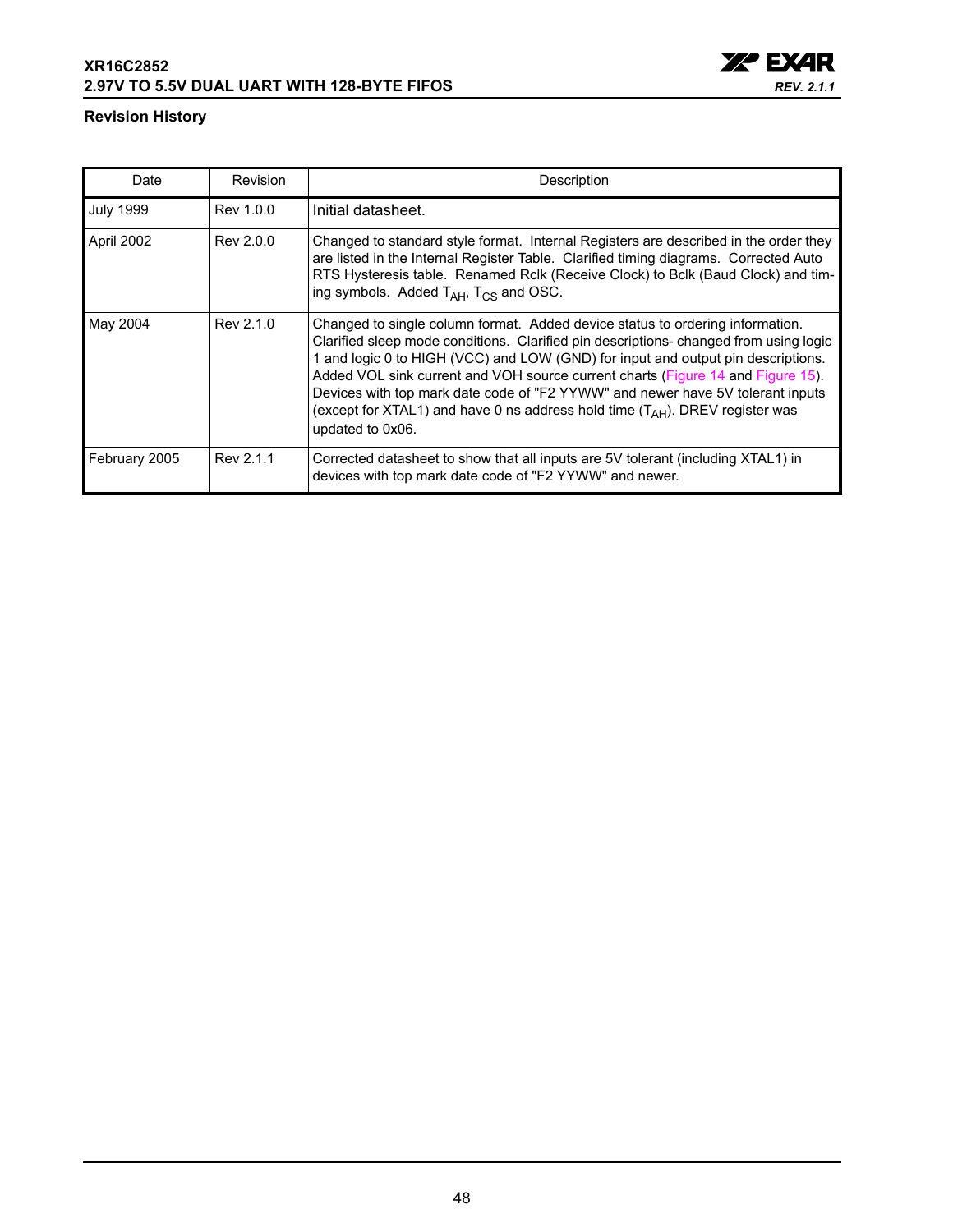

## *NOTICE*

EXAR Corporation reserves the right to make changes to the products contained in this publication in order to improve design, performance or reliability. EXAR Corporation assumes no responsibility for the use of any circuits described herein, conveys no license under any patent or other right, and makes no representation that the circuits are free of patent infringement. Charts and schedules contained here in are only for illustration purposes and may vary depending upon a user's specific application. While the information in this publication has been carefully checked; no responsibility, however, is assumed for inaccuracies.

EXAR Corporation does not recommend the use of any of its products in life support applications where the failure or malfunction of the product can reasonably be expected to cause failure of the life support system or to significantly affect its safety or effectiveness. Products are not authorized for use in such applications unless EXAR Corporation receives, in writing, assurances to its satisfaction that: (a) the risk of injury or damage has been minimized; (b) the user assumes all such risks; (c) potential liability of EXAR Corporation is adequately protected under the circumstances.

Copyright 2005 EXAR Corporation

Datasheet February 2005.

Send your UART technical inquiry with technical details to hotline: uarttechsupport@exar.com.

Reproduction, in part or whole, without the prior written consent of EXAR Corporation is prohibited.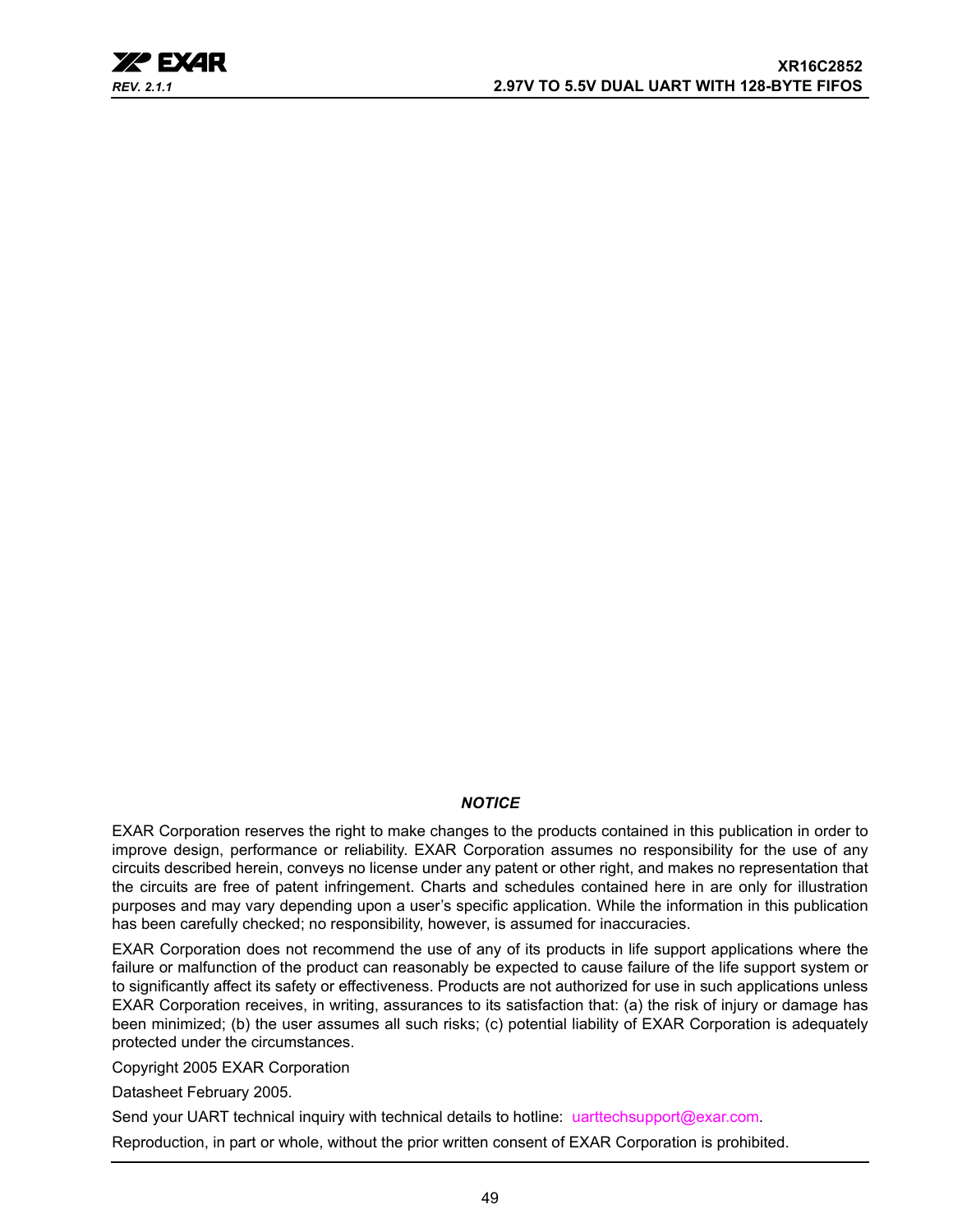# **TABLE OF CONTENTS**

<span id="page-49-0"></span>

| 1.0  |  |
|------|--|
|      |  |
|      |  |
|      |  |
|      |  |
|      |  |
|      |  |
|      |  |
|      |  |
|      |  |
|      |  |
|      |  |
|      |  |
|      |  |
|      |  |
|      |  |
|      |  |
|      |  |
|      |  |
|      |  |
|      |  |
|      |  |
|      |  |
|      |  |
|      |  |
|      |  |
|      |  |
|      |  |
|      |  |
|      |  |
|      |  |
|      |  |
|      |  |
|      |  |
|      |  |
|      |  |
| 2.17 |  |
|      |  |
|      |  |
|      |  |
| 2.20 |  |
| 2.21 |  |
|      |  |
|      |  |
|      |  |
|      |  |
|      |  |
|      |  |
|      |  |
|      |  |
|      |  |